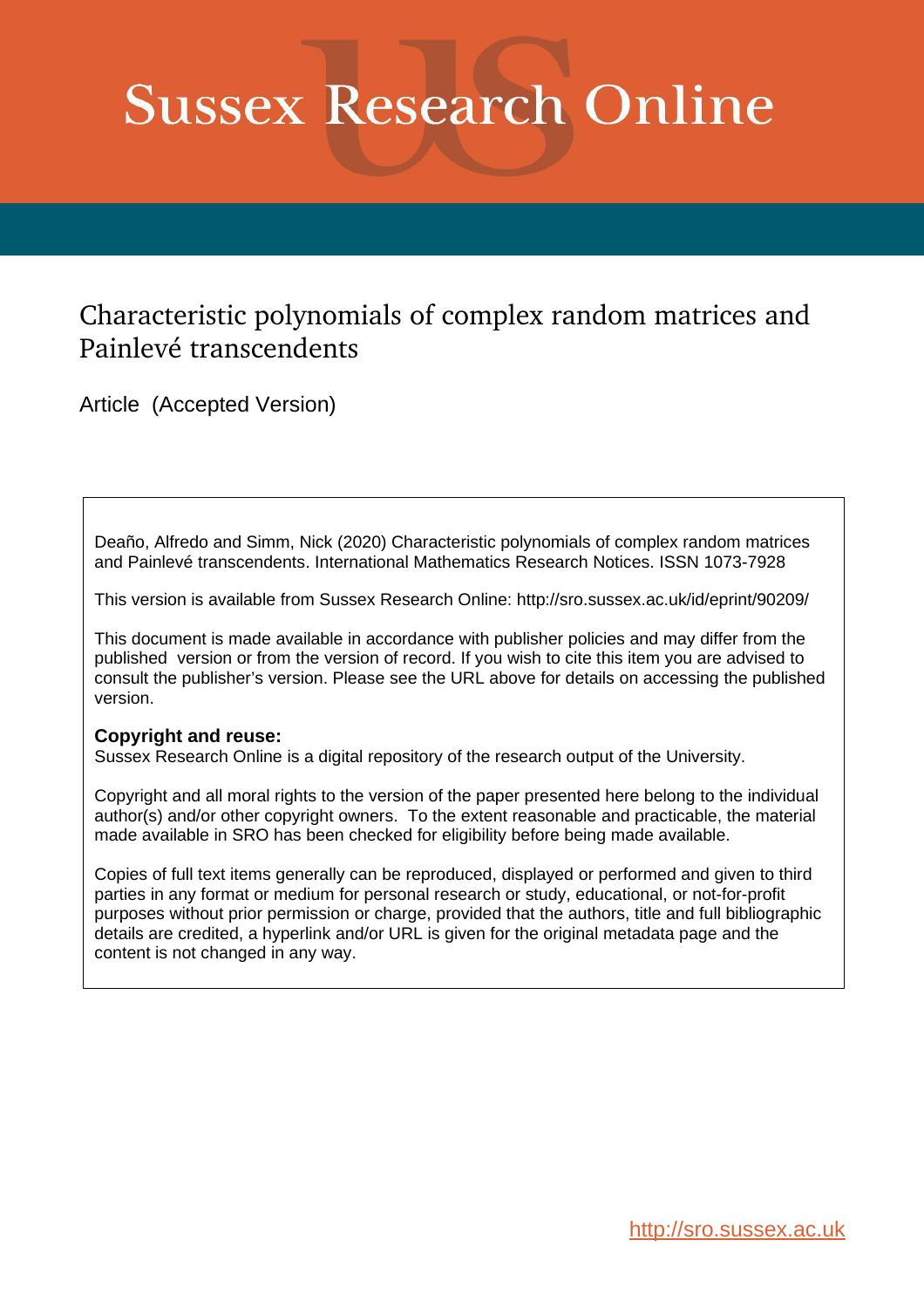

International Mathematics Research Noti

## **Characteristic polynomials of complex random matrices and Painlev\'e transcendents**

| Journal:                         | International Mathematics Research Notices                                                                                |  |  |
|----------------------------------|---------------------------------------------------------------------------------------------------------------------------|--|--|
| Manuscript ID                    | IMRN-2019-925.R1                                                                                                          |  |  |
| Manuscript Type:                 | Original Article                                                                                                          |  |  |
| Date Submitted by the<br>Author: | 12-Feb-2020                                                                                                               |  |  |
| Complete List of Authors:        | Deano, Alfredo; University of Kent<br>Simm, Nicholas; University of Sussex                                                |  |  |
| Keyword:                         | Orthogonal polynomials, Planar log gas, Painleve equation, Ginibre<br>ensemble, Normal matrix model, Random matrix theory |  |  |
|                                  |                                                                                                                           |  |  |

**SCHOLARONE™** Manuscripts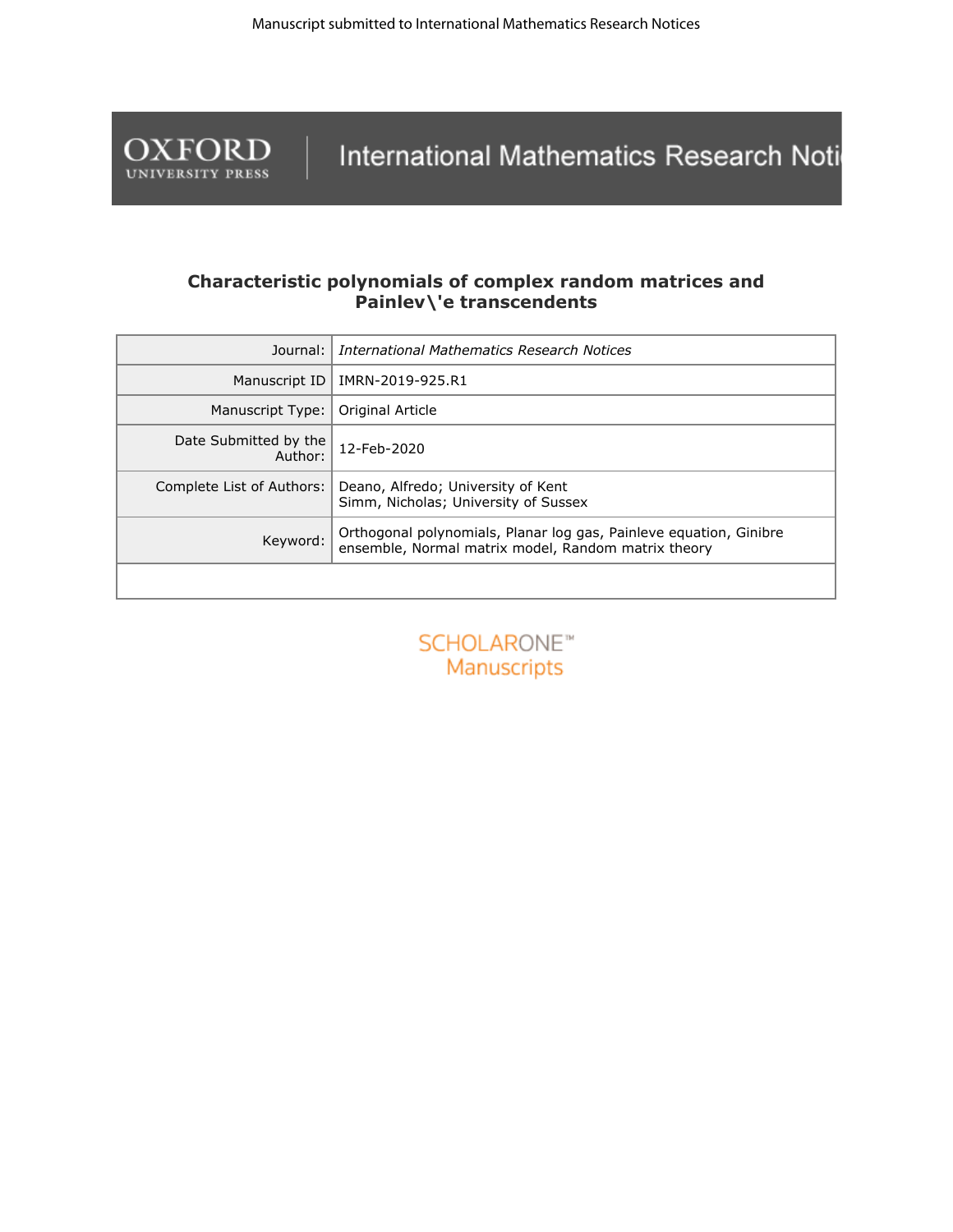#### Page 1 of 34 Manuscript submitted to International Mathematics Research Notices

A. Deaño and N. Simm. (2019) "Characteristic polynomials of complex random matrices and Painlevé transcendents," International Mathematics Research Notices, Vol. 2019, Article ID rnn999, 34 pages. doi:10.1093/imrn/rnn999

## Characteristic polynomials of complex random matrices and Painlevé transcendents

Alfredo Deaño<sup>1</sup> and Nick Simm<sup>2</sup>

<sup>1</sup>School of Mathematics, Statistics and Actuarial Science, University of Kent, Canterbury, CT2 7NF, UK and <sup>2</sup>Mathematics Department, University of Sussex, Brighton, BN1 9RH, UK.

Correspondence to be sent to: n.j.simm@sussex.ac.uk

We study expectations of powers and correlation functions for characteristic polynomials of  $N \times N$  non-Hermitian random matrices. For the 1-point and 2-point correlation function, we obtain several characterizations in terms of Painlevé transcendents, both at finite-N and asymptotically as  $N \to \infty$ . In the asymptotic analysis, two regimes of interest are distinguished: boundary asymptotics where parameters of the correlation function can touch the boundary of the limiting eigenvalue support and bulk asymptotics where they are strictly inside the support. For the complex Ginibre ensemble this involves Painlevé IV at the boundary as  $N \to \infty$ . Our approach, together with the results in [49] suggests that this should arise in a much broader class of planar models. For the bulk asymptotics, one of our results can be interpreted as the merging of two 'planar Fisher-Hartwig singularities' where Painlevé V arises in the asymptotics. We also discuss the correspondence of our results with a normal matrix model with d-fold rotational symmetries known as the *lemniscate ensemble*, recently studied in [15, 18]. Our approach is flexible enough to apply to non-Gaussian models such as the truncated unitary ensemble or induced Ginibre ensemble; we show that in the former case Painlevé VI arises at finite-N. Scaling near the boundary leads to Painlevé V, in contrast to the Ginibre ensemble.

#### 1 Introduction and results

The purpose of this paper is to study correlation functions of characteristic polynomials, of the form

$$
R_{\vec{\gamma}}(\vec{z}) := \mathbb{E}\left(\prod_{i=1}^{m} |\det(G_N - z_i)|^{\gamma_i}\right)
$$
\n(1.1)

where  $\vec{\gamma} = (\gamma_1, \dots, \gamma_m)$  are parameters<sup>\*</sup> and  $\vec{z} \in \mathbb{C}^m$ . In the first instance we take  $G_N$  to be a standard complex Ginibre random matrix, that is  $G_N = \frac{1}{\sqrt{2}}$  $\frac{1}{N} G$  where G is an  $N \times N$  matrix of *i.i.d.* standard complex normal random variables, though we shall also discuss other non-Gaussian examples.

Particular attention will be paid to the cases  $m = 1$  and  $m = 2$ , where the average (1.1) turns out to be intimately related to Painlevé transcendents. These are solutions of a distinguished class of non-linear second order differential equations, labelled Painlevé I - Painlevé VI, see for instance [31, Chapter 32]. The relevance of Painlev´e transcendents in random matrix theory arose most famously in the work of Tracy and Widom in connection with the largest eigenvalue of a Hermitian random matrix [63], building on the earlier developments of Jimbo, Miwa, Mˆori and Sato [52]. They are now among the most important special functions of mathematical physics, and they appear in connection with reduction of integrable PDEs, models in statistical mechanics, combinatorics and orthogonal polynomials, to name only a few applications, see [65] for a recent survey, and the manuscript [34]. The characterization of averages involving Hermitian (or unitary) random matrices in terms of Painlevé transcendents has attracted considerable activity in the last decades. However, the fact that Painlevé transcendents also play an important role in the context of non-Hermitian random matrices appears to be somewhat less appreciated and will be the main focus of this work. For the complex Ginibre ensemble, this has been discussed to some extent in the physics literature: Nishigaki and Kamenev [61] applied methods from supersymmetry to compute (1.1) when  $m = 1$  and a special case of the  $m = 2$  correlation function. In subsequent

Received 1 Month 20XX; Revised 11 Month 20XX; Accepted 21 Month 20XX

 c The Author 2019. Published by Oxford University Press. All rights reserved. For permissions, please e-mail: journals.permissions@oxfordjournals.org.

Communicated by A. Editor

<sup>\*</sup>We frequently consider the case that  $\vec{\gamma} = 2\vec{k}$  where  $\vec{k} \in \mathbb{N}^m$ , though throughout the article we will discuss the extent to which our results can be extended or interpreted for general values of  $\vec{\gamma}$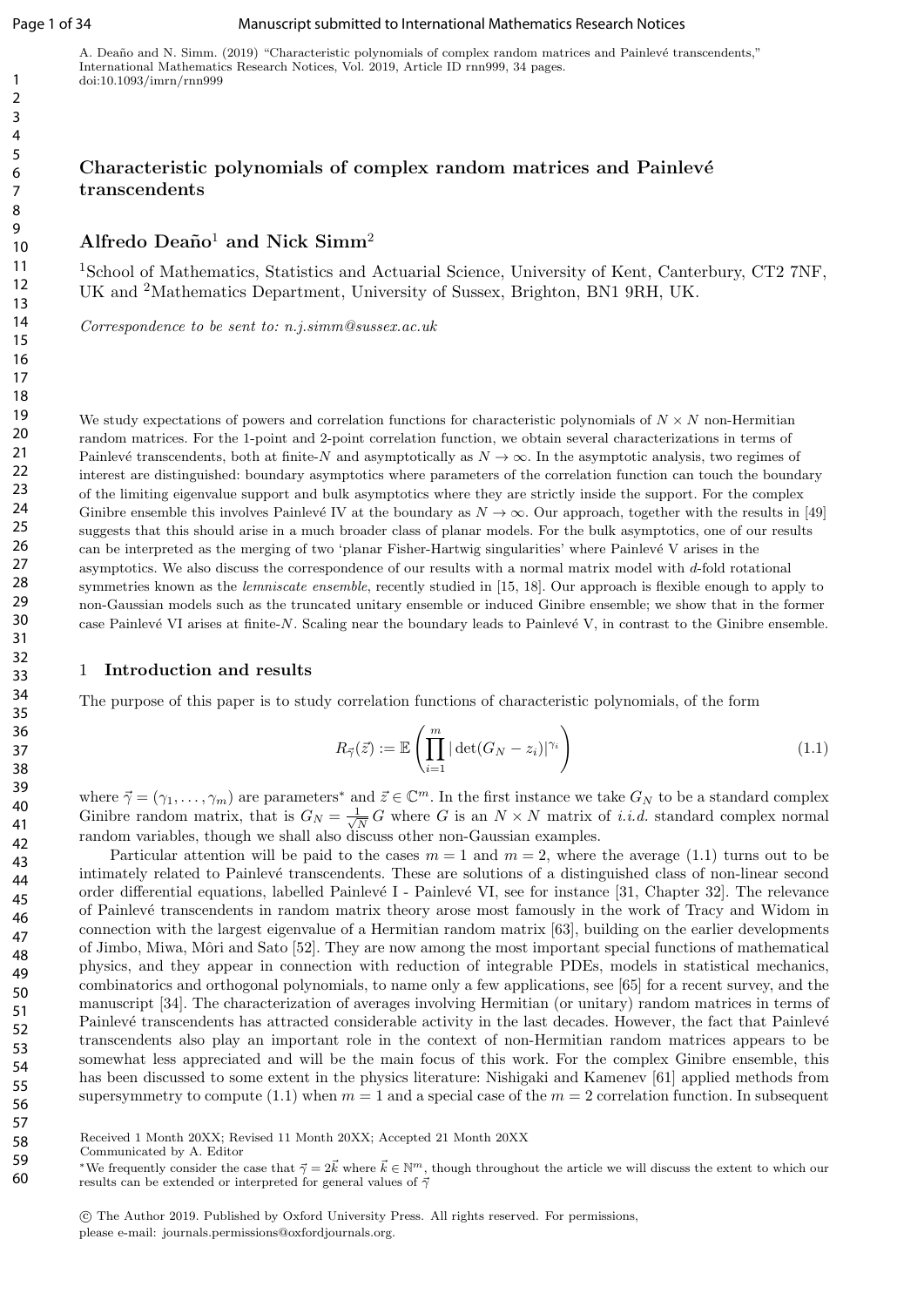#### 2 A. Deaño and N. Simm

work of Kanzieper [53], in the context of replica field theories, it was pointed out that the results in [61] imply a relation to Painlevé IV and Painlevé V transcendents. Here, in addition to studying the general correlations (1.1), we will arrive at these results using what we believe to be a mathematically more transparent approach, circumventing the need for supersymmetry techniques. Another advantage of our approach is its applicability beyond the Gaussian distributed cases.

In the case of Hermitian (or unitary) random matrices, correlation functions of characteristic polynomials of type (1.1) were studied quite intensively over the last two decades. The pioneering work of Keating and Snaith [55] demonstrated their importance in modelling statistical properties of the Riemann zeta function high up on the critical line. For Hermitian random matrices, higher order correlations were studied by Brézin and Hikami [23, 24] in various asymptotic regimes and the importance of determinantal structures was emphasized. In the case of non-integer exponents and GUE matrices, Krasovsky [57] applied Riemann-Hilbert techniques to calculate the corresponding asymptotics.

More recently there has been a resurgence of interest in characteristic polynomials of random matrices due to their association with log-correlated Gaussian fields [50, 43, 66, 46]. Along these lines, quantity (1.1) can be interpteted as the multi-point Laplace transform of the *random process*  $\phi_N(z) = \log |\det(G_N - z)|$  which is asymptotically Gaussian and logarithmically correlated, see [62, 6, 17, 67]. This is also closely related to the recently studied question of 'moments of moments' [11, 10, 32] (where Painlevé V also arises), albeit in the Hermitian context. In the present non-Hermitian setting the understanding of (1.1) remains at an early stage, especially at the level of asymptotic analysis.

Let us now be more precise about the asymptotic regimes under consideration. Under the chosen normalization of the matrices  $G_N$ , we have the famous *circular law*: in the limit  $N \to \infty$  the eigenvalues of  $G_N$  are uniformly distributed on the unit disc in the complex plane. Our focus will be on large N asymptotics of (1.1) in the microscopic regime, that is where the points  $\{z_i\}_{i=1}^m$  have a separation on the order of the mean eigenvalue spacing of  $G_N$  of size  $1/\sqrt{N}$ . This is to be distinguished from the macroscopic or mesoscopic regimes which involve separations at larger scales. The possible microscopic scalings of  $(1.1)$  are then further divided into boundary asymptotics where the  $z_i$ 's are close to the boundary of the eigenvalue support (close to the unit circle for the matrices  $G_N$ ) and *bulk asymptotics* where the  $z_i$ 's are strictly inside the support. The boundary asymptotics, although interesting in their own right, have an application to the normal matrix model which we now discuss.

Recall that the normal matrix model is the probability measure on N points  $\lambda_1, \ldots, \lambda_N$  in the complex plane defined by

$$
d\mathbb{P}(\lambda_1, \lambda_2, \dots, \lambda_N) = \frac{1}{\mathcal{Z}_N} \prod_{j=1}^N e^{-NV(\lambda_j)} \prod_{1 \le k < j \le N} |\lambda_k - \lambda_j|^2 d^2 \lambda_1 \dots d^2 \lambda_N. \tag{1.2}
$$

where  $\mathcal{Z}_N$  is a normalization constant, known as the *partition function*, defined by

$$
\mathcal{Z}_N = \int_{\mathbb{C}^N} \prod_{j=1}^N e^{-NV(\lambda_j)} \prod_{1 \le k < j \le N} |\lambda_k - \lambda_j|^2 \, d^2 \lambda_1 \dots d^2 \lambda_N. \tag{1.3}
$$

Although the matrix  $G_N$  is almost surely not normal, its eigenvalue distribution is known to take the form (1.2) with  $V(\lambda) = |\lambda|^2$ . Therefore, the eigenvalues of the complex Ginibre ensemble can be viewed as the most basic yet non-trivial example of the model (1.2). In general, the function  $V(\lambda)$  is called the external potential and subject to suitable growth and regularity conditions, in the limit  $N \to \infty$  the random points  $\{\lambda_j\}_{j=1}^N$  are supported on a compact subset of the plane known as the *droplet*, denoted S. The density of eigenvalues in  $S$ is described by an equilibrium measure coming from weighted potential theory, see [9] for further background. In the electrostatic interpretation of the model  $(1.2)$ , quantity  $(1.1)$  can be viewed as a partition function of the form (1.3) subjected to the insertion of m point charges at locations  $\vec{z}$  and strengths  $\vec{\gamma}$ , see [59, 8, 60].

Recently, there has been interest in studying the model (1.2) corresponding to the class of potentials

$$
V^{(d)}(\lambda, t) = |\lambda|^{2d} - t(\lambda^d + \overline{\lambda}^d), \qquad d \in \mathbb{N}, \quad t \in \mathbb{R},
$$
\n(1.4)

which are invariant under the d-fold symmetry  $\lambda \to \lambda e^{2\pi i/d}$ . This model was introduced by Balogh and Merzi [13] who showed that the equilibrium measure is supported on the interior of the domain,  $S = \{\lambda : |\lambda^d - t| \le t_c\}$ where  $t_c = d^{-1/2}$ . Due to the lemniscate type shape of S, the random point configuration corresponding to (1.4) has been referred to as the *lemniscate ensemble* [7], see Figure 1. When t passes through  $t_c$ , the topology of the droplet undergoes a transition from being simply connected to consisting of d connected components. The case  $t = t_c$  has been singled out as a model with a non-trivial boundary singularity (see [7]) and the effect of this singularity on the partition function asymptotics is of interest (see also Remark 3.9).

60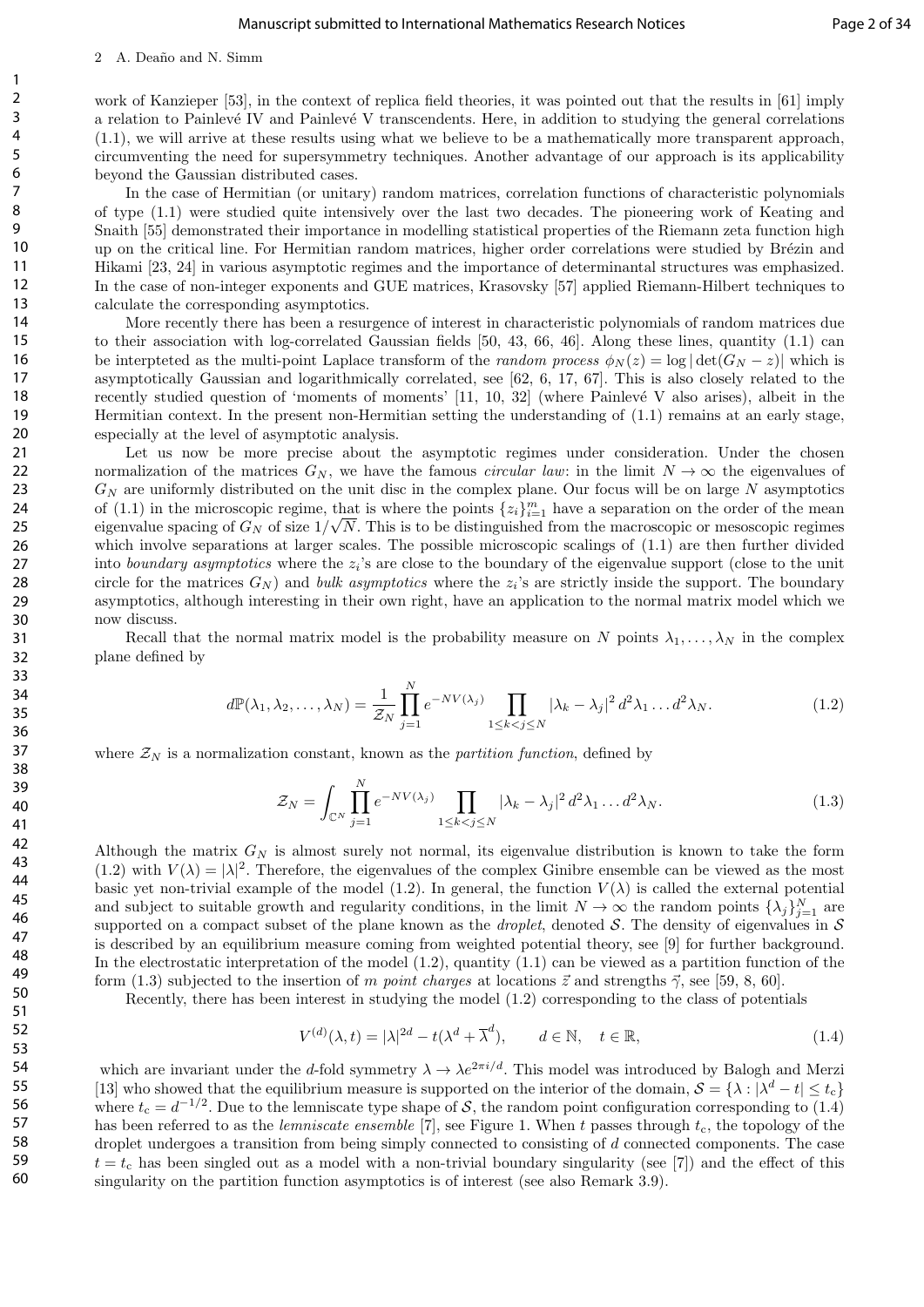

Fig. 1: The boundary of the droplet for the lemniscate potential (1.4) for  $d = 9$  with critical value  $t_c = 1/$ √ d. From left to right the plots show  $t < t_c$ ,  $t = t_c$  and  $t > t_c$ .

In the recent work [18] the orthogonal polynomials for the planar weight  $e^{-NV^{(d)}(\lambda,t)}$  have been analysed. Close to the transition  $t = t_c$  the asymptotics were expressed in terms of the Hamiltonian of the Painlevé IV system. This followed earlier works [59, 15] on the off-critical cases  $t \neq t_c$  which were expressed in terms of classical special functions, see also [14]. A natural question is to look at the partition function associated with (1.4). The following lemma shows its relation to characteristic polynomials of the Ginibre ensemble.

**Lemma 1.1.** Let  $\mathcal{Z}_N^{(Lem_d)}(t)$  denote the partition function corresponding to (1.4). Then we have the identity

$$
\mathcal{Z}_{Nd}^{(\text{Lem}_d)}(t) = e^{(Ntd)^2} \tilde{c}_{N,d} \prod_{\ell=0}^{d-1} \mathbb{E}\left( |\det(G_N - t\sqrt{d})|^{\gamma_\ell} \right) \tag{1.5}
$$

where

$$
\gamma_l = -2\left(1 - \frac{\ell+1}{d}\right), \qquad \ell = 0, \dots, d-1.
$$
 (1.6)

Here  $\tilde{c}_{N,d}$  is an explicit constant that we give later in Section 3.3.

Notice that double scaling the parameter t close to  $t_c := \frac{1}{\sqrt{2}}$  $\overline{\overline{d}}$  in (1.5) corresponds precisely to boundary asymptotics of (1.1) with  $m = 1$ . In what follows we will present the boundary asymptotics in the Ginibre case; consequences for (1.5) are given in Section 3.3. The best result we are aware of for the average in (1.5) holds strictly away from the boundary and the authors do not comment on the connection with the lemniscate ensemble.

**Theorem 1.2** (Webb and Wong [67]). Fix  $\delta > 0$  and consider the closed disc  $D_{1-\delta}$  of radius  $1-\delta$ . Then provided Re( $\gamma$ ) > -2, the following asymptotic formula holds uniformly for  $z \in D_{1-\delta}$ 

$$
\mathbb{E}\left(|\det(G_N - z)|^{\gamma}\right) = e^{\frac{N\gamma}{2}(|z|^2 - 1) + \frac{\gamma^2}{8}\log(N)} \frac{(2\pi)^{\frac{\gamma}{4}}}{G(1 + \frac{\gamma}{2})} (1 + o(1)), \qquad N \to \infty,
$$
\n(1.7)

where  $G(z)$  is the Barnes G-function. The expansion (1.7) holds uniformly in compact subsets of Re( $\gamma$ ) > -2.

We now state our main results.

#### 1.1 Complex Ginibre ensemble: Boundary asymptotics

Our first result extends the asymptotic expansion (1.7) uniformly to the boundary  $|z| = 1$  and leads to a new behaviour in the constant term. In order to state our result, recall that a GUE (Gaussian Unitary Ensemble) random matrix is a Hermitian random matrix H whose density is proportional to  $e^{-\text{Tr}(H^2)/2}$  with respect to the Lebesgue measure. We denote by  $\lambda_{\max}^{(\text{GUE}_k)}$  the largest eigenvalue of the matrix H, having size  $k \times k$ .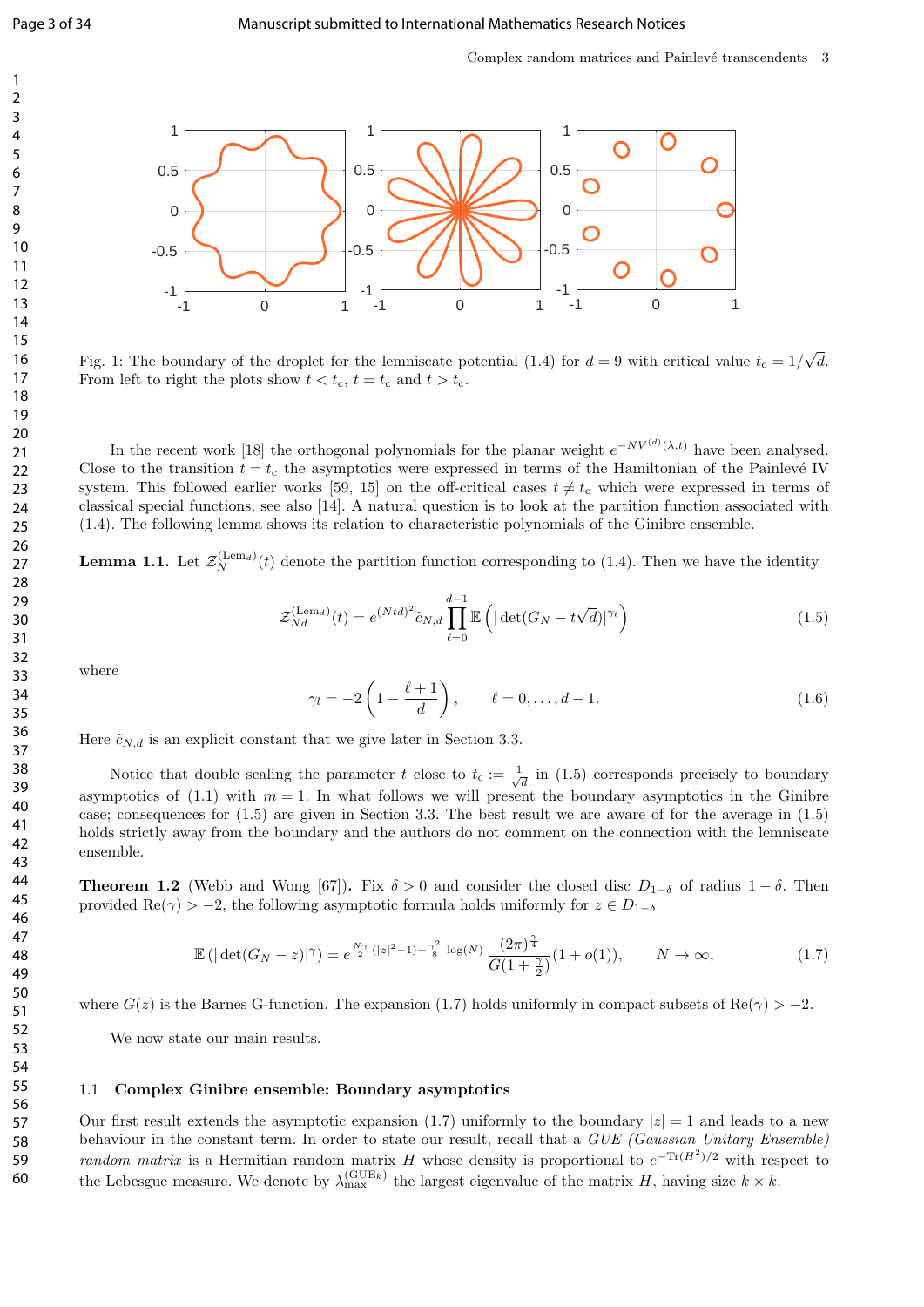

Fig. 2: Schematic insertion of a charge near the boundary of distance on the order of  $N^{-1/2}$  (left), and of two charges  $z_1$  and  $z_2$  of distance on the order of  $N^{-1/2}$  from a fixed point z in the bulk of the complex Ginibre ensemble (right). In both cases  $N = 1000$ , and the unit circle is depicted in red.

**Theorem 1.3.** Let z belong to the closed disc  $D_R$  of radius  $R = 1 + L/\sqrt{N}$  for some positive constant  $L > 0$ . Then for any  $k \in \mathbb{N}$ , the following asymptotic expansion holds uniformly on  $D_R$ ,

$$
\mathbb{E}\left(|\det(G_N - z)|^{2k}\right) = e^{Nk(|z|^2 - 1) + \frac{k^2}{2}\log(N)} \frac{(2\pi)^{\frac{k}{2}}}{G(1+k)} F_k(\sqrt{N}(1-|z|^2))
$$
\n
$$
\times (1+o(1)), \qquad N \to \infty,
$$
\n(1.8)

where  $F_k(x)$  is the distribution function of the largest eigenvalue of a  $k \times k$  GUE random matrix,

$$
F_k(x) = \mathbb{P}(\lambda_{\max}^{(\text{GUE}_k)} < x). \tag{1.9}
$$

Proof. See Section 3.1

**Remark 1.4.** A result of Tracy and Widom characterizes the above GUE probability in terms of Painlevé transcendents. In particular in [63] we find

$$
F_k(x) = \exp\left(-\int_x^\infty \sigma_k^{(IV)}(s) \, ds\right),\tag{1.10}
$$

where  $\sigma_k^{\text{(IV)}}$  $\kappa_k^{(IV)}(s)$  is the unique solution of the Jimbo-Miwa-Okamoto  $\sigma$ -form of the Painlevé IV equation

$$
(\sigma'')^2 + 4(\sigma')^2(\sigma' + 2k) - 4(s\sigma' - \sigma)^2 = 0
$$
\n(1.11)

subject to the boundary condition  $\sigma_k(s) \sim -2ks - k^2/s$  as  $s \to -\infty$  (see [38, Equation 4.18]).

We expect that the form of expansion (1.8) also holds more generally when  $k = \gamma/2$  and  $\gamma$  satisfies the hypothesis of Theorem 1.2, noting that the above Painlevé characterization does not require integrality of  $k$ . In the later sections, we will provide some heuristic computations lending support to such an extrapolation to non-integer k. This is based on the fact that for finite N, the left-hand side of  $(1.8)$  can be expressed in terms of a Painlevé V transcendent for general  $k = \frac{\gamma}{2}$ , see Section 3.2. The Painlevé IV on the right-hand side of (1.8) then arises from a rescaling (confluent limit) of this equation. Notice that when  $|z| < 1$  is fixed inside the unit disc and N is large, we can replace the GUE probability in (1.9) with 1 and we recover precisely (1.7) with  $\gamma = 2k$ . and N is large, we can replace the GUE probability in (1.9) with 1 and we recover precisely (1.7) with  $\gamma = 2k$ .<br>On the other hand, if we are close to the boundary with  $|z| = 1 - u/\sqrt{N}$  with u fixed, the GUE probability is not negligible and converges to  $F_k(2u)$ . When  $|z| > 1 + \delta$  a different type of expansion holds, see Appendix A for details.

As we already mentioned, Painlevé IV type objects also appeared in the recent work [18], which (taking into account relation (1.5)) is likely to be related with our result here, see Section 3.3. Analogous results on the line are known: the work [19] considers a jump singularity colliding with the spectral edge of GUE random matrices, which they describe in terms of Painlevé II.

60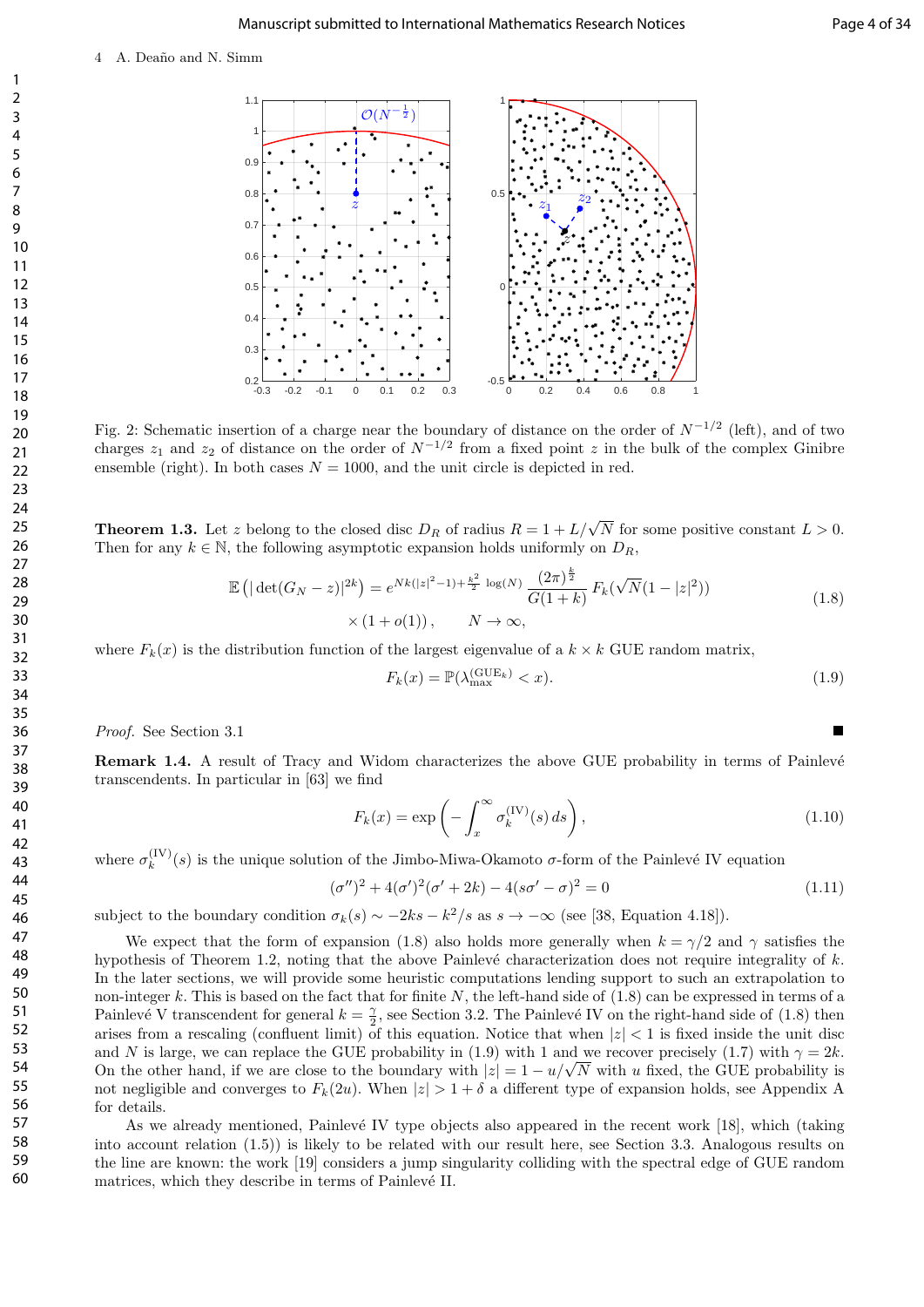#### 1.2 Complex Ginibre ensemble: Bulk collision of two singularities

Consider the particular case  $m = 2$  of  $(1.1)$  and set

$$
z_1 = z + \frac{u_1}{\sqrt{N}}, \qquad z_2 = z + \frac{u_2}{\sqrt{N}}, \tag{1.12}
$$

where z is a point in the bulk, i.e.  $|z| < 1 - \delta$  for some fixed  $\delta > 0$ . That is, we consider the case of two singularities merging (or colliding) inside the bulk of the spectrum, see Figure 2. The corresponding asymptotics of (1.1) turns out to be related to the LUE (Laguerre Unitary Ensemble) defined as follows: Let  $G_{k,p}$  denote a rectangular  $k \times p$  matrix of *i.i.d.* independent standard complex normal random variables with  $p \geq k$ . Then the matrix  $W = G_{k,p} G_{k,p}^{\dagger}$  is said to be distributed according to the LUE with p degrees of freedom, denoted  $LUE_{k,p}$ . The names *Wishart matrix* or *sample covariance matrix* are also in common use, see the text [36] for further background. The largest eigenvalue of W will be denoted  $\lambda_{\max}^{\text{(LUE}_{k,p})}$ .

**Theorem 1.5.** Let  $k_1, k_2 \in \mathbb{N}$ , where we assume without loss of generality that  $k_1 \geq k_2$  and take  $z_1, z_2$  scaled according to (1.12). Then the following holds uniformly for  $u_1$  and  $u_2$  varying in compact subsets of  $\mathbb{C}$ ,

$$
\mathbb{E}\left(|\det(G_N - z_1)|^{2k_1} |\det(G_N - z_2)|^{2k_2}\right) = e^{k_1 N(|z_1|^2 - 1) + k_2 N(|z_2|^2 - 1) + \frac{k_1^2}{2}\log(N) + \frac{k_2^2}{2}\log(N)} \times e^{-2k_1 k_2 \log|z_2 - z_1|} \frac{(2\pi)^{(k_1 + k_2)/2}}{G(1 + k_1)G(1 + k_2)} F_{k_1, k_2}(N|z_2 - z_1|^2)(1 + o(1)), \qquad N \to \infty,
$$
\n(1.13)

where  $F_{k_1,k_2}(x)$  is the distribution function of the largest eigenvalue of a  $k_2 \times k_2$  LUE matrix with  $k_1$  degrees of freedom:

$$
F_{k_1,k_2}(x) = \mathbb{P}\left(\lambda_{\max}^{(\text{LUE}_{k_2,k_1})} < x\right). \tag{1.14}
$$

Proof. See Section 4.

**Remark 1.6.** As with Theorem 1.3, the probability  $F_{k_1,k_2}(x)$  has a characterization in terms of a non-linear second order differential equation. In the same work of Tracy and Widom [63] one finds the result

$$
F_{k_1,k_2}(x) = \exp\left(-\int_x^\infty \frac{\sigma_{k_2,k_1-k_2}^{(\mathrm{V})}(s)}{s} \, ds\right) \tag{1.15}
$$

where  $\sigma_{k,\alpha}^{(V)}(s)$  satisfies the Jimbo-Miwa-Okamoto  $\sigma$ -form of the Painlevé V equation,

$$
(t\sigma'')^2 - [\sigma - t\sigma' + 2(\sigma')^2 + (2k + \alpha)\sigma']^2 + 4(\sigma')^2(k + \alpha + \sigma')(k + \sigma') = 0.
$$
 (1.16)

If we consider a limiting case where the separation  $|u_2 - u_1| \to \infty$  we can replace the LUE probability with 1. The remaining terms in the asymptotic expansion (1.13) are consistent with a conjectured formula of Webb and Wong [67] for the *global asymptotics* of (1.1) (defined by a separation between  $z_2$  and  $z_1$  of order  $O(1)$ ). Indeed, the appearance of the term  $-2k_1k_2 \log |z_2 - z_1|$  should be interpreted as the covariance function of the random process  $\phi_N(z) := \log |\det(G_N - z)|$ . Such *logarithmic correlations* are widely anticipated to appear at global or mesoscopic regimes because of the association of  $\phi_N(z)$  with the Gaussian free field [62, 6].

We remark that the particular case of (1.13) with  $k_1 = k_2$  and  $z = 0$  appeared in the mentioned work of Nishigaki and Kamenev [61] using a technique based on Grassmann integration, but the terms of order  $log(N)$ appearing in (1.13) appear to be absent in [61]. This could be due to their intended application to replica limits which could render such terms negligible. Finally we remark that a one-dimensional version of this merging of singularities has been investigated in the context of Toeplitz and Hankel determinants, with non-integer exponents, and also involves Painlevé V  $[26, 25]$ .

As with Theorem 1.3, we believe that Theorem 1.5 continues to hold when  $k_1$  and  $k_2$  are general real numbers such that the left-hand side of  $(1.13)$  is finite, with equation  $(1.16)$  defining the extrapolation to such non-integral exponents. To give support to this we give an example involving (partially) non-integer exponents, as follows.

**Theorem 1.7.** Let  $k_2 \in \mathbb{N}$  and  $\gamma$  be a real number such that  $\gamma \geq k_2$ . Consider the left-hand side of (1.13) scaled according to (1.12) at the center of the eigenvalue support,  $z = 0$ , with  $u_1 = 0$ . Then the expansion on the right-hand side of (1.13) remains true with  $k_1 = \gamma$ .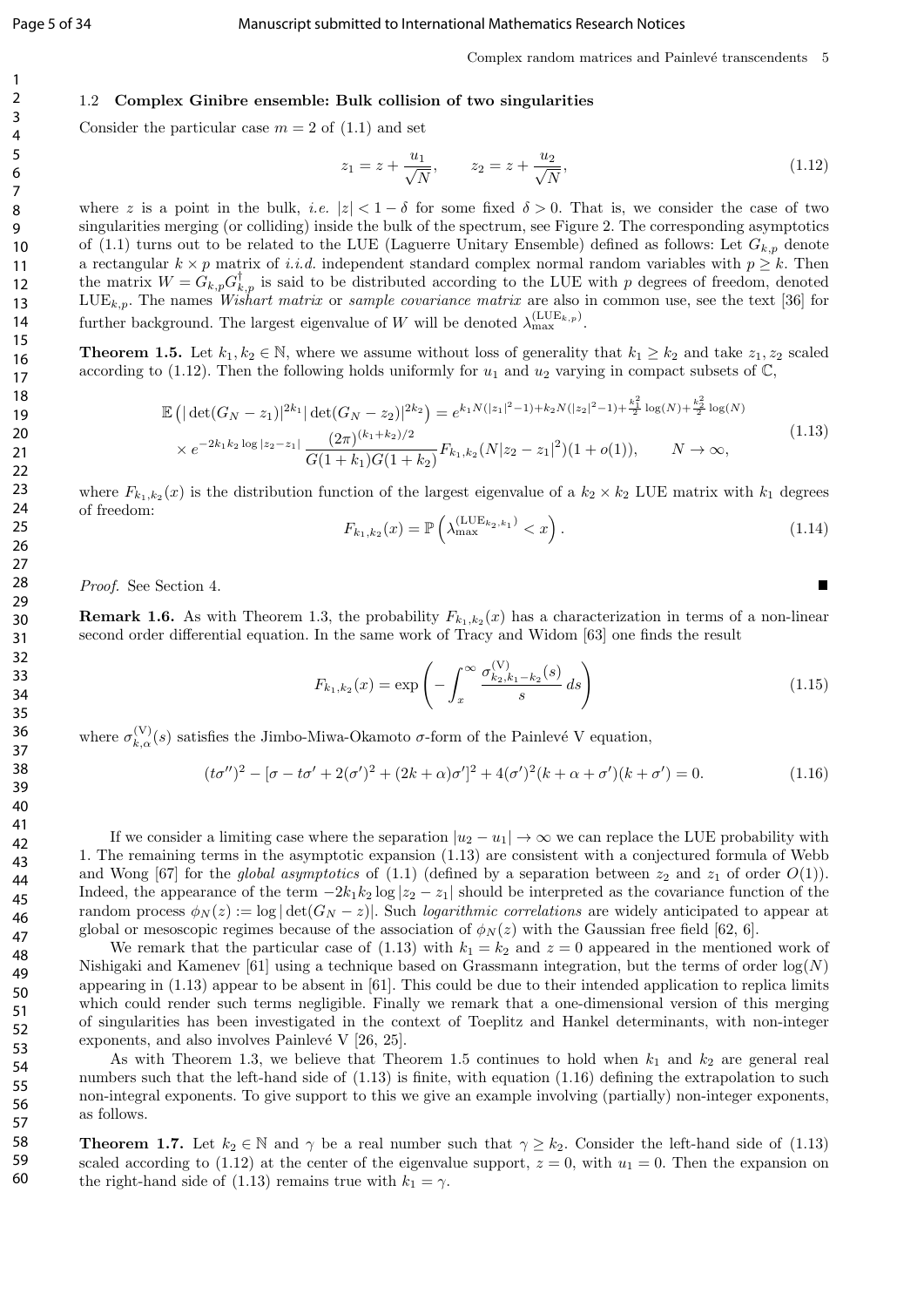#### Manuscript submitted to International Mathematics Research Notices Page 6 of 34

#### 6 A. Deaño and N. Simm

#### Proof. See Section 4.

As we explain in Section 4, Theorem 1.7 is in fact an asymptotic expansion for the  $m = 1$  case of (1.1). with  $G_N$  replaced by a certain non-Gaussian matrix: the *induced Ginibre ensemble* introduced and studied in [33], see equation  $(4.34)$ .

#### 1.3 Truncated unitary ensemble and Painlevé transcendents

Let M be a positive integer and consider  $U(M)$ , the group of  $M \times M$  unitary matrices. The CUE (Circular Unitary Ensemble) is  $U(M)$  equipped with the normalized Haar measure  $d\mu(U)$ . A truncation of U is simply a sub-block, which by invariance of the Haar measure we can take to be the upper-left  $N \times N$  minor of U, that we denote here by T and assume  $N < M$ . The eigenvalues  $\lambda_1, \ldots, \lambda_N$  of the sub-unitary matrix T lie strictly inside the unit disc  $|\lambda_j| \leq 1$  for all  $j = 1, \ldots, N$ . Their joint probability density function has been computed by Zyczkowski and Sommers [69] as

$$
P(\lambda_1, ..., \lambda_N) \propto \prod_{j=1}^N (1 - |\lambda_j|^2)^{M - N - 1} \prod_{1 \le j < k \le N} |\lambda_k - \lambda_j|^2. \tag{1.17}
$$

Using (1.17) the authors showed that statistics of the eigenvalues depend sensitively on the relative scaling of N and M as  $M \to \infty$ . Roughly speaking, unless N is very close to M, the matrix T is expected to have similar spectral characteristics as the Ginibre matrix  $G_N$  from the previous sections. However, when  $M - N = \kappa = O(1)$ , so that only a constant order of rows and columns are truncated, one expects new behaviour. This is known as the weak non-unitarity limit, see [45, 56] for further background and applications.

**Theorem 1.8** (Boundary asymptotics). Let  $M - N = \kappa$  be a fixed positive integer and fix  $k \in \mathbb{N}$ . Consider the boundary scaling

$$
|z| = 1 - \frac{u}{N}, \qquad u > 0.
$$
 (1.18)

Then the following asymptotic formula holds

$$
\mathbb{E}\left(|\det(T-z)|^{2k}\right) = N^{k^2} \frac{G(k+\kappa+1)}{G(k+1)G(\kappa+1)} (2u)^{-k^2-k\kappa} F_k^{(\kappa)}(2u) (1+o(1)), \qquad N \to \infty,
$$
 (1.19)

where  $F_k^{(\kappa)}$  $k^{(k)}(u)$  is the distribution function of the largest eigenvalue in the LUE with  $k + \kappa$  degrees of freedom,

$$
F_k^{(\kappa)}(x) = \mathbb{P}\left(\lambda_{\max}^{\text{(LUE}_{k,k+\kappa})} < x\right). \tag{1.20}
$$

Proof. See Section 5.

**Remark 1.9.** As in Theorems 1.5 and 1.3, the quantity  $(1.20)$  is expressible in terms of Painlevé transcendents. The results of [63] imply that (1.20) is given by

$$
F_k^{(\kappa)}(x) = \exp\left(-\int_x^\infty \frac{\sigma_{k,\kappa}^{(\mathbf{V})}(s)}{s} ds\right) \tag{1.21}
$$

where  $\sigma_{k,\kappa}^{(V)}(s)$  satisfies the equation (1.16) with parameters  $k_2 = k$  and  $\alpha = \kappa$ . Via this representation, our expansion (1.19) has a natural interpretation for both non-integer k and non-integer  $\kappa$ .

Compared to Theorem 1.3, the most interesting point of departure concerns the change from Painlevé IV to Painlev´e V appearing in the asymptotic expansion. A fundamental difference here is that the boundary forms a hard edge: eigenvalues of T are forbidden from leaving the unit disc and thus a different boundary behaviour can be expected. Properties of two-dimensional models of type (1.2) with a hard edge have been studied recently [9] and were shown to deviate from the boundary statistics known for the Ginibre ensemble.

For our final result on the truncated unitary ensemble, we state an analogue of  $(1.19)$  at finite N. In order to state the result, let  $W_1$  and  $W_2$  be two independent LUE matrices with  $p_1$  and  $p_2$  degrees of freedom, both of dimension k. The ratio of LUE matrices

$$
J = W_1(W_1 + W_2)^{-1}
$$
\n(1.22)

has eigenvalues supported on the interval [0, 1]. This set of eigenvalues is known as the Jacobi Unitary Ensemble, again see [36] for further background. We denote the largest eigenvalue of J by  $\lambda_{\max}^{(JUE_k^{(a,b)})}$  where  $a = p_1 - k$  and  $b = p_2 - k$  is a standard notation for the parameters of the ensemble.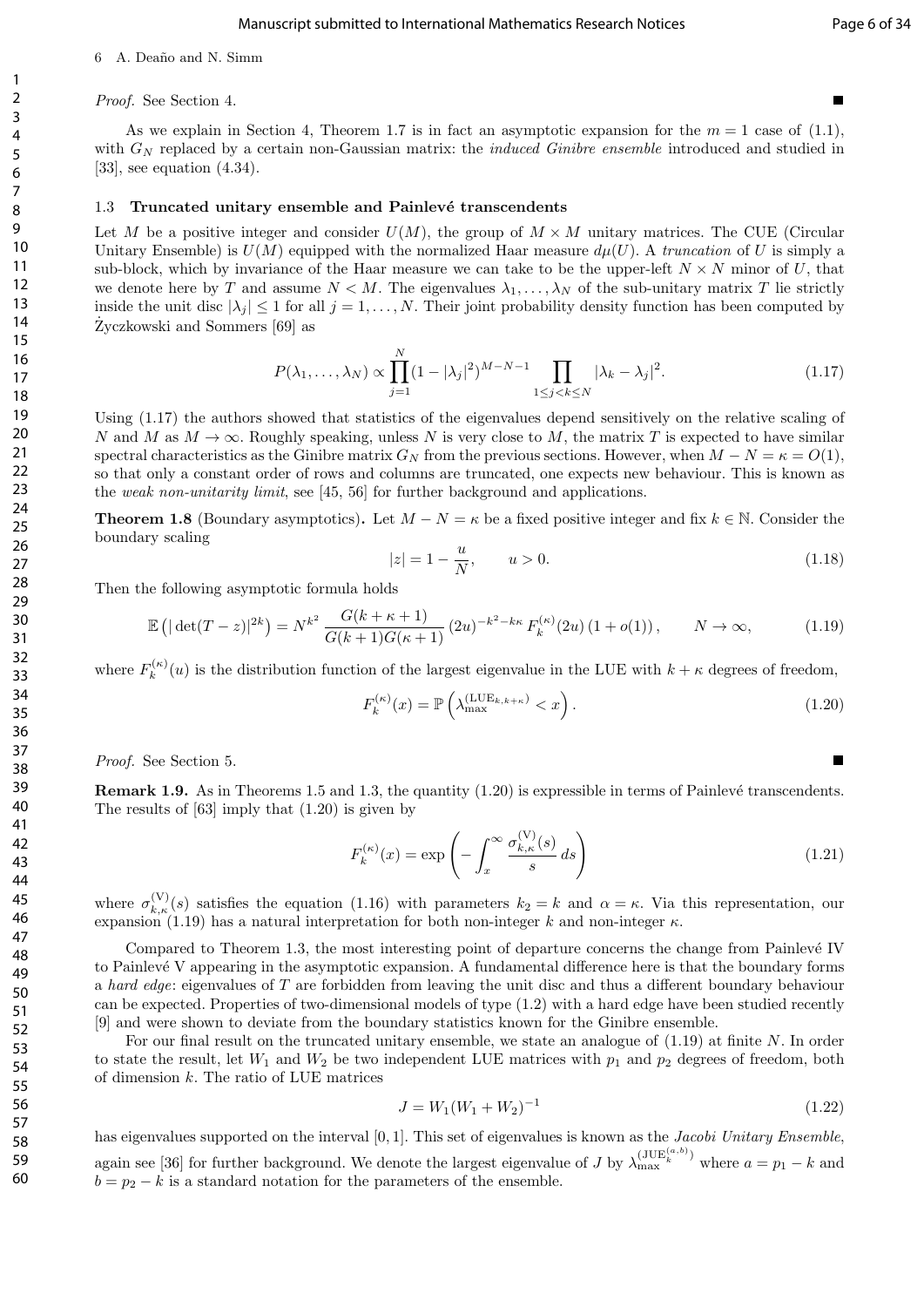Complex random matrices and Painlevé transcendents 7



Fig. 3: Schematic insertion of a charge z near the boundary in the truncated CUE ensemble. On the left  $M = 200$ and  $N = 180$ , and on the right  $M = 2000$  and  $N = 1980$ . The unit circle is depicted in red.

**Theorem 1.10** (Truncated CUE and Painlevé VI). Let  $k \in \mathbb{N}$ . Then we have the exact identity

$$
\mathbb{E}\left(|\det(T-z)|^{2k}\right) = \frac{C_{M,N,k}}{(1-|z|^2)^{k(M-N)+k^2}} \mathbb{P}\left(\lambda_{\max}^{\text{JUE}_k^{(M-N,N)}} < 1-|z|^2\right),\tag{1.23}
$$

where

$$
C_{M,N,k} := \mathbb{E}\left(|\det(T)|^{2k}\right) = \prod_{j=0}^{k-1} \frac{\Gamma(M-N+1+j)\Gamma(N+1+j)}{\Gamma(M+1+j)\Gamma(1+j)}.\tag{1.24}
$$

Proof. See Section 5.

**Remark 1.11.** As with the previous cases involving GUE and LUE, one anticipates a Painlevé representation for (1.23). A third order equation was obtained in the same paper of Tracy and Widom [63], but this was not expressed in second order form and identified in terms of Painlevé transcendents until the later work [48, 68, 1, 20, 41]. These studies show, with a variety of approaches, that for  $0 \leq x \leq 1$ ,

$$
\mathbb{P}\left(\lambda_{\max}^{\text{JUE}_k^{(a,b)}} < x\right) = \exp\left(-\int_x^1 \frac{\sigma_{a,b}^{(\text{VI})}(t) - b_1 b_2 t + \frac{b_1 b_2 + b_3 b_4}{2}}{t(1-t)} dt\right),\tag{1.25}
$$

The function  $\sigma_{a,b}$  satisfies the Jimbo-Miwa-Okamoto  $\sigma$ -form of the Painlevé VI equation

$$
\sigma'(t(1-t)\sigma'')^2 - \left(\sigma'(2\sigma + (1-2t)\sigma') + \prod_{i=1}^4 b_i\right)^2 + \prod_{i=1}^4 (\sigma' - b_i^2) = 0,\tag{1.26}
$$

with parameters

$$
b_1 = b_2 = k + \frac{a+b}{2}
$$
,  $b_3 = \frac{a+b}{2}$ ,  $b_4 = \frac{b-a}{2}$ . (1.27)

This continues to give an interpretation of the right-hand side of  $(1.23)$  even when k is not an integer. We will prove in this finite-N setting that the extrapolation to non-integer  $k$  in this fashion gives the correct result.

**Remark 1.12.** In the limit  $\kappa \to 0$  the matrix T reduces to a Haar distributed unitary matrix whose spectrum lies precisely on the unit circle. In that case the asymptotics of order  $N^{k^2}$  is close to the Keating and Snaith result used to conjecture the corresponding moments of the Riemann zeta function [55]. In this purely unitary case  $\kappa = 0$  the association with Painlevé VI and the boundary scaling in terms of Painlevé V was discussed in [41]. More recently, Painlevé V arose for boundary asymptotics of *derivatives* of CUE characteristic polynomials [12].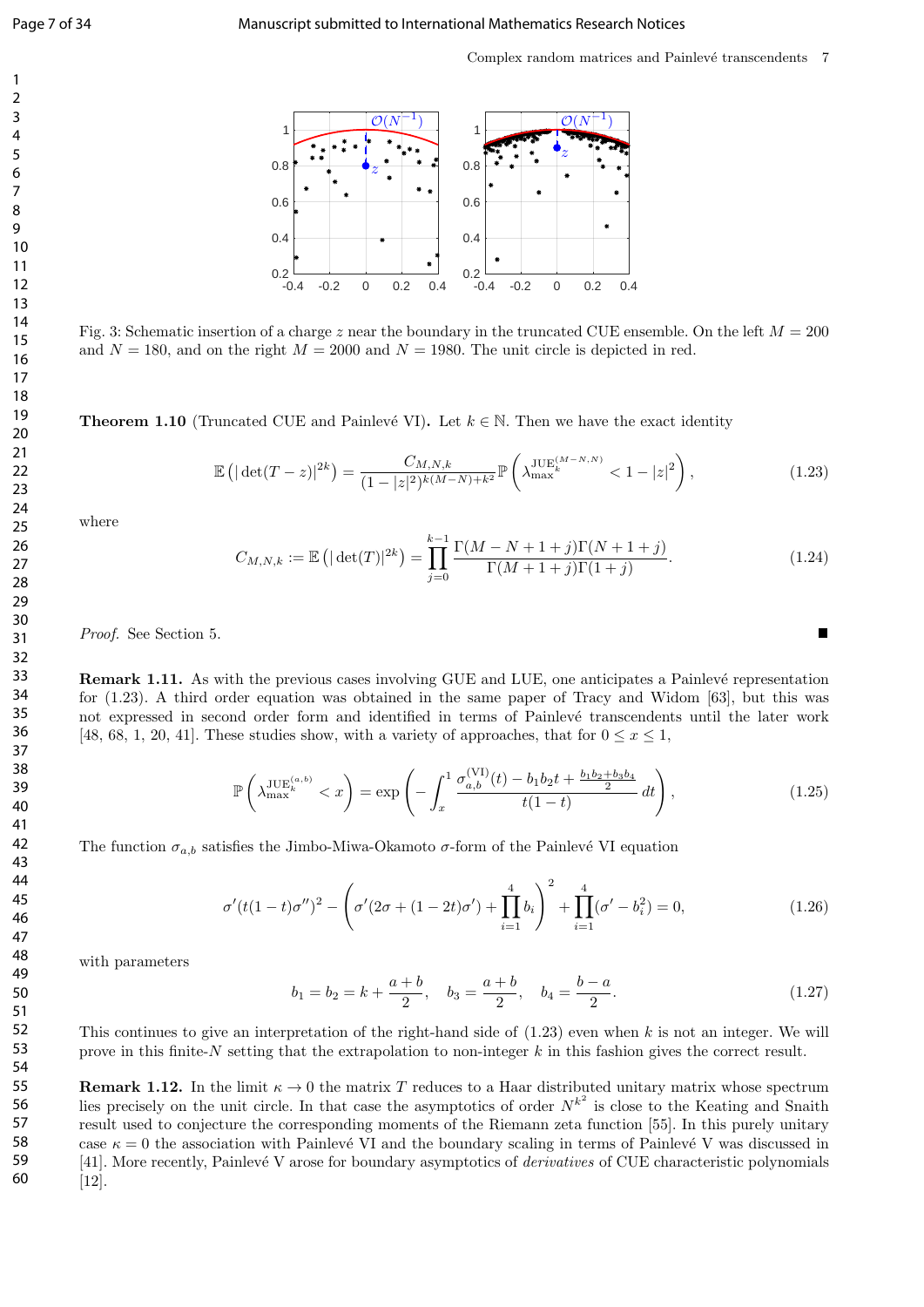#### 8 A. Deaño and N. Simm

#### 1.4 Multiple charges

In this section we state our results for the correlation function (1.1) for  $m > 2$ . At the edge, we found a natural generalization of the GUE type Theorem 1.3 which replaces the probability (1.9) with an object related to non-intersecting Brownian motion.

Recall that the transition density of a standard Brownian motion on  $\mathbb{R}$ , leaving from u and arriving at v is

$$
p_t(u,v) = \frac{1}{\sqrt{2\pi t}} e^{-(u-v)^2/(2t)}.
$$
\n(1.28)

Now consider k non-intersecting Brownian motions on R, leaving from positions  $(u_1, \ldots, u_k)$  at time 0 and arriving at  $(v_1, \ldots, v_k)$  at time 1. The probability that all particles belong to the set E at time t is, up to a normalizing factor, given by the Karlin-McGregor formula (see [54] or [3, Sec. 7.4])

$$
\mathcal{Z}_{t}(\vec{u}, \vec{v}, E) = \int_{E^{k}} \det \left\{ p_{t}(u_{i}, x_{j}) \right\}_{i,j=1}^{k} \det \left\{ p_{1-t}(x_{i}, v_{j}) \right\}_{i,j=1}^{k} d\vec{x}.
$$
\n(1.29)

Of particular interest here will be the case  $E = \mathbb{R}_+$  which corresponds to the probability that the smallest particle is positive at time t.

#### Theorem 1.13. Consider the boundary scaling

$$
x_j = z + \frac{u_j}{\overline{z}\sqrt{N}}, \qquad \overline{y_j} = \overline{z} + \frac{\overline{v_j}}{z\sqrt{N}}, \qquad j = 1, \dots, k.
$$
 (1.30)

where z is a fixed point on the boundary,  $|z|=1$ , with fixed complex vectors  $\vec{u}, \vec{v} \in \mathbb{C}^k$ , which may contain degeneracies. Then we have the following asymptotic expansion,

$$
\mathbb{E}\left(\prod_{j=1}^{k}\det(G_N - x_j)\det(G_N^{\dagger} - \overline{y_j})\right) = \exp\left(-\sum_{j=1}^{k}\left(\sqrt{N}(u_j + \overline{v_j}) - \frac{u_j^2 + \overline{v_j}^2}{2}\right) + \frac{k^2}{2}\log(N)\right)
$$
\n
$$
\times \frac{(2\pi)^k}{k!} F_k^{(\text{edge})}(\vec{u}, \vec{v}) (1 + o(1)), \qquad N \to \infty.
$$
\n(1.31)

where

$$
F_k^{(\text{edge})}(\vec{u}, \vec{v}) = \frac{\mathcal{Z}_{1/2}(\vec{u}, \overline{\vec{v}}, \mathbb{R}_+)}{\prod_{1 \le i < j \le k} (u_j - u_i)(\overline{v_j} - \overline{v_i})} \tag{1.32}
$$

In the event that the vectors  $\vec{u}$  or  $\vec{v}$  contain degeneracies, the expansion (1.31) continues to hold by taking appropriate limits in (1.32).

#### Proof. See Section 3.4.

To obtain (1.1), we have to merge entries of the vectors  $\vec{u}$  and  $\vec{v}$  into several distinct families and eventually take  $\vec{u} = \vec{v}$  in the ratio (1.32). In the Brownian motion interpretation, the confluence of terminal and initial points is well studied and has appeared several times in the literature. For example, as in [3, Section 7.4] we can consider m families  $u_i^{(1)}$  $u_i^{(1)}, \ldots, u_i^{(k_i)}$  and  $v_i^{(1)}$  $i<sub>i</sub><sup>(1)</sup>,..., v<sub>i</sub><sup>(k<sub>i</sub>)</sup>$  for  $i = 1,..., m$  each of which are merged to a single point  $a_i$  and  $b_i$  respectively for each  $i = 1, \ldots, m$  with  $k_1 + \ldots + k_m = k$ , finally setting  $a_i = b_i$ . Thus we are considering k non-intersecting Brownian motions with  $k_i$  paths starting at  $a_i$  and terminating at  $b_i$ . This results in the block structure

$$
\mathcal{Z}_{t}(\vec{u}, \vec{v}, E) \sim c_{k}(\vec{u}, \vec{v}) \int_{(tE)^{k}} \prod_{j=1}^{k} e^{-\frac{tx_{j}^{2}}{2(1-t)}}
$$
\n
$$
\times \det \begin{pmatrix} \left\{ x_{j}^{i-1} e^{a_{1}x_{j}} \right\}_{i=1, j=1}^{k_{1}, k} \\ \vdots \\ \left\{ x_{j}^{i-1} e^{a_{m}x_{j}} \right\}_{i=1, j=1}^{k_{m}, k} \end{pmatrix} \times \det \begin{pmatrix} \left\{ x_{j}^{i-1} e^{b_{1}x_{j}} \right\}_{i=1, j=1}^{k_{1}, k} \\ \vdots \\ \left\{ x_{j}^{i-1} e^{b_{m}x_{j}} \right\}_{i=1, j=1}^{k_{m}, k} \end{pmatrix} d\vec{x}.
$$
\n(1.33)

Although the vectors  $\vec{u}, \vec{v}$  should be real for this probabilistic interpretation, the formulae (1.32) and (1.33) continue to make sense for complex values. Precisely this type of block structure has appeared in the context of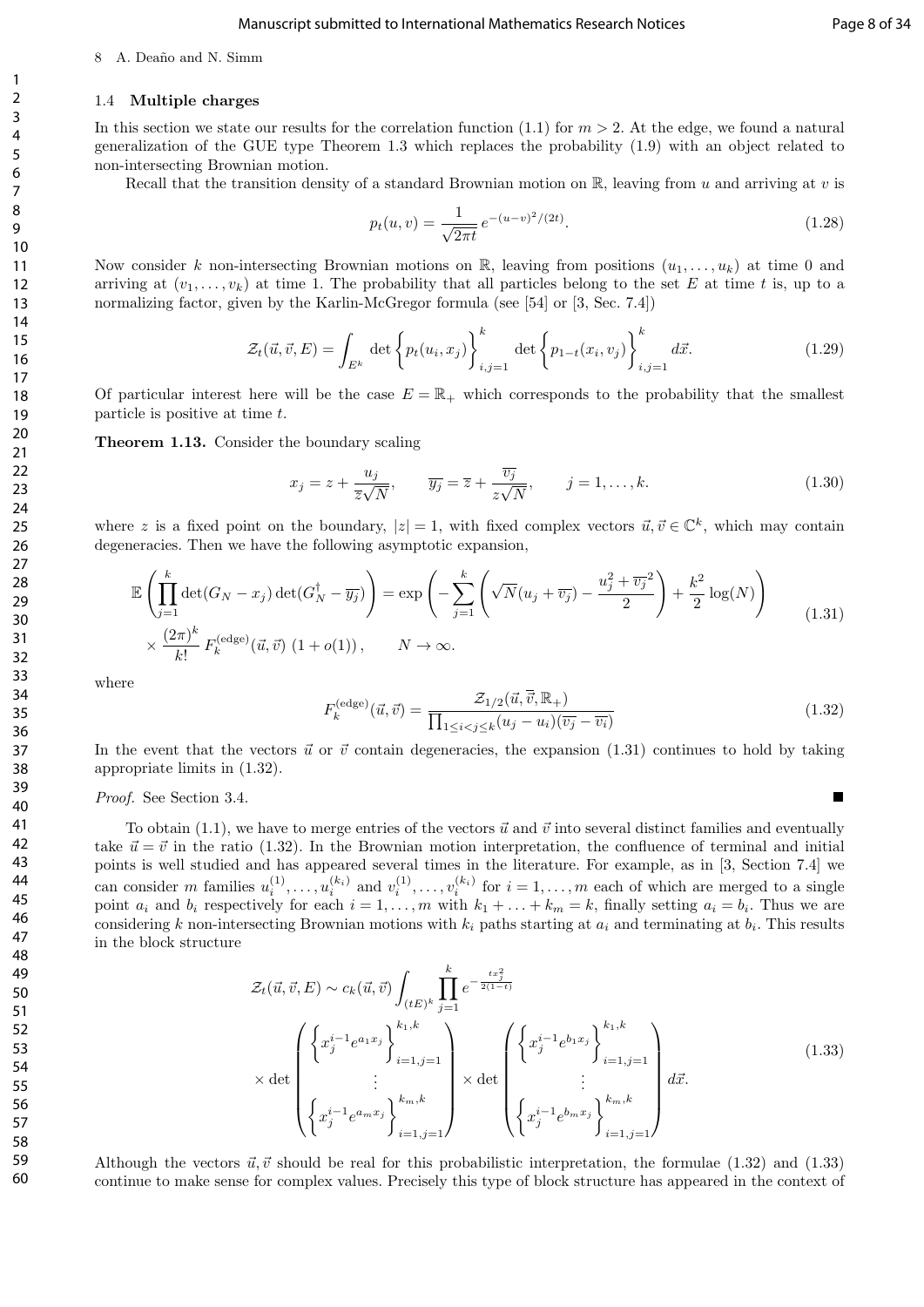

Fig. 4: Schematic insertion of two families of charges (with  $k = 3$ ) near the point  $z = 1$  on the boundary in the complex Ginibre ensemble.

multiple Hermite polynomials and non-intersecting Brownian motions [28, 29, 3]. In [3] and references therein it has been shown that (1.33) is associated with the m-component KP hierarchy. In principle this yields a system of PDEs generalizing the characterization (1.11) to the multiple charge context. The recent work [60] studied the relation between the planar orthogonal polynomials associated with (1.1) and type II multiple orthogonal polynomials, but only at the finite- $N$  level. It would be interesting to understand if the multiple orthogonality known to be associated with (1.33) is related.

Finally we discuss the generalization of Theorem 1.5 to multiple charges colliding in the bulk.

**Theorem 1.14.** Fix  $\delta > 0$  and take z inside the unit disc  $|z| < 1 - \delta$ . Consider points  $\{x_i\}_{i=1}^k$  and  $\{y_i\}_{i=1}^k$ centered and scaled

$$
x_i = z + \frac{u_i}{\sqrt{N}}, \qquad \overline{y_i} = \overline{z} + \frac{\overline{v_i}}{\sqrt{N}}, \qquad (1.34)
$$

for  $i = 1, ..., k$ . Then the following holds uniformly for  $\{u_i, v_i\}_{i=1}^k$  varying in compact subsets of  $\mathbb{C}$ ,

$$
\mathbb{E}\left(\prod_{i=1}^{k}\det(G_N - x_i)\det(G_N^{\dagger} - \overline{y_i})\right) = \exp\left(Nk(|z|^2 - 1) + \sqrt{N}\sum_{i=1}^{k}(z\overline{v_i} + \overline{z}u_i) + \frac{k^2}{2}\log(N)\right)
$$
\n
$$
\times \frac{(2\pi)^{k/2}}{G(1+k)}F_k^{(\text{bulk})}(\vec{u},\vec{v})\left(1+o(1)\right), \qquad N \to \infty,
$$
\n(1.35)

where  $F_k^{(\text{bulk})}$  $\mathcal{U}_k^{(\text{bulk})}(\vec{u}, \vec{v})$  is the following integral over the group  $U(k)$  of  $k \times k$  unitary matrices,

$$
F_k^{\text{(bulk)}}(\vec{u}, \vec{v}) = \int_{U(k)} e^{\text{Tr}(UAU^\dagger \overline{B})} d\mu(U).
$$
\n(1.36)

Here  $d\mu(U)$  is the normalized Haar measure on  $U(k)$  and

$$
A = \text{diag}(u_1, \dots, u_k), \qquad \overline{B} = \text{diag}(\overline{v_1}, \dots, \overline{v_k}). \tag{1.37}
$$

Proof. See Section 4.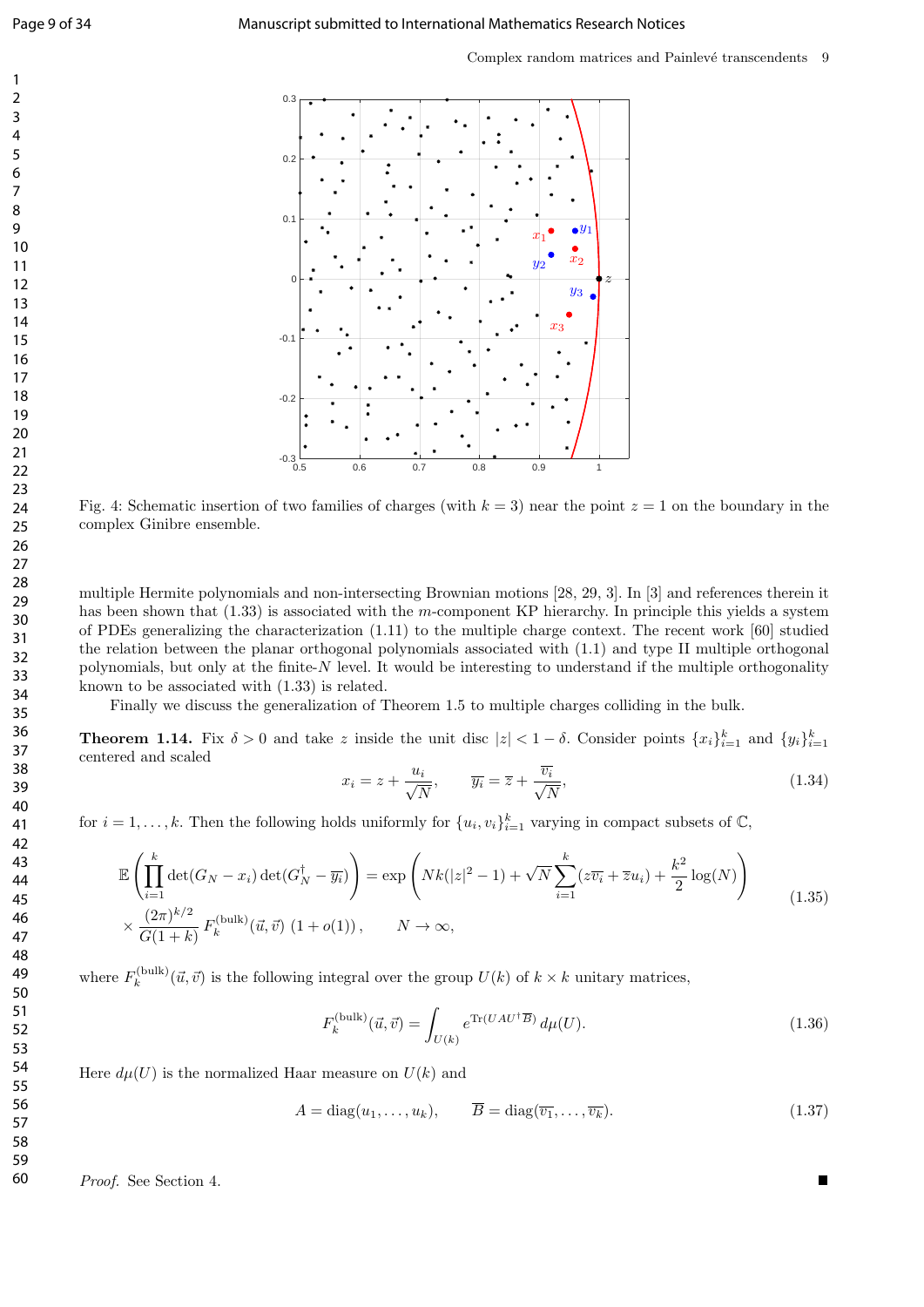The integral appearing in (1.36) is the famous Harish-Chandra Itzykson Zuber integral. As we discuss in Section 4 there is a well-known explicit formula for this integral [51]. However, in order to obtain (1.1) or the result in Theorem 1.5, a rather delicate merging procedure is required and the explicit formula is not always easy to use in this case. We explain how to overcome this in Section 4.

Remark 1.15. A remark about universality: Our proof of the aforementioned results relies essentially only on local asymptotics of the relevant correlation kernel, either close to the boundary or in the bulk (in contrast to the approaches in [61, 53] which exploit the Gaussian structure of the Ginibre ensemble). For the more general model (1.2), the correlations in the bulk and at the edge are now known to be strongly independent of the potential  $V(\lambda)$  (universal) up to some restrictions on the regularity of  $V(\lambda)$  and the droplet. This has been accomplished at the edge in the recent development [49] and at the bulk in [8]. Indeed, considering Theorem 1.3 for example, based on the results in [49] we expect that the same Painlevé IV object describes the collision of a point charge with the boundary of the droplet for a broad class of normal matrix models. In a different direction, bulk universality for correlations of non-Hermitian characteristic polynomials was recently investigated in [4] where a formula essentially equivalent to (1.35) was derived for a class of independent entry random matrices.

To summarize, we tabulate below the results described in this section. Each Theorem can be viewed as a certain duality mapping the planar problem under consideration to objects typically encountered in the study of Hermitian or unitary matrices. The last column indicates the associated Painlev´e system.

| Microscopic behaviour of the correlation function $(1.1)$ |                |                      |                         |          |  |
|-----------------------------------------------------------|----------------|----------------------|-------------------------|----------|--|
| Planar model                                              | m              | Regime               | Duality                 | Painlevé |  |
| $\mathbb{C}$ -Ginibre                                     | 1              | $Finite-N$           | LUE                     |          |  |
| $\overline{\phantom{1}}$                                  | 1              | Edge, $N \to \infty$ | GUE                     | IV       |  |
| $\cdots$ $\cdots$                                         | $\overline{2}$ | Bulk, $N \to \infty$ | LUE                     |          |  |
| $\overline{\phantom{a}}$                                  | m > 2          | Edge, $N \to \infty$ | Non-intersecting paths  |          |  |
| $\cdots$ $\cdots$                                         | m > 2          | Bulk, $N \to \infty$ | Itzykson Zuber integral |          |  |
| T-CUE                                                     |                | $Finite-N$           | JUE                     | VΙ       |  |
| $\overline{\phantom{1}}$                                  |                | Edge, $N \to \infty$ | LUE                     |          |  |

Table 1: The above table summarises the main results of the present work.

The structure of this paper is as follows. In Section 2 we recall some well known facts about the normal matrix model (1.2) and its relation to determinantal structures and orthogonal polynomials in the complex plane. Then in Section 3 we compute the one point correlation (object  $(1.1)$  with  $m = 1$ ) at finite N and discuss its relation to Painlevé V for finite  $N$  and Painlevé IV near the boundary, proving Theorem 1.3. These boundary asymptotics are then used to give a conjecture for the critical asymptotics of the partition function (1.3) with potential (1.4). Section 4 is devoted to proving the results about bulk asymptotics and merging of singularities namely Theorems 1.5, 1.7 and 1.14. Finally Section 5 is devoted to studying the 1-point correlation for the truncated unitary ensemble, its relation to Painlevé VI and boundary asymptotics in terms of Painlevé V.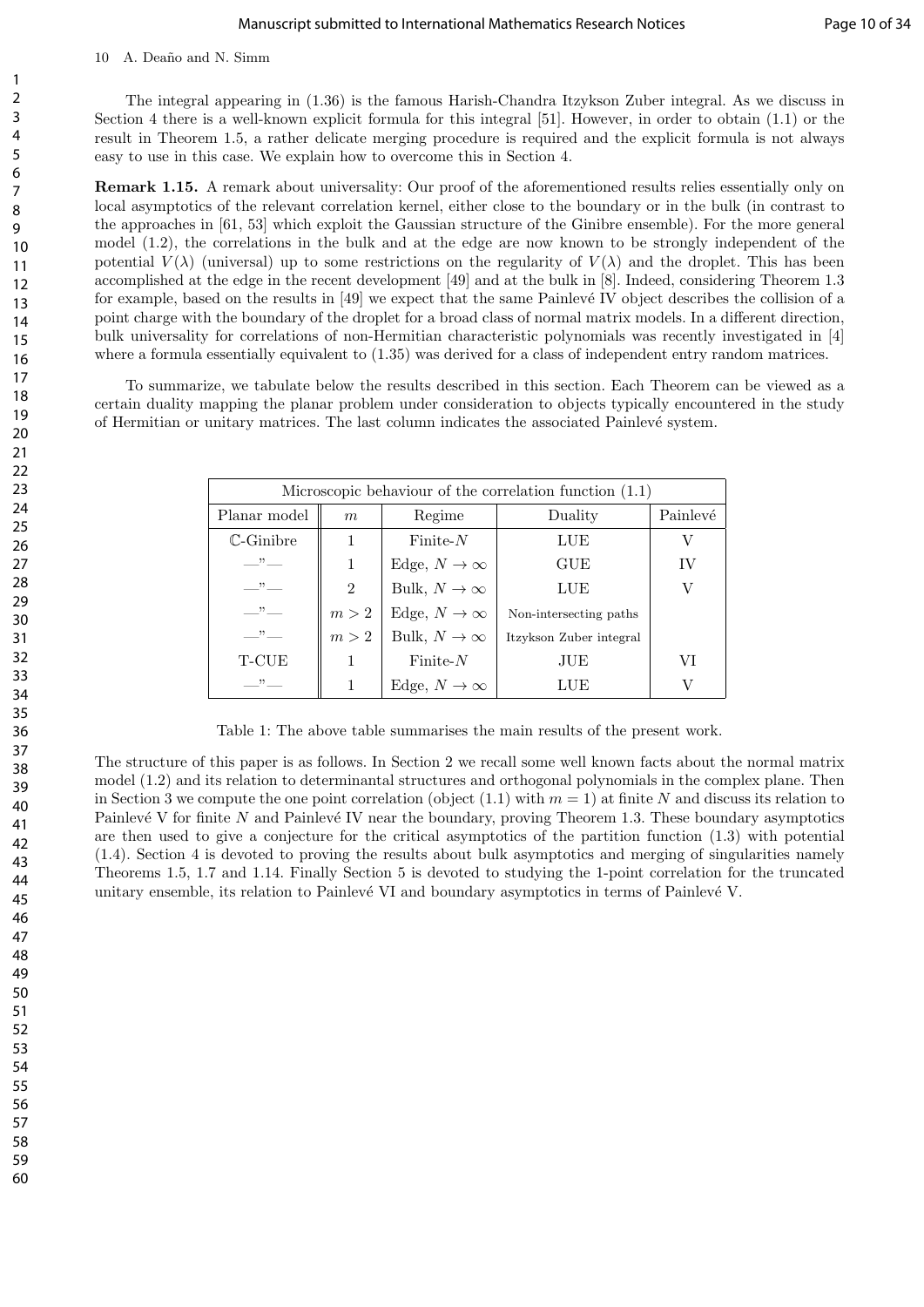#### Page 11 of 34 Manuscript submitted to International Mathematics Research Notices

Complex random matrices and Painlevé transcendents 11

#### 2 Planar orthogonal polynomials and determinantal structures

In this section we set some basic notation for the paper and recall some known facts regarding the normal matrix model and planar orthogonal polynomials. Consider the normal matrix model corresponding to a weight  $w(\lambda)$  as defined in (1.2), where  $w(\lambda) = e^{-NV(\lambda)} \ge 0$ . From the weight  $w(\lambda)$  we may construct a unique family of degree k monic polynomials  $p_k(\lambda), k = 0, 1, 2, \ldots$  satisfying the planar orthogonality

$$
\int_{\mathbb{C}} p_k(\lambda) \overline{p_j(\lambda)} \, w(\lambda) \, d^2 \lambda = \delta_{k,j} h_k \tag{2.1}
$$

and these polynomials can be used to characterize statistical properties of (1.2). A distinguished role is played by a function of two variables known as the correlation kernel of the model, defined by

$$
K_N(\lambda_1, \overline{\lambda_2}) = \sqrt{w(\lambda_1)w(\lambda_2)} \sum_{j=0}^{N-1} \frac{p_j(\lambda_1)\overline{p_j(\lambda_2)}}{h_j}.
$$
\n(2.2)

For example, the k−point eigenvalue correlation functions corresponding to (1.2) are given explicitly in terms of (2.2),

$$
R_k(\lambda_1, \dots, \lambda_k) := \frac{N!}{(N-k)!} \int_{\mathbb{C}^{N-k}} P(\lambda_1, \dots, \lambda_N) d^2 \lambda_{k+1} \dots d^2 \lambda_N
$$
  
= det  $\left\{ K_N(\lambda_i, \overline{\lambda_j}) \right\}_{i,j=1}^k$ , (2.3)

which expresses the fact that eigenvalues of normal random matrices form a determinantal point process with kernel (2.2). The partition function (1.3) is also expressed in terms of orthogonal polynomials, via the norming constants in  $(2.1)$  we have

$$
\mathcal{Z}_N = N! \det \left\{ \int_{\mathbb{C}} \lambda^i \overline{\lambda}^j w(\lambda) d^2 \lambda \right\}_{i,j=0}^{N-1} = N! \prod_{j=0}^{N-1} h_j.
$$
 (2.4)

A simple but very useful fact we will exploit throughout the paper is that if  $w(\lambda)$  is rotationally invariant, i.e.  $w(\lambda) = w(|\lambda|)$ , then the planar orthogonal polynomials are the monomials, i.e.  $p_j(\lambda) = \lambda^j$  for each non-negative integer j.

The kernel (2.2) is also relevant for the computation of our central object of interest (1.1), as implied by the following result. In what follows, and in the rest of the paper, we will use the notation

$$
\Delta(\vec{x}) := \prod_{1 \le i < j \le k} (x_k - x_i) = \det \left\{ x_i^{j-1} \right\}_{i,j=1}^k \tag{2.5}
$$

to denote the Vandermonde determinant in the entries of the vector  $\vec{x}$ , whose dimension may vary depending on the context.

Theorem 2.1 (Akemann and Vernizzi [5]). Consider the polynomial kernel

$$
B_N(x,\overline{y}) := \sum_{j=0}^{N-1} \frac{p_j(x)\overline{p_j(y)}}{h_j} = K_N(x,\overline{y})[w(x)w(y)]^{-1/2}
$$
\n(2.6)

and generic complex numbers  ${x_j}_{j=1}^k$  and  ${y_j}_{j=1}^k$ . The following exact identity holds

$$
\mathbb{E}\left(\prod_{j=1}^{N}\prod_{i=1}^{k}(\lambda_{j}-x_{i})(\overline{\lambda_{j}}-\overline{y_{i}})\right)=\frac{\det\left\{B_{N+k}(x_{i},\overline{y_{j}})\right\}_{i,j=1}^{k}}{\Delta(\overline{x})\overline{\Delta(\overline{y})}}\prod_{j=0}^{k-1}h_{j+N}
$$
\n(2.7)

where the expectation is taken with respect to (1.2).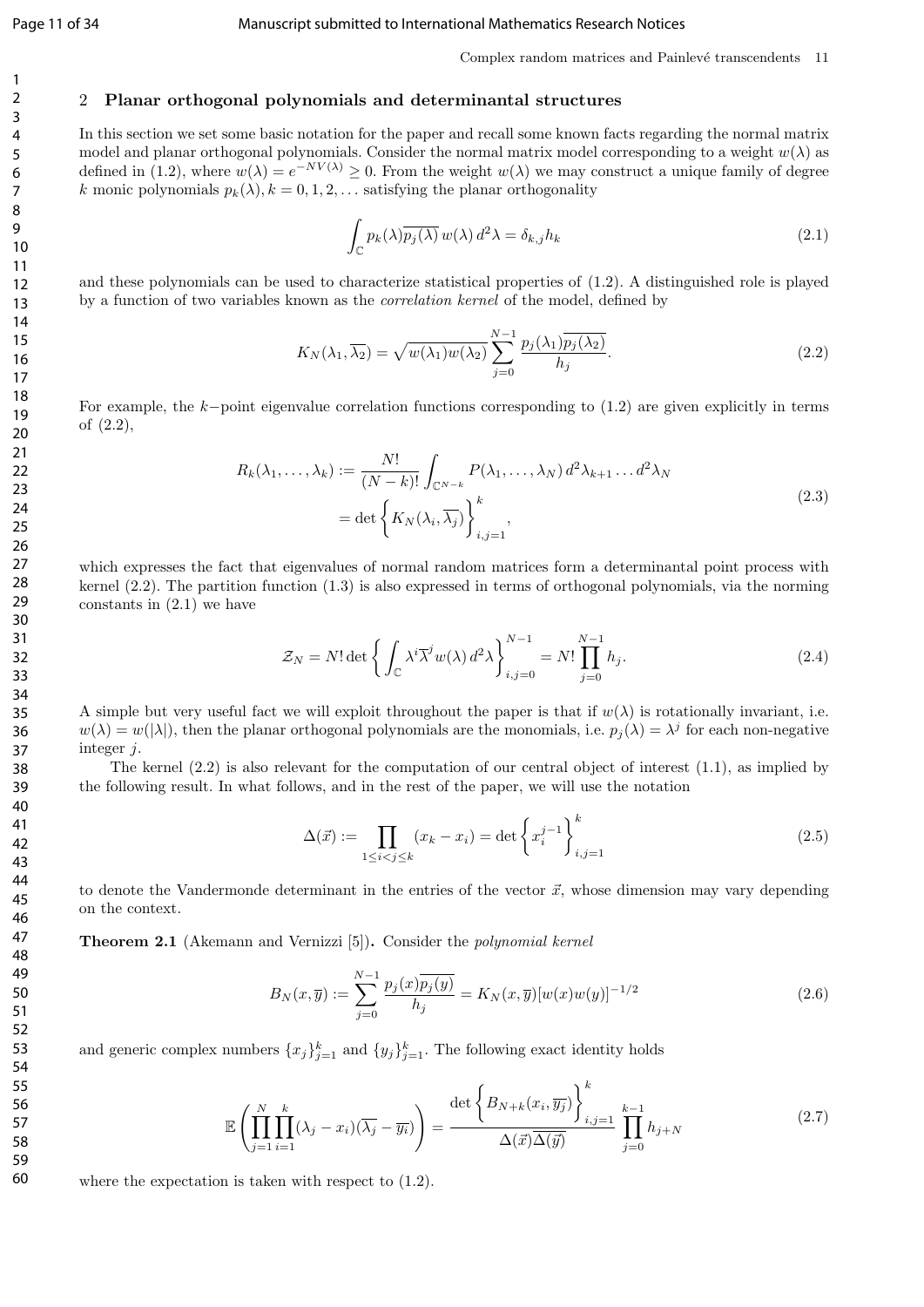#### Manuscript submitted to International Mathematics Research Notices Page 12 of 34

#### 12 A. Deaño and N. Simm

The idea behind this result goes back to Brézin and Hikami [23] who developed it in the context of Hermitian random matrices. In order to reproduce averages of the type  $(1.1)$ , we have to merge some of the points  $\{x_j\}_{j=1}^k$ ,  $\{y_j\}_{j=1}^k$  which is easily done with L'Hôpital's rule and basic facts for differentiating determinants. For example, in the case  $m = 1$  of (1.1), we have to merge together all points  $x_i \to x$  and  $y_i \to y$  for all  $i = 1, \ldots, m$  which gives

$$
\frac{\det\left\{A(x_i, y_j)\right\}_{i,j=1}^k}{\Delta(\vec{x})\Delta(\vec{y})} \to \left(\prod_{j=0}^{k-1} \frac{1}{(j!)^2}\right) \det\left\{\frac{\partial^{i+j-2}A(x,y)}{\partial x^{i-1}\partial y^{j-1}}\right\}_{i,j=1}^k
$$
\n(2.8)

for any smooth function of two variables  $A(x, y)$ . This representation also turns out to be useful for studying asymptotics, as it reduces the analysis to that of the two-variable kernel (2.6) and its derivatives. In order to calculate (or identify) the determinant on the right-hand side of (2.8) we will often exploit the following.

**Lemma 2.2** (Andréief identity). For a domain D and two sets of integrable functions  $\{f_j(t)\}_{j=1}^k$  and  $\{g_j(t)\}_{j=1}^k$ we have

$$
\det \left\{ \int_D f_i(t) \, g_j(t) \, dt \right\}_{i,j=1}^k = \frac{1}{k!} \int_{D^k} \det \{ f_j(t_i) \}_{i,j=1}^k \det \{ g_j(t_i) \}_{i,j=1}^k \, d\vec{t}.
$$

#### 3 The Ginibre case: finite- $N$  and boundary asymptotics

In this section we begin by discussing in some detail the object  $(1.1)$  with  $m = 1$ , that is the moments

$$
R_{2k}(z) = \mathbb{E}\left(|\det(G_N - z)|^{2k}\right),\tag{3.1}
$$

where  $G_N$  is a standard complex Ginibre random matrix. Of interest will be the relation to Painlevé transcendents at finite-N and the asymptotics  $N \to \infty$ . In particular we will prove Theorem 1.3 and discuss the problem of continuing  $k$  off the integers. Then we apply the obtained results to the lemniscate partition function. Finally, we extend the considerations to multiple products of characteristic polynomials and prove Theorem 1.13.

#### 3.1 Duality with the LUE

Recall the definition of the Laguerre Unitary Ensemble from the introduction: form the matrix  $W = G_{k,p} G_{k,p}^{\dagger}$ where  $G_{k,p}$  is a  $k \times p$  matrix of standard complex Gaussian random variables and we assume  $p \geq k$ . The eigenvalues of  $t_1, \ldots, t_k$  of W have a well-known joint probability density function proportional to

$$
P(t_1,\ldots,t_k) \propto \prod_{j=1}^k t_j^{\alpha} e^{-t_j} \Delta^2(\vec{t}).
$$
\n(3.2)

where  $\alpha = p - k$  is referred to as the parameter of the LUE and k as the size, see [36] for further details.

Proposition 3.1 ([61, 37]). The following exact duality identity holds:

$$
R_{2k}(z) = \frac{N^{k^2/2}}{\prod_{j=0}^{k-1} j!(j+1)!} \int_{[0,\infty)^k} \prod_{j=1}^k e^{-\sqrt{N}t_j} \left( |z|^2 + \frac{t_j}{\sqrt{N}} \right)^N \Delta^2(\vec{t}) d\vec{t}
$$
(3.3)

$$
= N^{-Nk} e^{Nk|z|^2} \left( \prod_{j=1}^k \frac{\Gamma(j+N)}{\Gamma(j)} \right) \mathbb{P}(\lambda_1 > N|z|^2)
$$
\n(3.4)

where  $\lambda_1$  is the smallest eigenvalue in the Laguerre Unitary Ensemble with parameter  $\alpha = N$  and size k.

To our knowledge the identity (3.3) first appeared in [61] where it was derived with Grassmann integration techniques and was then generalized by Forrester and Rains in [37] using a symmetric functions approach. Similar dualities involving positive definite matrices have appeared in the work [44], see also [47] for a different generalization. We remark that the mentioned approaches appear to be quite specific to the Ginibre setting. In the following we will give a different proof using the general formula (2.7).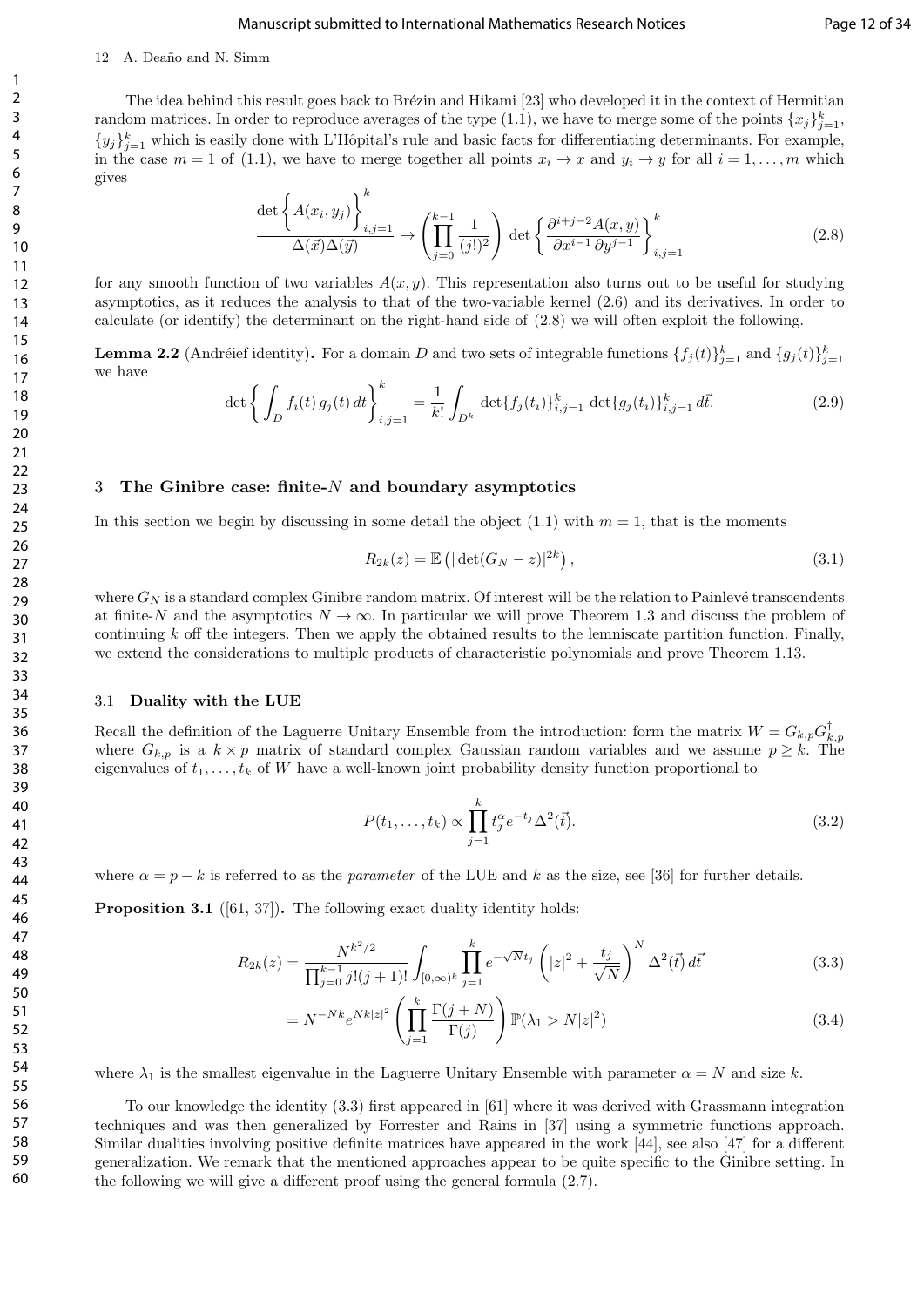#### Page 13 of 34 Manuscript submitted to International Mathematics Research Notices

#### Complex random matrices and Painlevé transcendents 13

Proof of Proposition 3.1. Starting with identity (2.7), the weight in the Ginibre ensemble<sup>†</sup> is  $w(\lambda) = e^{-|\lambda|^2}$  and the corresponding planar orthogonal polynomials are  $p_j(\lambda) = \lambda^j$ . The norms in (2.1) follow from an explicit integration as  $h_j = \pi j!$  and this gives rise to the usual Ginibre finite-N kernel

$$
B_{N+k}(x,y) = \frac{1}{\pi} \sum_{j=0}^{N+k-1} \frac{(xy)^j}{j!} = \frac{x^{N+k}}{\pi \Gamma(N+k)} \int_0^\infty e^{-tx} (y+t)^{N+k-1} dt,
$$
\n(3.5)

where, for simplicity (and without loss of generality), we have assumed  $x > 0$  and  $y > 0$ . The Ginibre kernel has been written in this way to facilitate computing its partial derivatives, as in  $(2.8)$ . Since the multiplicative factors in (3.5) drop out of the determinant, it is enough to calculate  $\det\{A(x_i, y_j)\}_{i,j=1}^k$  where

$$
A(x,y) = \int_0^\infty e^{-tx} (y+t)^{N+k-1} dt.
$$
\n(3.6)

Now we merge the points  $x_1, \ldots, x_k \to x$  and  $y_1, \ldots, y_k \to y$ . Differentiating and applying Lemma 2.2 yields

$$
\det \left\{ \frac{\partial^{i+j} A(x, y)}{\partial x^{i} \partial y^{j}} \right\}_{i,j=0}^{k-1} = c_{N,k} \det \left\{ \int_{0}^{\infty} t^{i-1} e^{-tx} (y+t)^{N+k-j} dt \right\}_{i,j=1}^{k}
$$

$$
= \frac{c_{N,k}}{k!} \int_{[0,\infty)^{k}} \prod_{j=1}^{k} e^{-t_{j}x} (y+t_{j})^{N} \det \left\{ t_{i}^{j-1} \right\}_{i,j=1}^{k} \det \left\{ (y+t_{i})^{k-j} \right\}_{i,j=1}^{k} d\vec{t}
$$

$$
= \frac{c_{N,k} (-1)^{\frac{k(k-1)}{2}}}{k!} \int_{[0,\infty)^{k}} \prod_{j=1}^{k} e^{-xt_{j}} (y+t_{j})^{N} \Delta^{2}(\vec{t}) d\vec{t}, \qquad (3.7)
$$

where

$$
c_{N,k} = \Gamma(N+k)^k(-1)^{\frac{k(k-1)}{2}} \prod_{j=1}^k \frac{1}{\Gamma(N+k-(j-1))}.
$$
\n(3.8)

Collecting the multiplicative factors in  $(3.5)$  and the product of norms in  $(2.7)$  gives

$$
\mathbb{E}\left(\det(G-x)^{k}\det(G^{\dagger}-y)^{k}\right) = \left(\prod_{j=1}^{k} \frac{1}{(j-1)!j!}\right) \int_{[0,\infty)^{k}} \prod_{j=1}^{k} e^{-t_{j}} (xy+t_{j})^{N} \Delta^{2}(\vec{t}) d\vec{t},
$$
\n(3.9)

where we made the change of variables  $t_j \to t_j/x$ . As an identity between polynomials in x and y, (3.9) now holds for any  $x, y \in \mathbb{C}$ . Identity (3.3) follows from the rescalings  $x \to \sqrt{N}x$ ,  $y \to \sqrt{N}y$  and  $t_j \to \sqrt{N}t_j$ .

Now we will prove Theorem 1.3.

*Proof of Theorem 1.3.* As our starting point we consider the duality formula (3.3). Changing variable  $t_j \rightarrow$  $t_j + \sqrt{N}(1 - |z|^2)$  for each  $j = 1, \ldots, k$  transforms the integral to

$$
e^{Nk(|z|^2-1)} \int_{(-\sqrt{N}(1-|z|^2),\infty)^k} \prod_{j=1}^k \exp\left(-\sqrt{N}t_j + N \log\left(1+t_j/\sqrt{N}\right)\right) \Delta^2(\vec{t}) d\vec{t}.\tag{3.10}
$$

Now notice that pointwise, we have the limit

$$
\exp\left(-\sqrt{N}t_j + N\log\left(1 + t_j/\sqrt{N}\right)\right) \to e^{-t_j^2/2}, \qquad N \to \infty. \tag{3.11}
$$

The claim is that in fact the following estimate is uniform provided z stays inside a disc of radius  $1 + c/\sqrt{N}$  for some constant c,

$$
\int_{(-\sqrt{N}(1-|z|^2),\infty)^k} \prod_{j=1}^k \exp\left(-\sqrt{N}t_j + N \log\left(1 + t_j/\sqrt{N}\right)\right) \Delta^2(\vec{t}) d\vec{t}
$$
\n
$$
= \int_{(-\sqrt{N}(1-|z|^2),\infty)^k} \prod_{j=1}^k e^{-t_j^2/2} \Delta^2(\vec{t}) d\vec{t} \times (1+o(1)), \qquad N \to \infty
$$
\n
$$
= \mathcal{Z}_k^{(\text{GUE})} \mathbb{P}\left(\lambda_{\text{max}}^{(\text{GUE}_k)} < \sqrt{N}(1-|z|^2)\right) \times (1+o(1)), \qquad N \to \infty.
$$
\n
$$
(3.12)
$$

<sup>†</sup>Here it is convenient to begin with the N-independent weight, to obtain (3.3) the factor of N can be easily restored at the end of the calculation.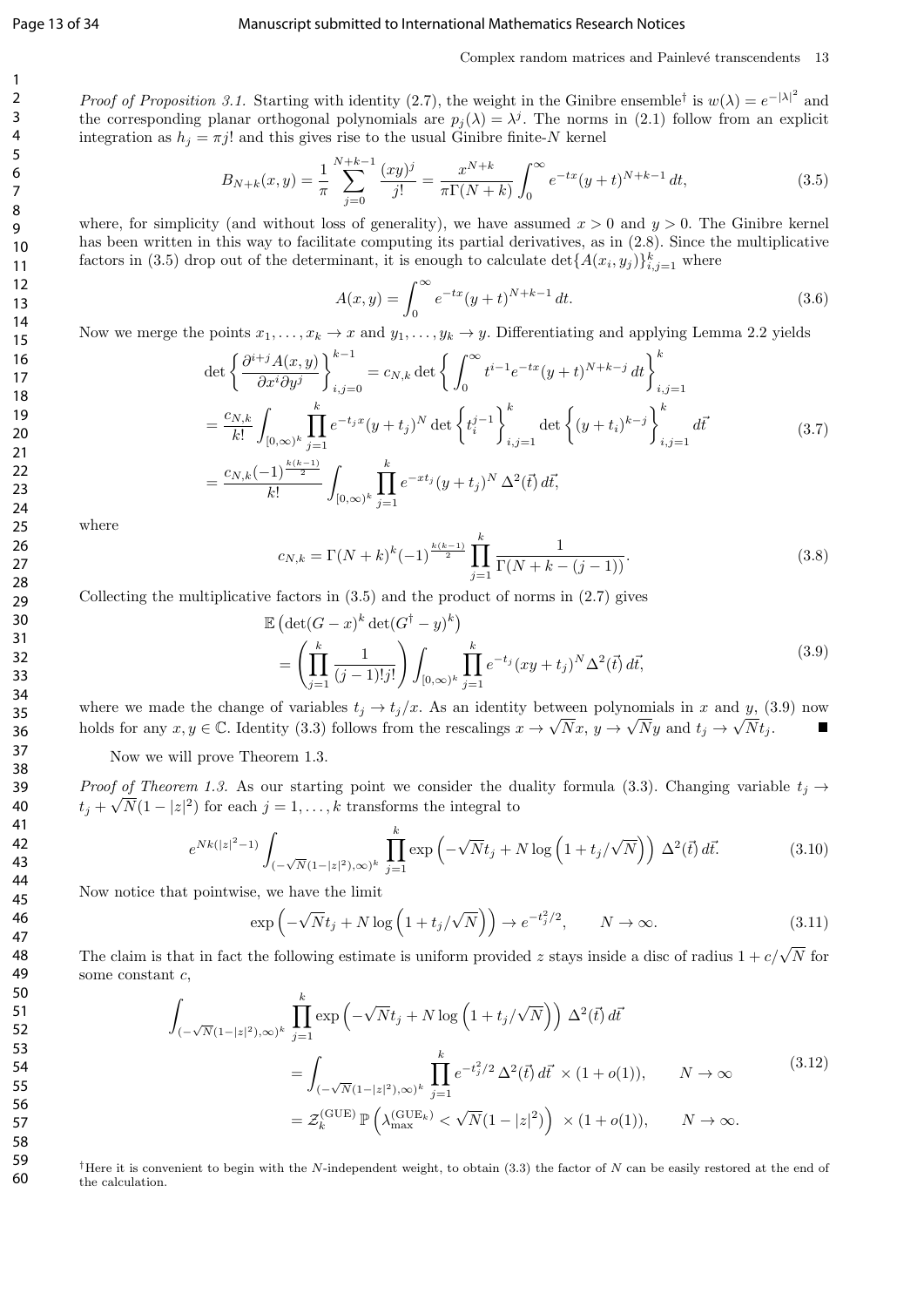#### 14 A. Deaño and N. Simm

To pass to the final equality we simply recognised the joint density of GUE eigenvalues, up to a normalization factor given explicitly by

$$
\mathcal{Z}_k^{\text{(GUE)}} := \int_{\mathbb{R}^k} \prod_{j=1}^k e^{-t_j^2/2} \Delta^2(\vec{t}) \, d\vec{t} = (2\pi)^{k/2} \prod_{j=0}^{k-1} (j+1)! . \tag{3.13}
$$

Inserting these results into (3.3) proves Theorem 1.3 after recalling that  $G(1 + k) = \prod_{j=0}^{k-1} j!$ . It remains to verify the uniform asymptotics in the first equality of (3.12). To this end, observe that the magnitude of the resulting error in the *difference* between the two integrals is largest when  $z = 0$  (since z only enters through the region error in the *aifference* between the two integrals is largest when  $z = 0$  (since z only enters through the region of integration, and this is maximized when  $z = 0$ ). The condition  $|z| \leq 1 + c/\sqrt{N}$  ensures that the lower of integration remains bounded from above and permits the multiplicative error bound in (3.12). Hence the verification of (3.12) reduces to showing that

$$
\lim_{N \to \infty} \int_{(-\sqrt{N}, \infty)^k} \prod_{j=1}^k \exp\left(-\sqrt{N}t_j + N \log\left(1 + \frac{t_j}{\sqrt{N}}\right)\right) \Delta^2(\vec{t}) d\vec{t}
$$
\n
$$
= \int_{\mathbb{R}^k} \prod_{j=1}^k e^{-t_j^2/2} \Delta^2(\vec{t}) d\vec{t}
$$
\n(3.14)

and this can be proved with a dominated convergence argument, for example using the pointwise limit (3.11) and the bound

$$
-\sqrt{N}t + N\log\left(1 + \frac{t}{\sqrt{N}}\right) = -\int_0^t \frac{s \, ds}{1 + \frac{s}{\sqrt{N}}} \le -\frac{t^2}{2(1+|t|)}, \qquad t > -\sqrt{N}.
$$
 (3.15)

**Remark 3.2.** The asymptotic expansion in Theorem 1.3 takes a different form if z is strictly outside the unit disc, see Appendix A. It is natural to ask whether one can write down expansions which combine these two in a uniform way. When  $k = 1$  the right-hand side of  $(3.3)$  is an incomplete Gamma function and the uniform transition asymptotics are well studied, see e.g. [22]. However, these make use of a (contour) integral representation quite different from the right-hand side of (3.3) and as our concern here is more the appearance of Painlevé, we leave this question for future work.

#### 3.2 Reduction to integrals over  $U(N)$  for general  $\gamma$  and Painlevé V

As explained in the introduction, it is interesting to consider extrapolating Theorem 1.3 to non-integer values of k. We will now consider this problem, starting with the second representation  $(3.4)$  at finite-N. The work of Tracy and Widom [63] implies the representation

$$
\mathbb{P}(\lambda_1 > x) = \exp\left(\int_0^x \frac{\sigma_{k,\alpha}(t)}{t} dt\right)
$$
\n(3.16)

where  $\sigma_{k,\alpha}(t)$  satisfies the Jimbo-Miwa-Okamoto  $\sigma$ -form of the Painlevé V equation,

$$
(t\sigma'')^2 - [\sigma - t\sigma' + 2(\sigma')^2 + (2k + \alpha)\sigma']^2 + 4(\sigma')^2(k + \alpha + \sigma')(k + \sigma') = 0
$$
\n(3.17)

with boundary condition

$$
\sigma_k(t) \sim -t^{N+1} \frac{\Gamma(N+1+k)}{\Gamma(N+2)\Gamma(N+1)\Gamma(k)}, \qquad t \to 0.
$$
\n(3.18)

Similarly, for the largest eigenvalue we have

$$
\mathbb{P}(\lambda_{\max} < x) = \exp\left(-\int_x^\infty \frac{\sigma_{k,\alpha}(t)}{t} \, dt\right). \tag{3.19}
$$

As k now plays the role of a *parameter* in the differential equation (3.17), it can be considered for non-integer values. We now consider the left-hand side of  $(3.3)$  for non-integer k and show that it coincides with the extrapolation given by (3.17). Via a somewhat different route, this has also been demonstrated in the work of Kanzieper  $[53]$  in a different context. However, as the association of  $(3.1)$  with Painlevé V seems not well known, we will give a different proof below. The proof exploits a Toeplitz determinant identity obtained rather recently in the work  $[67]$  where the identification in terms of Painlevé V did not appear. For completeness, we sketch the main ideas in [67] which lead to the following.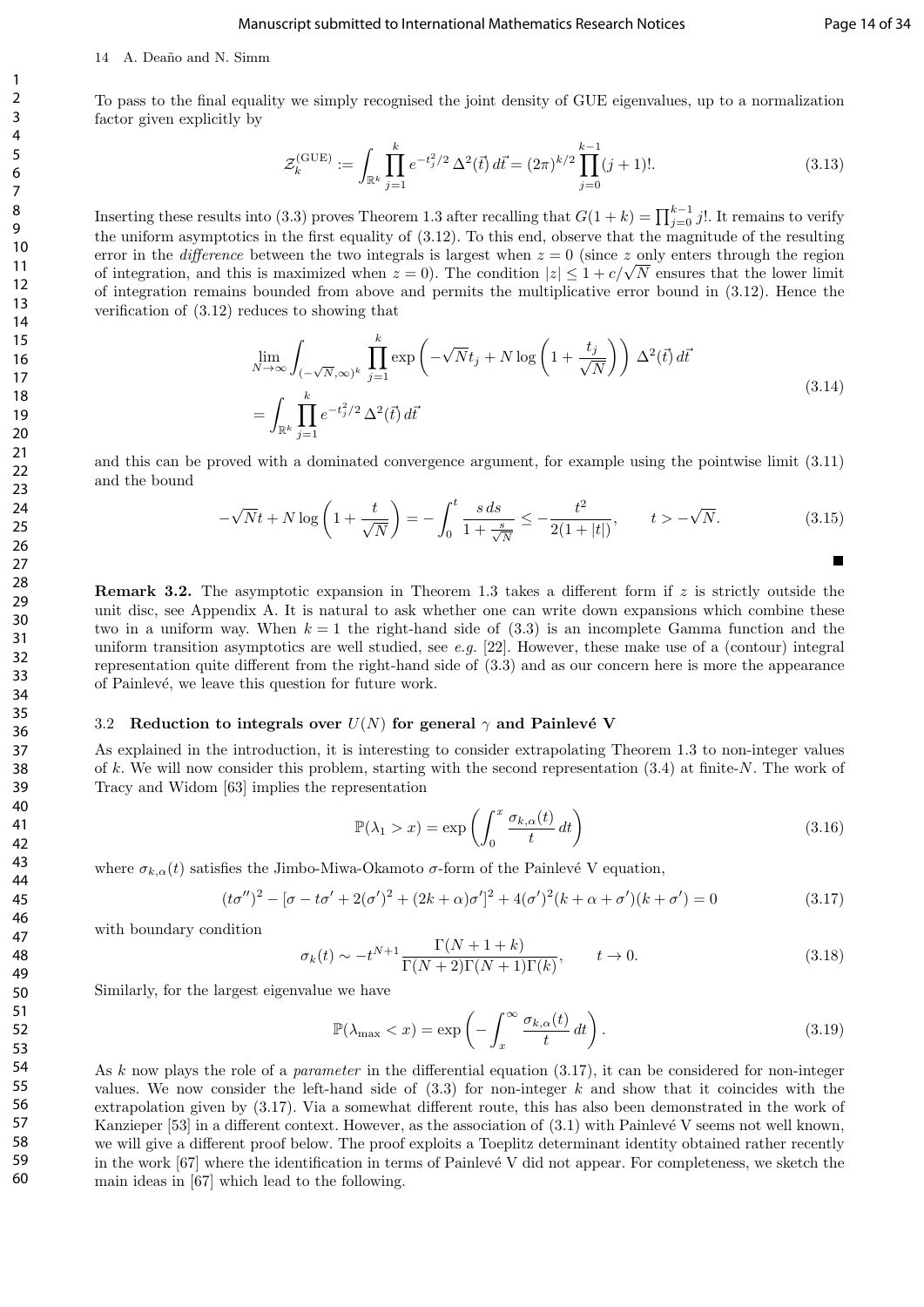#### Page 15 of 34 Manuscript submitted to International Mathematics Research Notices

#### Complex random matrices and Painlevé transcendents 15

**Theorem 3.3.** Let  $\gamma > -2$  and let  $d\mu(U)$  denote the normalized Haar measure on the group of  $N \times N$  unitary matrices. Then we have the identity

$$
R_{\gamma}(z) = R_{\gamma}(0) \int_{U(N)} \det(U)^{-\gamma/4} |\det(I+U)|^{\gamma/2} \exp(N|z|^2 \text{Tr}(U)) d\mu(U)
$$
  
= 
$$
\frac{R_{\gamma}(0)}{N!(2\pi)^N} \int_{[-\pi,\pi]^N} \prod_{j=1}^N e^{-i\gamma \theta_j/4} |1+e^{i\theta_j}|^{\gamma/2} e^{N|z|^2 e^{i\theta_j}} |\Delta(e^{i\theta})|^2 d\vec{\theta}
$$
 (3.20)

where the constant is

$$
R_{\gamma}(0) = N^{-\frac{\gamma N}{2}} \prod_{j=0}^{N-1} \frac{\Gamma(\frac{\gamma}{2} + j + 1)}{\Gamma(j+1)}.
$$
\n(3.21)

Furthermore, we have the representation in terms of solutions of (1.16),

$$
R_{\gamma}(z) = R_{\gamma}(0) e^{N|z|^{2}\gamma/2} \exp\left(\int_{0}^{N|z|^{2}} \frac{\sigma_{\gamma/2,N}(t)}{t} dt\right).
$$
 (3.22)

*Proof.* Since  $k = \gamma/2$  is no longer an integer, clearly the formula (2.7) cannot be used directly. Instead we apply identity (2.4) and work with the planar polynomials  $p_j(\lambda)$  orthogonal with respect to the weight  $|\lambda - z|^\gamma e^{-N|\lambda|^2}$ with  $\lambda \in \mathbb{C}$ . Note that we also cannot use the previous trick to compute  $p_i(\lambda)$  because the weight is not radial, although we can assume that  $z = |z| > 0$  without loss of generality. The fundamental idea is to use Green's theorem to reduce the planar orthogonality of  $p_i(\lambda)$  to orthogonality on a suitable contour, which can then be deformed to the unit circle. In the present context this idea goes back to [14]. Indeed, we can write the orthogonality (2.1) in the differential form

$$
h_j \delta_{j,k} = \int_{\mathbb{C}} p_j(\lambda) (\overline{\lambda} - z)^k |\lambda - z|^\gamma e^{-N|\lambda|^2} d^2 \lambda
$$
  
= 
$$
\lim_{r \to \infty} \int_{|\lambda| \le r} p_j(\lambda) \frac{\partial}{\partial \overline{\lambda}} h(\lambda, \overline{\lambda}, |z|) d^2 \lambda
$$
 (3.23)

where

$$
h(\lambda, \overline{\lambda}, |z|) = (\lambda - |z|)^{\frac{\gamma}{2}} \int_{|z|}^{\overline{\lambda}} (s - |z|)^{\frac{\gamma}{2} + k} e^{-N\lambda s} ds \tag{3.24}
$$

and the roots are defined using the principal branch. Applying Green's theorem and writing  $h(\lambda, \overline{\lambda}, |z|)$  in terms of the Gamma function (see [67, Appendix A] for full details) yields

$$
h_j \delta_{j,k} = \frac{\pi \Gamma(\frac{\gamma}{2} + k + 1)}{N^{\frac{\gamma}{2} + k + 1}} \oint_{\Sigma} p_j(\lambda) \lambda^{-k - \gamma/2} (\lambda - |z|)^{\gamma/2} e^{-N|z| \lambda} \frac{d\lambda}{2\pi i \lambda}.
$$
 (3.25)

The contour  $\Sigma$  is any closed curve encircling the interval  $[0, |z|]$ , possibly passing through  $|z|$ , but no other points of  $[0, |z|]$ , and oriented counterclockwise; let us take  $\Sigma = |z|S^1$  where  $S^1$  is the unit circle. The change of variable  $\lambda \rightarrow |z|\lambda$  implies that we get norms on the unit circle of the form

$$
\tilde{h}_j \delta_{j,k} := \oint_{\Sigma} p_j(\lambda) \lambda^{-k - \gamma/2} (\lambda - |z|)^{\gamma/2} e^{-N|z|\lambda} \frac{d\lambda}{2\pi i \lambda} \n= \oint_{S^1} \tilde{p}_j(\lambda) \lambda^{-k - \gamma/2} |\lambda + 1|^{\gamma/2} e^{N|z|^2 \lambda} \frac{d\lambda}{2\pi i \lambda}
$$
\n(3.26)

where  $\tilde{p}_j(\lambda)$  is another family of degree j monic polynomials. To get the second equality in (3.26) we exploited the fact that writing  $\lambda = e^{i\theta}$ , with  $\theta \in [-\pi, \pi)$  we have the identity

$$
\lambda^{-\gamma/2}(\lambda - 1)^{\gamma/2} = e^{i\operatorname{sgn}(\theta)\gamma\pi/4}\lambda^{-\gamma/4}|\lambda - 1|^{\gamma/2}, \qquad \theta \in (-\pi, \pi)
$$
\n(3.27)

and scaled  $\lambda \to -\lambda$ . Now applying (2.4) in reverse we get the expression as a Toeplitz determinant

$$
R_{\gamma}(z) = \frac{N! \prod_{j=0}^{N-1} h_j}{\mathcal{Z}_N^{(\text{Gin})}} = N^{-\frac{\gamma N}{2}} \prod_{j=0}^{N-1} \frac{\Gamma(\frac{\gamma}{2} + j + 1)}{\Gamma(j+1)} \prod_{j=0}^{N-1} \tilde{h}_j
$$
  
=  $R_{\gamma}(0) \det \left\{ \oint_{S^1} \lambda^{j-i-\gamma/4} |\lambda + 1|^{\gamma/2} e^{N|z|^2 \lambda} \frac{d\lambda}{2\pi i \lambda} \right\}_{i,j=0}^{N-1}.$  (3.28)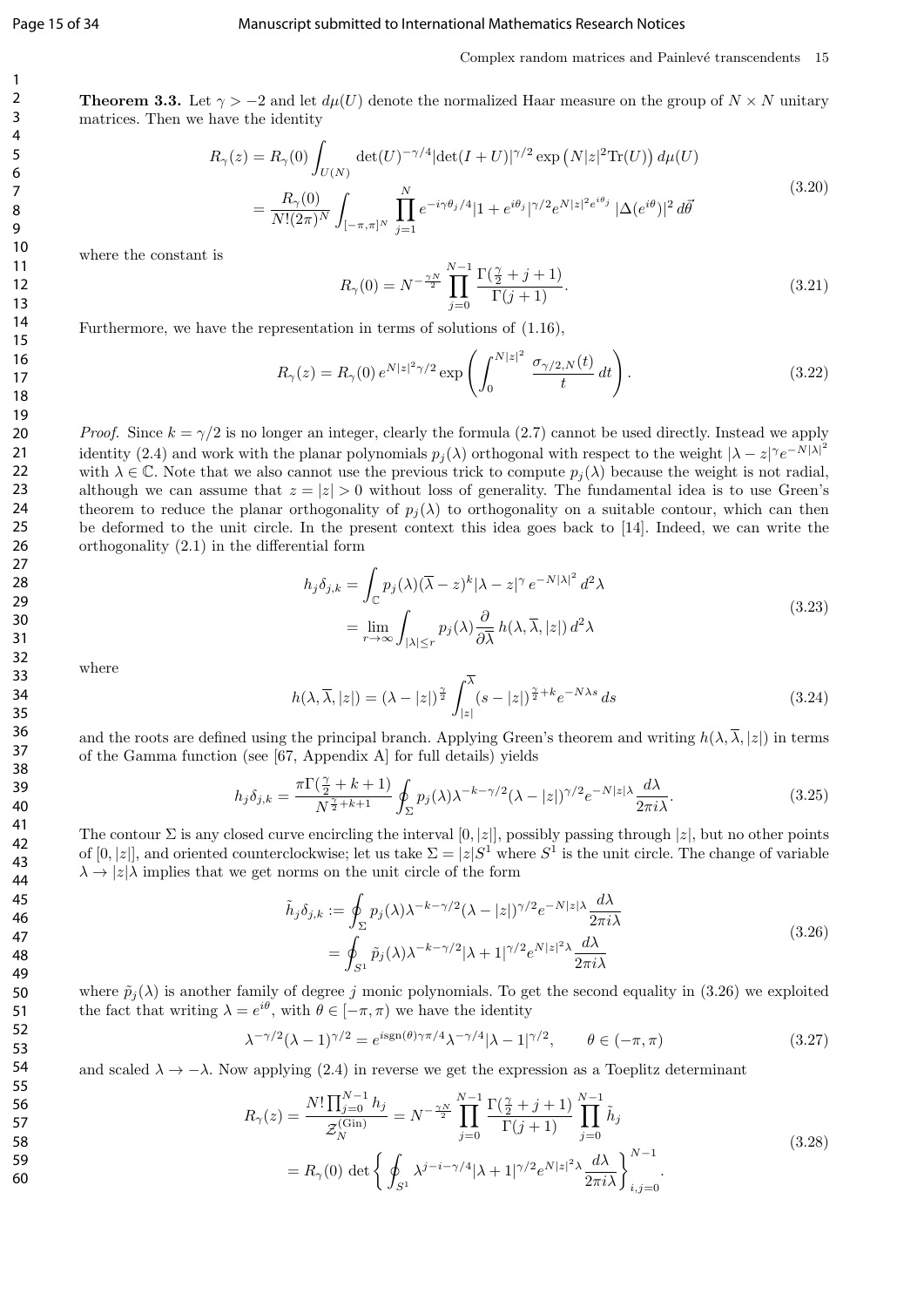#### Manuscript submitted to International Mathematics Research Notices Page 16 of 34

16 A. Deaño and N. Simm

Apart from the simple identity (3.27), the determinant (3.28) is of the same form found in [67, Lemma 2.5]. Now (3.20) follows from Heine's identity, expressing the above Toeplitz determinant as an integral over the unitary group. To arrive at (3.22) we simply observe that the quantities on the right-hand side of (3.20) have known associations with Painlevé V, see for example [2, Proposition 4.2] and [39, Eq.  $(1.46)$ ] where these group integrals appear explicitly and are identified in terms of solutions of the Painlevé  $V$  equation.

Remark 3.4. We make some observations implied by the above calculation. The polynomials appearing in (3.26) (orthogonal on the unit circle) have been studied in relation to Riemann-Hilbert problems in the works [40, 42], which involve Painlevé V. We can therefore make the observation that, as implied by  $(3.26)$ , up to some explicit constants the results in [40, 42] also apply to the corresponding planar orthogonal polynomials. At the level of asymptotics, the recurrence coefficients for these polynomials were studied in [30] using Riemann-Hilbert techniques related to a Painlevé IV parametrix.

**Remark 3.5.** In the case  $\gamma = 2k$ , the Toeplitz determinant (3.28) can be written as the generating function of certain combinatorial objects, associated with the longest increasing subsequence problem [64]. The appearance of such generating functions in the present context of the complex Ginibre ensemble seems to be a new observation. The equivalence of (3.20) and (3.3) for  $\gamma = 2k$  implies an interesting duality between averages over the unitary group and over the Laguerre ensemble of positive definite matrices. This duality appeared from a different point of view in [39, Proposition 3.9], which contains further discussion based on hypergeometric functions of matrix argument.

We will now show that the appearance of Painlevé IV in Theorem 1.3 can be justified for non-integer exponents  $k = \gamma/2$ , at least to a physical level of rigour. The idea is to take the representation (3.22) and rescale the differential equation (1.16) near the boundary, setting  $|z|^2 = 1 - \frac{2u}{\sqrt{\lambda}}$  $\frac{u}{\overline{N}}$  with u fixed. First notice that the pre-factor gives the main terms in the asymptotic expansion of Theorem 1.3:

$$
R_{\gamma}(0) = N^{-\frac{\gamma N}{2}} \frac{G(\frac{\gamma}{2} + N + 1)}{G(\frac{\gamma}{2} + 1)G(N + 1)} = e^{-\frac{\gamma}{2}N} N^{\frac{\gamma^2}{8}} (2\pi)^{\frac{\gamma}{4}} (1 + o(1)), \qquad N \to \infty.
$$
 (3.29)

Inserting this into (3.22) and changing variables  $t = N(1 - s/\sqrt{N})$ , we obtain

$$
R_{\gamma}(z) = e^{\frac{N\gamma}{2}(|z|^2 - 1)} \frac{N^{\frac{\gamma^2}{8}} (2\pi)^{\frac{\gamma}{4}}}{G(1 + \frac{\gamma}{2})} \exp\left(\int_{2u}^{\sqrt{N}} \frac{N^{-1/2} \sigma(N(1 - s/\sqrt{N}))}{1 - s/\sqrt{N}} ds\right) (1 + o(1)), \qquad N \to \infty.
$$
 (3.30)

Now we claim that the function  $v(s) = -N^{-1/2}\sigma(N(1-s/\sqrt{N}))$  has a limit. The equation satisfied by  $v(s)$  is

$$
(\sqrt{N}(1 - s/\sqrt{N})v'')^{2} - [-\sqrt{N}v - N(1 - s/\sqrt{N})v' + 2(v')^{2} + (\gamma + N)v']^{2} + 4(v')^{2}(N + \gamma/2 + v')(\gamma/2 + v') = 0
$$
\n(3.31)

Equating terms of order  $N$  (leading order) in the above equation, we obtain a limiting equation

$$
(v'')^{2} + 4(v')^{2}(v' + \gamma/2) - (v - sv')^{2} = 0
$$
\n(3.32)

which is precisely equation (1.11) of Theorem 1.3 with  $k = \gamma/2$ . We note that the justification of passing the limit through (3.31) and (3.30) to obtain (3.32) is the only step lacking full mathematical rigour in this general exponent setting.

#### 3.3 Application to the lemniscate ensemble

The partition function of the lemniscate particle system is defined by

$$
\mathcal{Z}_N^{(\text{Lem}_d)}(t) := \int_{\mathbb{C}^N} \prod_{j=1}^N e^{-N(|\lambda_j|^{2d} - t(\lambda_j^d + \overline{\lambda_j}^d))} |\Delta(\vec{\lambda})|^2 d\vec{\lambda}, \qquad d \in \mathbb{N}, \quad t \in \mathbb{R}.
$$
 (3.33)

In this section we will discuss this partition function for finite  $N$ , its relation to Painlevé transcendents and asymptotic expansions in the three regimes  $t < t_c$ ,  $t = t_c$  and  $t > t_c$  (recall that  $t_c := d^{-1/2}$ ). We begin, for convenience, by repeating Lemma 1.1 from the introduction.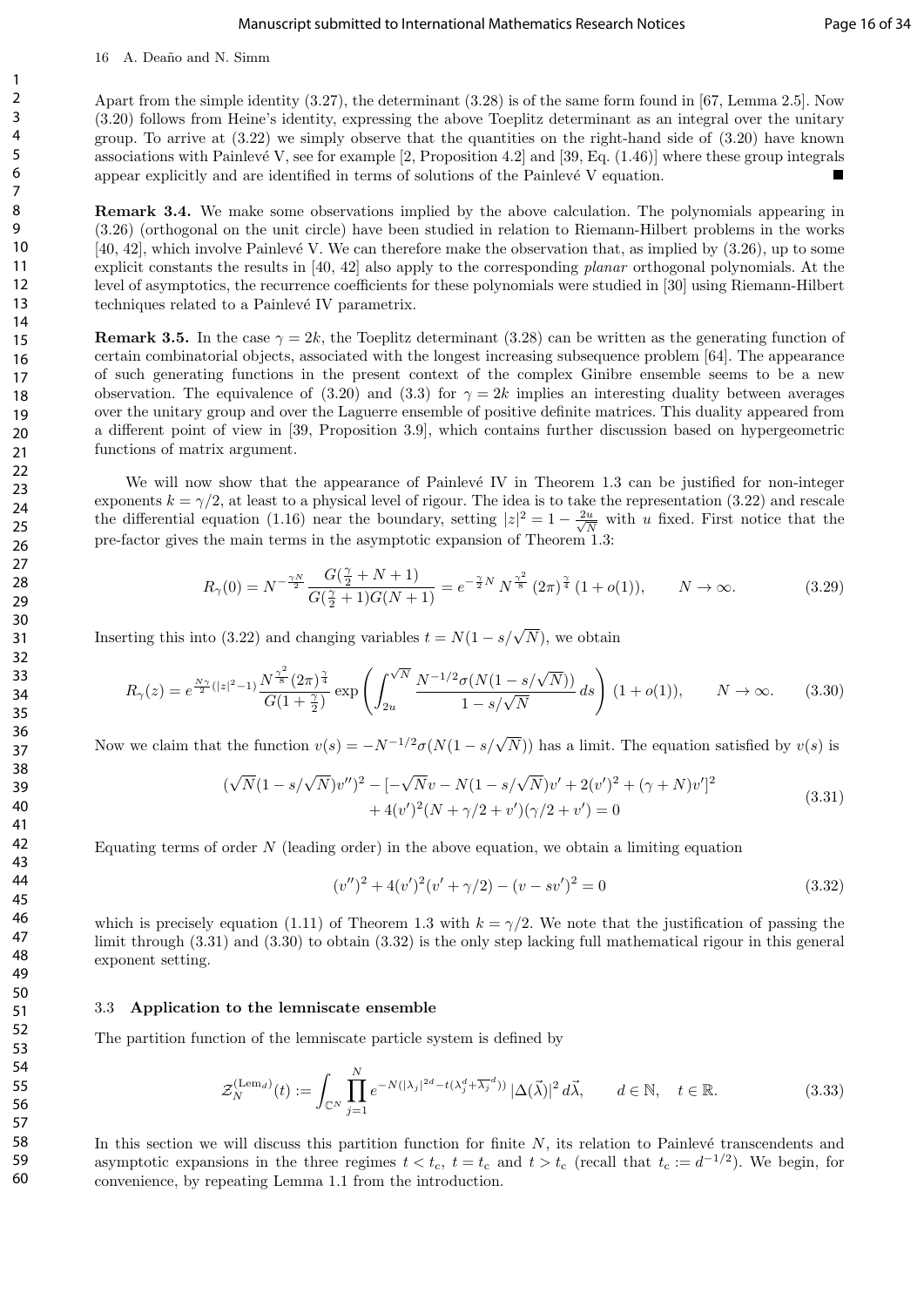#### Page 17 of 34 Manuscript submitted to International Mathematics Research Notices

#### Complex random matrices and Painlevé transcendents 17

Lemma 3.6 (Reduction to Ginibre). We have the identity

$$
\mathcal{Z}_{Nd}^{(\text{Lem}_d)}(t) = e^{(Ntd)^2} c_{N,d} (\mathcal{Z}_N^{(\text{Gin})})^d \prod_{\ell=0}^{d-1} \mathbb{E}\left( |\det(G_N - t\sqrt{d})|^{\gamma_\ell} \right)
$$
(3.34)

where

$$
\gamma_l = -2\left(1 - \frac{\ell+1}{d}\right), \qquad \ell = 0, \dots, d-1,
$$
\n(3.35)

and  $c_{N,d} = (Nd)!d^{-N(Nd+2d+1)/2}(N!)^{-d}$ . The partition function for the Ginibre ensemble (*i.e.* (1.3) with  $V(\lambda) = |\lambda|^2$ ) is

$$
\mathcal{Z}_N^{(\text{Gin})} = \pi^N \frac{\prod_{k=1}^N k!}{N^{\frac{N(N+1)}{2}}}.
$$
\n(3.36)

Proof. We give a quick proof based on ideas of [15]. We will abbreviate throughout

$$
V^{(d)}(\lambda, t) = |\lambda|^{2d} - t(\lambda^d + \overline{\lambda}^d). \tag{3.37}
$$

If  $p_j(\lambda)$  are the monic planar polynomials orthogonal with respect to  $e^{-NV^{(d)}(\lambda,t)}$ , by the symmetry  $\lambda \to \lambda e^{2\pi i/dt}$ there must exist a family of monic polynomials  $q_i^{(\ell)}$  $j_j^{(\ell)}(\lambda)$  such that

$$
p_{jd+\ell}(\lambda) = \lambda^{\ell} q_j^{(\ell)}(\lambda^d). \tag{3.38}
$$

The change of variables  $u = \lambda^d$  comes with a Jacobian  $d^2\lambda = d^{-2}|u|^{\frac{2}{d}-2} d^2u$  and we get

$$
h_{jd+\ell}\delta_{j,k} = \int_{\mathbb{C}} |\lambda|^{2\ell} q_k^{(\ell)}(\lambda^d) \overline{q_j^{(\ell)}(\lambda^d)} e^{-Nd(|\lambda|^{2d} - t(\lambda^d + \overline{\lambda}^d))} d^2\lambda
$$
  
=  $d^{-1} e^{Ndt^2} \int_{\mathbb{C}} q_k^{(\ell)} (u+t) \overline{q_j^{(\ell)}(u+t)} |u+t|^{\gamma_\ell} e^{-Nd|u|^2} d^2u$  (3.39)

where the  $\gamma_{\ell}$  exponents are as in definition (3.35) (note that a factor  $d^{-1}$  is absorbed from the d-fold rotation). where the  $\gamma_{\ell}$  exponents are as in definition (3.35)<br>Scaling  $u \to u/\sqrt{d}$  and using (2.4) twice, we find

$$
\mathcal{Z}_{Nd}^{(\text{Lem}_d)}(t) = (Nd)! \prod_{\ell=0}^{d-1} \prod_{j=0}^{N-1} h_{jd+\ell} = e^{(Ntd)^2} \frac{c_{N,d}}{(\mathcal{Z}_N^{(\text{Gin})})^d} \prod_{\ell=0}^{d-1} R_{\gamma_\ell}(t\sqrt{d}).
$$
\n(3.40)

where  $R_{\gamma}(z)$  is defined in (3.1), see also (3.20). It is also interesting to consider a second proof going explicitly via the determinant formula in (2.4). We have

$$
\mathcal{Z}_{Nd}^{(\text{Lem}_d)}(t) = (Nd)!\det\left\{\int_{\mathbb{C}} \lambda^j \overline{\lambda}^k e^{-NdV^{(d)}(\lambda, t)} d^2\lambda\right\}_{j,k=0}^{Nd-1}.
$$
 (3.41)

We claim that most of the entries of the above moment matrix are zero due to symmetry. Indeed, because  $V^{(d)}(\lambda, t)$  is invariant under the rotation  $\lambda \to \lambda e^{2\pi i/d}$  we see that in a given  $d \times d$  sub-block parameterized by  $j = j'd + \ell, k = k'd + \ell', \text{ where } \ell = 0, \ldots, d - 1 \text{ and } \ell' = 0, \ldots, d - 1, \text{ one has }$ 

$$
\int_{\mathbb{C}} \lambda^j \overline{\lambda}^k e^{-N d V^{(d)}(\lambda, t)} d^2 \lambda = e^{2i\pi (j' d - k' d)/d} e^{2i\pi (\ell - \ell')/d} \int_{\mathbb{C}} \lambda^j \overline{\lambda}^k e^{-N d V^{(d)}(\lambda, t)} d^2 \lambda \tag{3.42}
$$

By the constraints on  $\ell$  and  $\ell'$ , it is impossible for  $(\ell - \ell')/d$  to be an integer unless  $\ell = \ell'$ . This shows that our moment matrix in (3.41) consists of  $d \times d$  diagonal blocks. Since all these blocks commute one can treat them as scalars and compute the determinant as for an ordinary matrix of scalars, followed by the determinant of the resulting diagonal matrix:

$$
\mathcal{Z}_{Nd}^{(\text{Lem}_d)}(t) = (Nd)! \prod_{\ell=0}^{d-1} \det \left\{ \int_{\mathbb{C}} |\lambda|^{2\ell} (\lambda^d)^j (\overline{\lambda}^d)^k e^{-Nd V^{(d)}(\lambda, t)} d^2 \lambda \right\}_{j,k=0}^{N-1}
$$
  
\n
$$
= (Nd)! \prod_{\ell=0}^{d-1} \det \left\{ d^{-1} \int_{\mathbb{C}} |u|^{\gamma_\ell} u^j \overline{u}^k e^{-Nd|u-t|^2 + Nd|t|^2} d^2 u \right\}_{j,k=0}^{N-1}
$$
  
\n
$$
= \frac{(Nd)! d^{-Nd}}{(N!)^d} \prod_{\ell=0}^{d-1} \int_{\mathbb{C}^N} \prod_{j=1}^N |u_j|^{\gamma_\ell} e^{-Nd|u_j-t|^2 + Nd|t|^2} |\Delta(\vec{u})|^2 d^2 \vec{u}
$$
\n(3.43)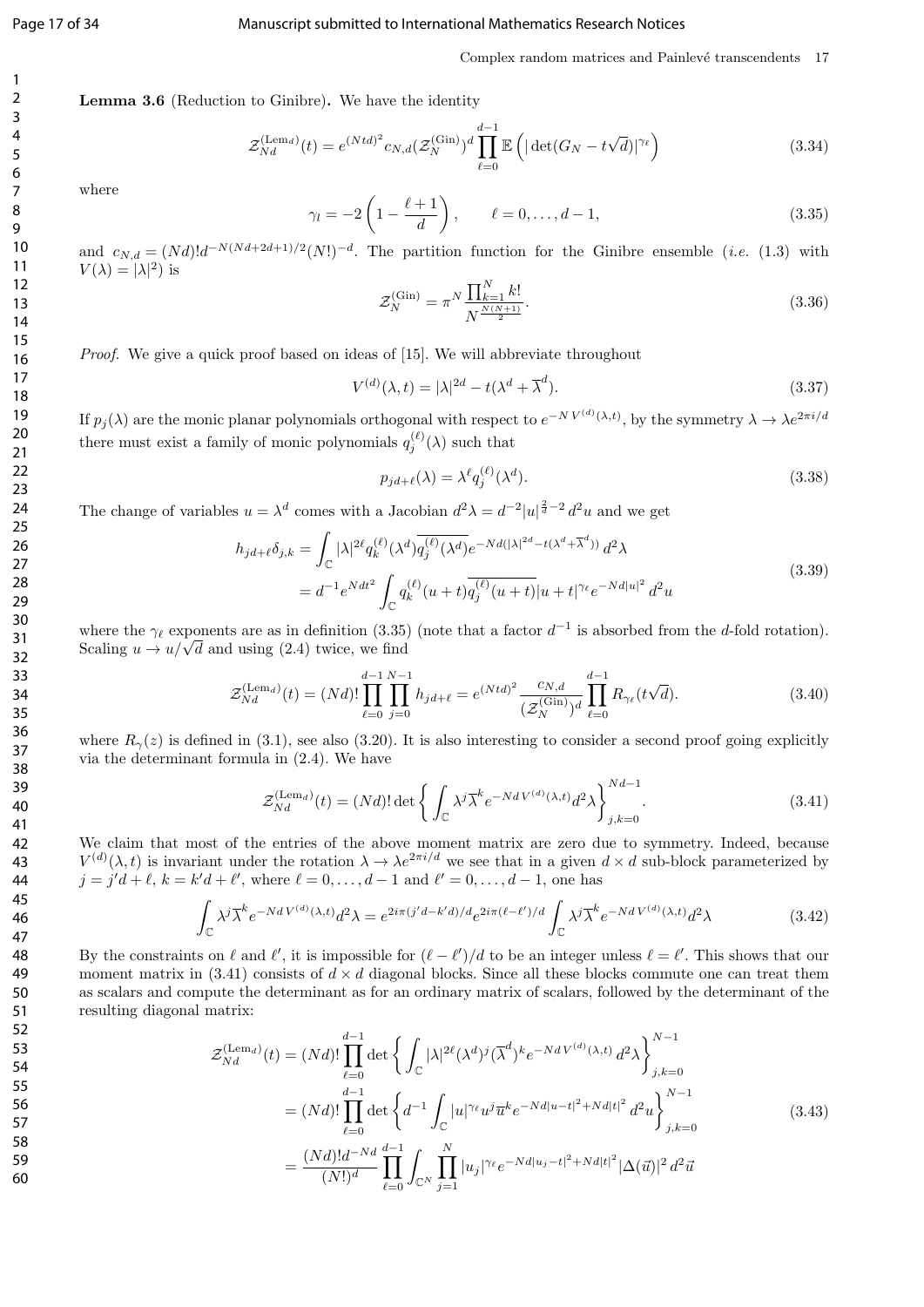#### Manuscript submitted to International Mathematics Research Notices Page 18 of 34

18 A. Deaño and N. Simm

where we made the same change of variable  $u = \lambda^d$  as before. Now shifting  $u_j \to u_j + t$  followed by  $u_j \to u_j/\sqrt{2}$ d completes the proof.

Combining this result with Lemma 3.6 gives the following:

Corollary 3.7. The partition function of the lemniscate ensemble given by (3.33) has an exact representation in terms of Painlevé V. Specifically, consider the solution  $\sigma_{k,\alpha}(t)$  of differential equation (1.16) with boundary condition (3.18). Then

$$
\mathcal{Z}_{Nd}^{(\text{Lem}_d)}(t) = e^{(Ntd)^2} c_{N,d} (\mathcal{Z}_N^{(\text{Gin})})^d \prod_{\ell=0}^{d-1} R_{\gamma_\ell}(t\sqrt{d})
$$
\n
$$
= e^{(Ntd)^2 - Nt^2 \frac{d(d-1)}{2}} c_{N,d} \prod_{\ell=0}^{d-1} \left( a_{N,\gamma_\ell} \exp\left( \int_0^{t^2 dN} \frac{\sigma_{\gamma_\ell/2,N}(s)}{s} ds \right) \right)
$$
\n(3.44)

where the constants are given in Lemma 3.6 and (3.21).

Combining Lemma 3.6 with Theorem 1.2 gives an asymptotic expansion of the lemniscate partition function in the sub-critical phase.

**Corollary 3.8.** In the sub-critical regime  $|t| < t_c$  with t fixed, we have

$$
\frac{\mathcal{Z}_{Nd}^{(\text{Lem}_d)}(t)}{\mathcal{Z}_{Nd}^{(\text{Lem}_d)}(0)} = e^{N^2|t|^2 d^2 - N|t|^2 \frac{d(d-1)}{2}} (1 + o(1)), \qquad N \to \infty.
$$
\n(3.45)

In the critical phase, based on the previous computations and Theorem 1.3 we can make a conjecture for the expansion at  $t = t_c$ .

**Conjecture 1.** In the critical regime  $t = t_c + \frac{\tau t_c}{\sqrt{N}}$  with  $\tau \in \mathbb{R}$  fixed, we have

$$
\frac{\mathcal{Z}_{Nd}^{(\text{Lem}_d)}(t)}{\mathcal{Z}_{Nd}^{(\text{Lem}_d)}(0)} = e^{N^2|t|^2 d^2 - N|t|^2 \frac{d(d-1)}{2}} \prod_{\ell=0}^{d-1} F_{\gamma_{\ell}/2}(2\tau) (1+o(1)), \qquad N \to \infty
$$
\n(3.46)

where  $F_{\gamma_{\ell}/2}(x)$  denotes the right-hand side of (1.10) with k replaced with  $\gamma_{\ell}/2$  in (1.11).

It seems likely that the proof of Conjecture 1 above will require Riemann-Hilbert techniques and is postponed to a future investigation. In the super-critical phase  $t > t_c$ , by Lemma 3.6 one requires asymptotics in the exterior region outside the circular law spectrum of the Ginibre ensemble,  $|z| > 1$ . This corresponds to Laplace asymptotics of a random matrix linear statistic with a test function which is smooth on the support of the equilibrium measure - consequently this regime should be the simplest to analyze. Indeed, as we explain in Appendix, the results of [62, 6] suggest that

$$
\frac{\mathcal{Z}_{Nd}^{(\text{Lem}_d)}(t)}{(\mathcal{Z}_{N}^{(\text{Lem}_1)}(t\sqrt{d}))^d} = c_{N,d} |t/t_c|^{N(d-1)} |1 - |t/t_c|^{-2}|^{-\kappa_d} (1 + o(1)), \qquad N \to \infty.
$$
 (3.47)

where

$$
\kappa_d := \frac{1}{4} \sum_{\ell=0}^{d-1} \gamma_\ell^2 = \frac{d(d-1)(2d-1)}{6d^2}.
$$
\n(3.48)

Remark 3.9. Asymptotic expansion of the partition function of planar models has received some attention recently. In the works [16] and [58] a partition function which includes (1.3) as a special case has been studied (the Coulomb and Riesz gases), but their asymptotic expansion only gives terms up to order  $N$ , while the expansions here (albeit for specific models) include the constant term.

**Remark 3.10.** Note that the normalizations  $\mathcal{Z}_{Nd}^{(\text{Lem}_d)}(0)$  and  $(\mathcal{Z}_{N}^{(\text{Lem}_1)}(t))$  $(\sqrt{d}))^d$  appearing in the denominators on the left-hand sides of (3.45), (3.46) and (3.47) involve radial weights and are simple to calculate explicitly.

Е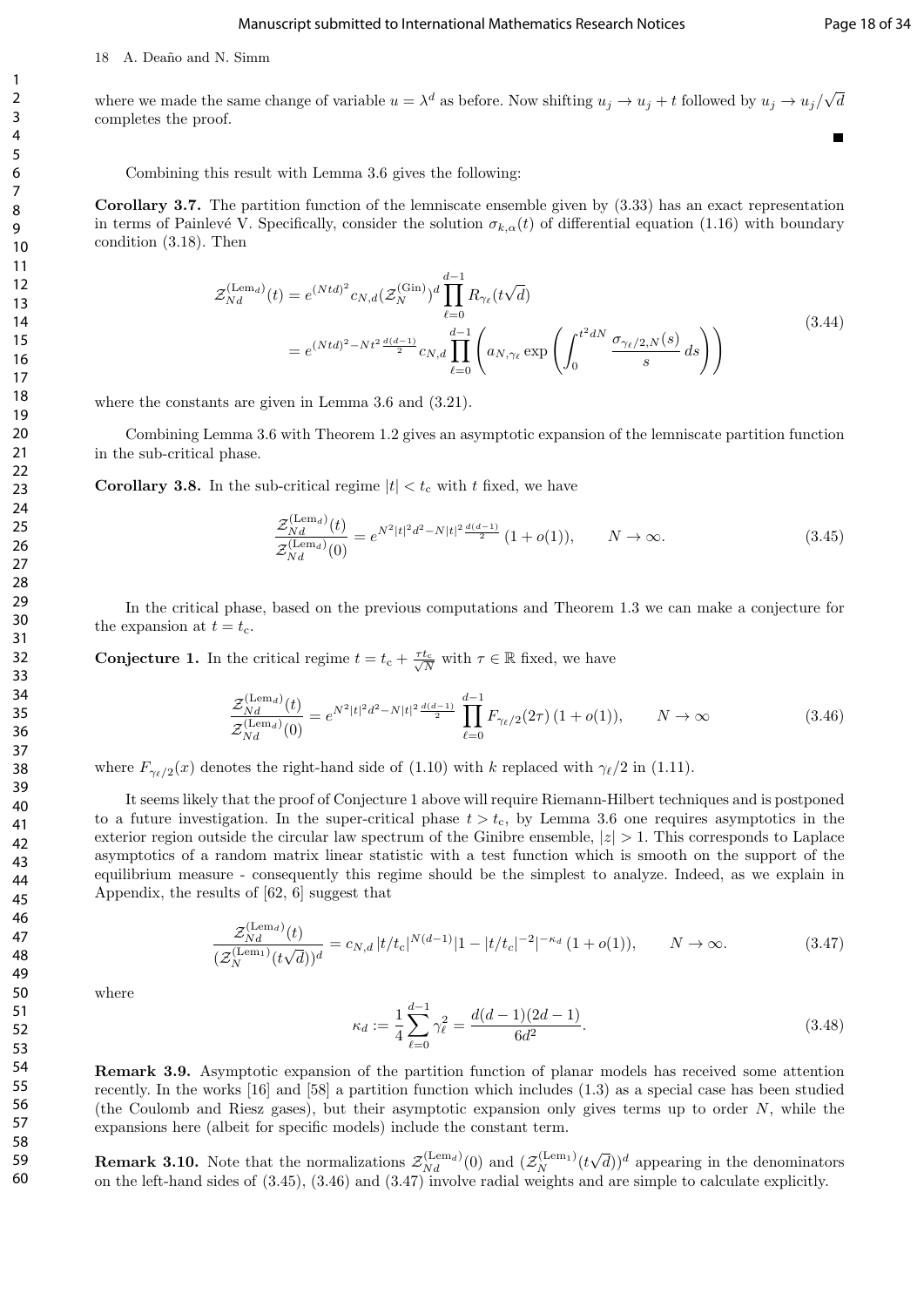#### Page 19 of 34 Manuscript submitted to International Mathematics Research Notices

## 3.4 Multiple charges near the boundary

Proof of Theorem 1.13. Proceeding as in the previous sections, we are going to start with (2.7) under the microscopic scaling

$$
x_i = z + \frac{u_i}{\overline{z}\sqrt{N}}, \qquad \overline{y_i} = \overline{z} + \frac{\overline{v_i}}{z\sqrt{N}}
$$
(3.49)

for  $i = 1, \ldots, k$ , where z is a point on the boundary  $|z| = 1$ . The polynomial part of the finite-N Ginibre kernel is

$$
B_{N+k}(x,\overline{y}) = \frac{N}{\pi} \sum_{j=0}^{N+k-1} \frac{(x\overline{y}N)^j}{j!}
$$
\n(3.50)

By Lemma 9.4 of [21], under the scaling (3.49) we have, for any fixed  $z \in S^1$ , the asymptotic

$$
B_{N+k}(x,\overline{y}) \sim \frac{N}{2\pi} e^{N+\sqrt{N}(u+\overline{v})+u\overline{v}} \operatorname{erfc}\left(\frac{u+\overline{v}}{\sqrt{2}}\right), \qquad N \to \infty
$$
 (3.51)

uniformly for  $u$  and  $v$  in compact subsets of  $\mathbb C$ . By Stirling's formula we obtain

$$
\prod_{j=0}^{k-1} h_{j+N} \sim \pi^k e^{-Nk} N^{-k/2} (2\pi)^{k/2}, \qquad N \to \infty,
$$
\n(3.52)

and  $\Delta(\vec{x})\Delta(\vec{y}) = N^{k(k-1)/2}\Delta(\vec{u})\Delta(\vec{v})$ . Defining the error function kernel

$$
K_{\text{erf}}(u,\overline{v}) := e^{-\frac{(u-\overline{v})^2}{2}} \operatorname{erfc}\left(\frac{u+\overline{v}}{\sqrt{2}}\right)
$$
\n(3.53)

and inserting the previous results into (2.7), we get the formula

$$
\mathbb{E}\left(\prod_{i=1}^{k}\det(G-x_{i})\det(G^{\dagger}-\overline{y_{i}})\right) \sim \exp\left(-\sqrt{N}\sum_{i=1}^{k}(u_{i}+\overline{v_{i}})+\frac{k^{2}}{2}\log(N)-\sum_{i=1}^{k}\frac{u_{i}^{2}+\overline{v_{i}}^{2}}{2}\right) \times \left(\frac{\pi}{2}\right)^{k/2} \frac{\det\left\{K_{\text{erf}}(u_{i},\overline{v_{j}})\right\}_{i,j=1}^{k}}{\Delta(\overrightarrow{u})\Delta(\overrightarrow{v})}, \qquad N \to \infty.
$$
\n(3.54)

The relation to non-intersecting paths goes via the integral representation

$$
K_{\rm erf}(u,\overline{v}) = 2\sqrt{2\pi} \int_0^\infty p_{1/2}(u,x)p_{1/2}(x,\overline{v}) dx
$$
\n(3.55)

in terms of the Brownian motion transition density

$$
p_t(u,v) = \frac{1}{\sqrt{2\pi t}} e^{-\frac{(u-v)^2}{2t}}.
$$
\n(3.56)

 $\blacksquare$ 

Consequently, by Lemma 2.2 we can immediately identify

$$
\det\left\{K_{\text{erf}}(u_i, v_j)\right\}_{i,j=1}^k = \frac{2^k (2\pi)^{k/2}}{k!} \mathcal{Z}_{1/2}(\vec{u}, \vec{v}, \mathbb{R}_+). \tag{3.57}
$$

and (1.31) follows.

#### 4 Bulk asymptotics: proofs

The purpose of this section will be to prove our results on bulk asymptotics, namely Theorems 1.5 and 1.14 which deal with integer charge exponents and Theorem 1.7 which deals with a particular case of non-integer exponents. The proofs are both based on formula (2.7) but proceed in different ways, one exploits the Harish-Chandra Itzykson Zuber integral while the other exploits the exactly solvable structure of the induced Ginibre ensemble studied in [33]. Our proof of Theorem 1.7 can be interpreted as the computation of the one-point correlator for the induced Ginibre ensemble.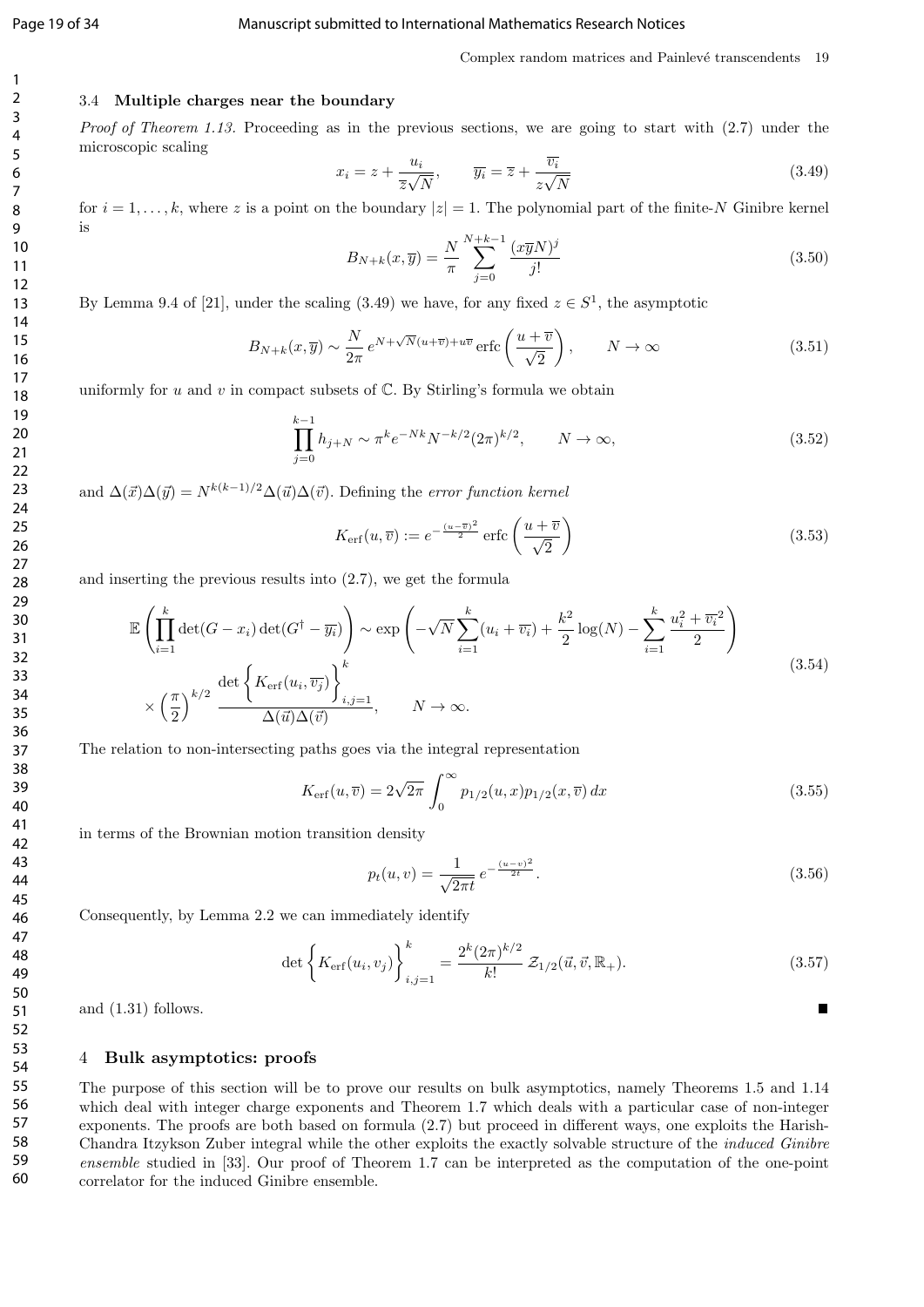#### Manuscript submitted to International Mathematics Research Notices Page 20 of 34

#### 20 A. Deaño and N. Simm

Proof of Theorems 1.5 and 1.14. We focus to begin with on the proof of Theorem 1.5. Taking (2.7) as our starting point, with the Ginibre weight  $w(\lambda) = e^{-N|\lambda|^2}$  the usual formulas apply and we have  $p_j(\lambda) = \lambda^j$ ,  $h_j = N^{-j-1}\pi j!$ , and the asymptotic formula

$$
\prod_{j=0}^{k-1} h_{j+N} \sim \pi^k (2\pi)^{k/2} e^{-Nk} N^{-k/2}.
$$
\n(4.1)

The polynomial part of the correlation kernel follows as

$$
B_{N+k}(x,\overline{y}) = \frac{N}{\pi} \sum_{j=0}^{N+k-1} \frac{(x\overline{y}N)^j}{j!}.
$$
\n(4.2)

The idea of the proof will be to merge the variables in (2.7) in two distinct groups, the first group creating a singularity with strength  $k_1$  and the second with strength  $k_2$  and  $k = k_1 + k_2$ . It is convenient to first impose the microscopic scaling

$$
x_j = z + \frac{u_j}{\sqrt{N}}, \qquad \overline{y_j} = \overline{z} + \frac{\overline{v_j}}{\sqrt{N}}, \qquad j = 1, \dots, k
$$
\n(4.3)

and then perform the merging (still keeping  $N$  finite)

$$
(u_1, \ldots, u_{k_1}) \to (u_1, \ldots, u_1), \qquad (u_{k_1+1}, \ldots, u_{k_1+k_2}) \to (u_2, \ldots, u_2)
$$
\n
$$
(4.4)
$$

and

$$
(\overline{v_1}, \dots, \overline{v_{k_1}}) \to (\overline{v_1}, \dots, \overline{v_1}), \quad (\overline{v_{k_1+1}}, \dots, \overline{v_{k_1+k_2}}) \to (\overline{v_2}, \dots, \overline{v_2}).
$$
\n(4.5)

Doing this, we can straightforwardly write down the exact identity

$$
\mathbb{E} \left( |\det(G_N - z_1)|^{2k_1} |\det(G_N - z_2)|^{2k_2} \right) = e^{Nk|z|^2 + \sqrt{N}k_1(u_1 \bar{z} + \bar{u_2} z) + \sqrt{N}k_2(u_2 \bar{z} + \bar{u_2} z)} \times \left( \prod_{j=0}^{k-1} h_{j+N} \right) N^k \pi^{-k} N^{\frac{k(k-1)}{2}} \times \lim_{v_2 \to u_2, v_1 \to u_1} \lim_{\substack{(u_1, \dots, u_{k_1}) \to (u_1, \dots, u_1), (u_{k_1+1}, \dots, u_{k_1+k_2}) \to (u_2, \dots, u_2) \\ (\bar{v}_1, \dots, \bar{v}_{k_1}) \to (\bar{v}_1, \dots, \bar{v}_1), (\bar{v}_{k_1+1}, \dots, \bar{v}_{k_1+k_2}) \to (\bar{v}_2, \dots, \bar{v}_2)} \frac{\det \left\{ f_{N+k}(u_i, \bar{v}_j) \right\}_{i,j=1}^k}{\Delta(\vec{u}) \overline{\Delta(\vec{v})}}
$$
\n
$$
(4.6)
$$

where we used that  $\Delta(\vec{x})\overline{\Delta(\vec{y})} = N^{-\frac{k(k-1)}{2}}\Delta(\vec{u})\overline{\Delta(\vec{v})}$  and defined

$$
f_{N+k}(u,\overline{v}) = e^{-N|z|^2 - \sqrt{N}(u\overline{z} + \overline{v}z)} \sum_{j=0}^{N+k-1} \frac{\left(N(z + \frac{u}{\sqrt{N}})(\overline{z} + \frac{\overline{v}}{\sqrt{N}})\right)^j}{j!}, \qquad f(u,\overline{v}) = e^{u\overline{v}} \tag{4.7}
$$

in such a way that  $\lim_{N\to\infty} f_N(u,\overline{v}) = f(u,\overline{v})$  uniformly in compact subsets of u and v (see e.g. [21, Lemma 9.2] or [22, Proposition 2]). The degenerate limit in (4.6) can be written as the determinant of a block matrix involving partial derivatives of  $f_{N+k}(u, v)$  with respect to the u and v variables. Indeed, all derivatives of  $f_N(u, \overline{v})$  to any finite order converge uniformly to the corresponding derivatives of  $f(u, \overline{v})$  as  $N \to \infty$ , and thus the various limiting operations can be interchanged. In order to compute the asymptotics as  $N \to \infty$  in (4.6) we may therefore replace the function  $f_{N+k}(u, \overline{v})$  with the limiting kernel  $f(u, \overline{v}) = e^{u\overline{v}}$ . Therefore, the limit  $N \to \infty$  of the ratio of determinants in (4.6) is equal to

$$
\lim_{\substack{(u_1,\ldots,u_{k_1})\to(u_1,\ldots,u_1),(u_{k_1+1},\ldots,u_{k_1+k_2})\to(u_2,\ldots,u_2)\\(\overline{v_1},\ldots,\overline{v_{k_1}})\to(\overline{v_1},\ldots,\overline{v_1}),(\overline{v_{k_1+1}},\ldots,\overline{v_{k_1+k_2}})\to(\overline{v_2},\ldots,\overline{v_2})}} \frac{\det\left\{e^{u_i\,\overline{v_j}}\right\}_{i,j=1}^k}{\Delta(\vec{u})\overline{\Delta(\vec{v})}}.
$$
\n(4.8)

In the same way, one can show

$$
\mathbb{E}\left(\prod_{i=1}^{k}\det(G_N - x_i)\det(G_N^{\dagger} - \overline{y_i})\right) = \exp\left(Nk(|z|^2 - 1) + \sqrt{N}\sum_{i=1}^{k}(z\overline{v_i} + \overline{z}u_i) + \frac{k^2}{2}\log(N)\right)
$$
\n
$$
\det\left\{e^{u_i\overline{v_j}}\right\}_{i,j=1}^{k}
$$
\n
$$
\times (2\pi)^{k/2} \frac{\det\left\{e^{u_i\overline{v_j}}\right\}_{i,j=1}^{k}}{\Delta(\vec{u})\Delta(\vec{\vec{v})}} (1+o(1))
$$
\n(4.9)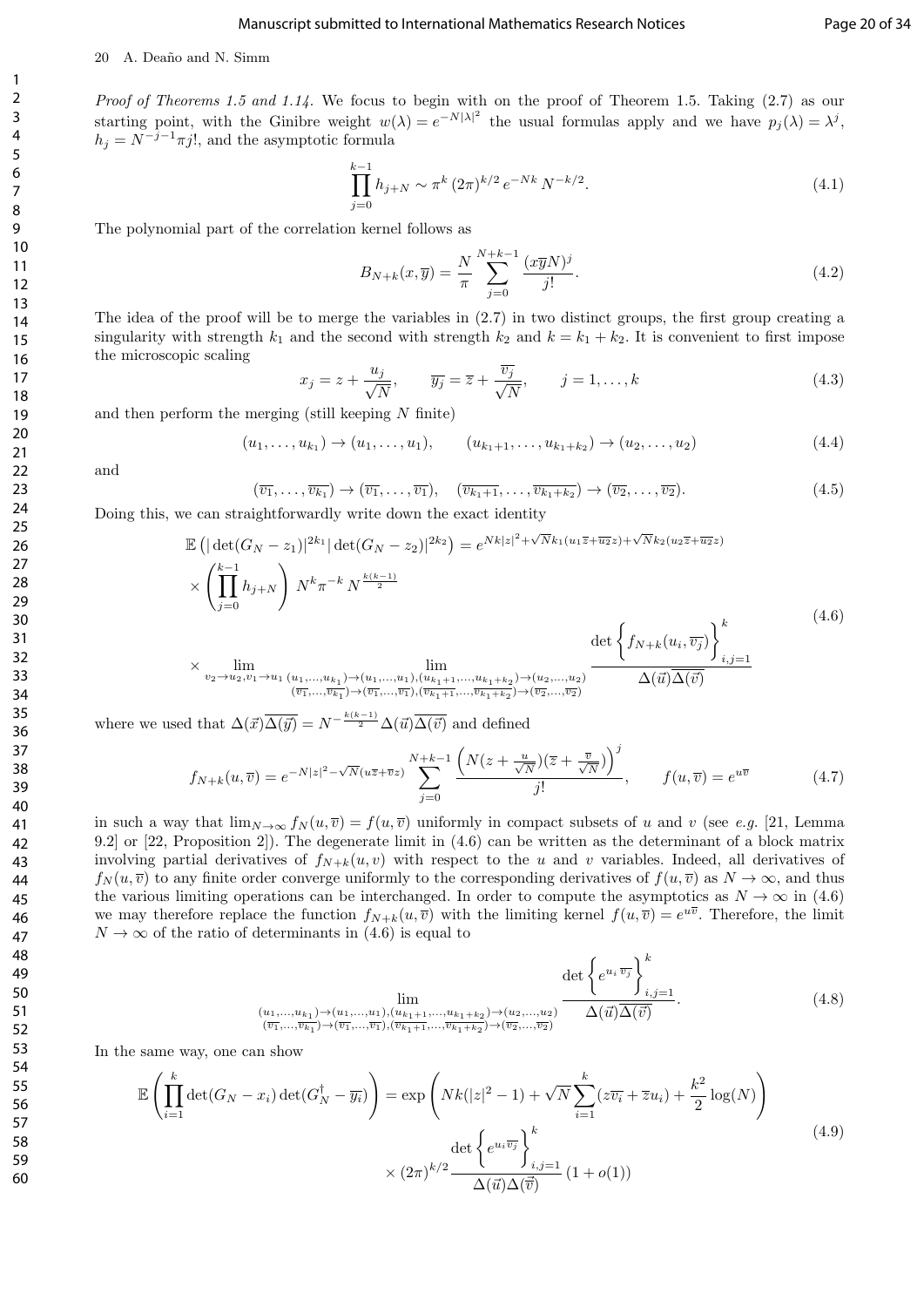#### Page 21 of 34 Manuscript submitted to International Mathematics Research Notices

Complex random matrices and Painlevé transcendents 21

where the asymptotics on the right-hand side is defined by taking a limit if some of the points in the vectors  $\vec{u}$ or  $\vec{v}$  coincide. To conclude the proof of Theorem 1.14 we recognise the right-hand side of (4.9) in terms of the famous Harish-Chandra Itzykson Zuber integral [51], which is the exact formula

$$
\frac{\det\left\{e^{u_i\overline{v}_j}\right\}_{i,j=1}^k}{\Delta(\vec{u})\Delta(\vec{\vec{v}})} = \frac{1}{G(1+k)}\int_{U(k)} e^{\text{Tr}(UAU^\dagger\overline{B})} d\mu(U),\tag{4.10}
$$

where  $d\mu(U)$  is the normalized Haar measure on the group  $U(k)$  of  $k \times k$  unitary matrices, and  $A =$  $diag(u_1, \ldots, u_k), \overline{B} = diag(\overline{v_1}, \ldots, \overline{v_k})$  are diagonal matrices. The rather intricate merging in (4.6) can now be performed directly by creating degeneracies in the diagonal matrices A and  $\overline{B}$ . For Theorem 1.5 we simply put

$$
A = \text{diag}(\overbrace{u_1, \dots, u_1}^{k_1}, \overbrace{u_2, \dots, u_2}^{k_2})
$$
  
\n
$$
\overline{B} = \text{diag}(\overbrace{\overbrace{v_1, \dots, v_1}^{k_1}, \overbrace{v_2, \dots, v_2}^{k_2}}^{k_2})
$$
\n(4.11)

where eventually we will set  $u_1 = v_1$  and  $u_2 = v_2$ . This motivates us to split the unitary matrix U into four sub-blocks. Let us write

$$
U = \begin{pmatrix} a_{k_1 \times k_1} & b_{k_1 \times k_2} \\ c_{k_2 \times k_1} & d_{k_2 \times k_2} \end{pmatrix} . \tag{4.12}
$$

Then a direct calculation using the unitarity of  $U$  shows that

$$
\text{Tr}(UAU^{\dagger}\overline{B}) = u_1\overline{v_1}k_1 + u_2\overline{v_2}k_2 - [(u_2 - u_1)(\overline{v_2} - \overline{v_1})]\text{Tr}(cc^{\dagger}).\tag{4.13}
$$

where we abbreviated  $c := c_{k_2 \times k_1}$ . It turns out that the induced distribution on the product matrix  $cc^{\dagger}$  has been intensively studied and its eigenvalue statistics (in particular its trace) are well known. Assuming that  $k_1 \geq k_2$ the joint distribution of eigenvalues of  $cc^{\dagger}$  is (see [35, 27])

$$
P(t_1, \ldots, t_{k_2}) = \frac{1}{C_{k_2}} \prod_{j=1}^{k_2} t_j^{k_1 - k_2} \Delta^2(\vec{t})
$$
\n(4.14)

where  $C_{k_2}$  is a normalization constant,

$$
C_{k_2} = \int_{[0,1]^{k_2}} \prod_{j=1}^{k_2} t_j^{k_1 - k_2} \Delta^2(\vec{t}) d\vec{t},
$$
\n(4.15)

which is a particular case of the Jacobi Unitary Ensemble (JUE). Consequently, inserting (4.13) into the Harish-Chandra Itzykson Zuber integral and using (4.14), we find

$$
\int_{U(k)} e^{\text{Tr}(UAU^{\dagger}\overline{B})} d\mu(U) = e^{u_1 \overline{v_1} k_1 + u_2 \overline{v_2} k_2} \mathbb{E}(e^{s \text{Tr}(cc^{\dagger})}).
$$
\n
$$
= \frac{e^{u_1 \overline{v_1} k_1 + u_2 \overline{v_2} k_2}}{C_{k_2}} \int_{[0,1]^{k_2}} \prod_{j=1}^{k_2} t_j^{k_2 - k_1} e^{-st_j} \Delta^2(\vec{t}) d\vec{t},
$$
\n(4.16)

where we defined the variable  $s = (u_2 - u_1)(\overline{v_2} - \overline{v_1})$ . Finally, we need to write this as an expectation over the Laguerre ensemble. For this, we specialize to  $u_1 = v_1$  and  $u_2 = \overline{v_2}$  so that  $s = |u_2 - u_1|^2 = N|z_2 - z_1|^2$ . We have

$$
\frac{1}{C_{k_2}^{(\text{JUE}_{k_1-k_2,0})}} \int_{[0,1]^{k_2}} \prod_{j=1}^{k_2} t_j^{k_1-k_2} e^{-st_j} \Delta^2(\vec{t}) d\vec{t}
$$
\n
$$
= \frac{C_{k_2}^{(\text{JUE}_{k_1-k_2})}}{C_{k_2}^{(\text{JUE}_{k_1-k_2,0})}} s^{-k_1 k_2} \mathbb{P}_{k_2}(\lambda_{\text{max}}^{(\text{LUE}_{k_1-k_2})} < s)
$$
\n
$$
(4.17)
$$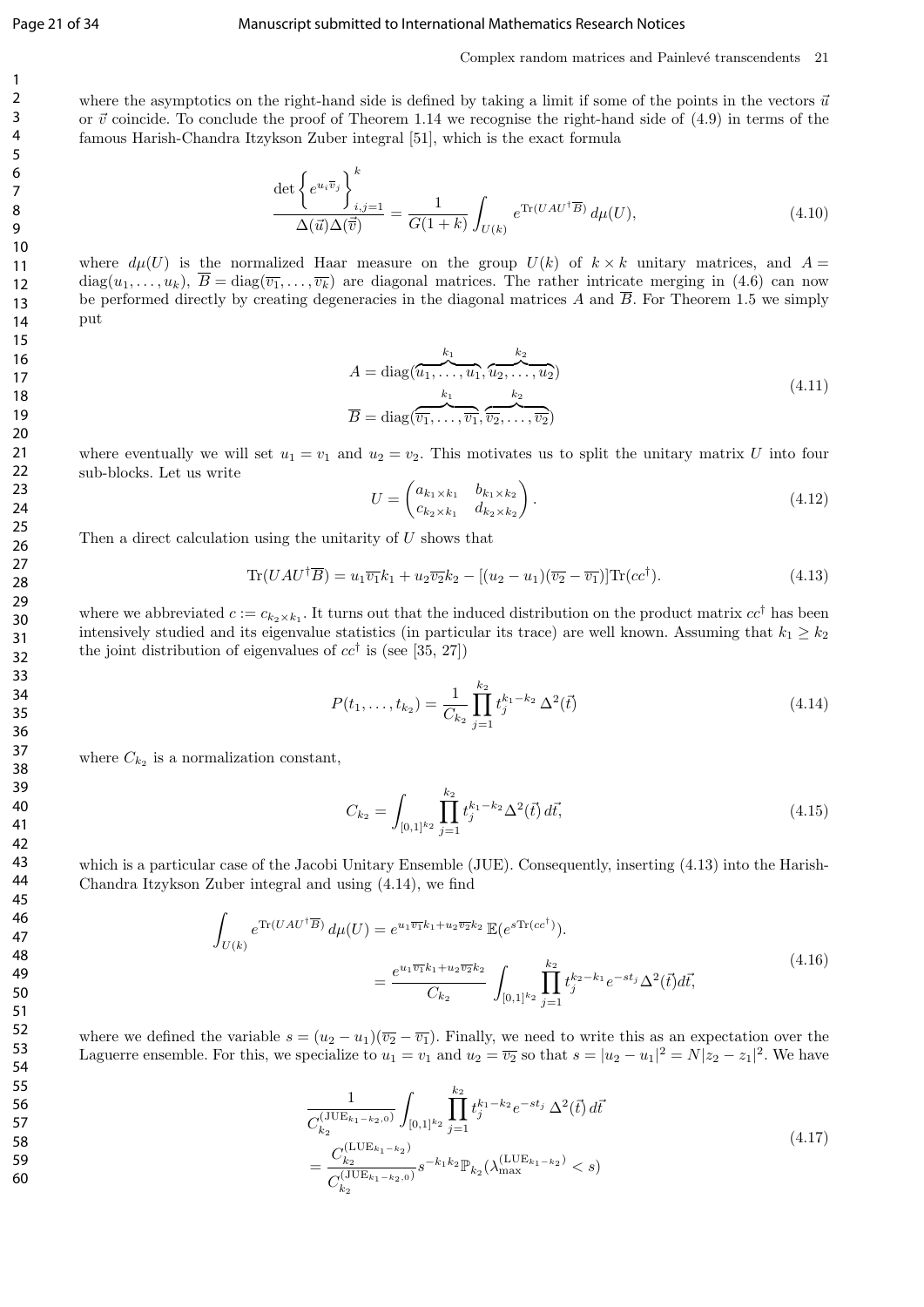#### Manuscript submitted to International Mathematics Research Notices Page 22 of 34

Е

The ratio of normalization constants is

22 A. Deaño and N. Simm

$$
\frac{C_{k_2}^{(\text{LUE}_{k_1-k_2})}}{C_{k_2}^{(\text{JUE}_{k_1-k_2,0})}} = \prod_{j=0}^{k_2-1} \frac{\Gamma(1+k_1+j)}{\Gamma(1+j)} \n= \frac{G(k_1+k_2+1)}{G(k_1+1)G(k_2+1)},
$$
\n(4.18)

the numerator of which exactly cancels the denominator in (4.10). Therefore, we get the following asymptotic formula, uniformly in compact subsets of  $u_1$  and  $u_2$ ,

$$
\mathbb{E}\left(|\det(G_N - z_1)|^{2k_1} |\det(G_N - z_2)|^{2k_2}\right) = e^{k_1 N(|z_1|^2 - 1) + k_2 N(|z_2|^2 - 1) + \frac{k_1^2}{2}\log(N) + \frac{k_2^2}{2}\log(N)} \times e^{-2k_1 k_2 \log|z_2 - z_1|} \frac{(2\pi)^{(k_1 + k_2)/2}}{G(1 + k_1)G(1 + k_2)} F_k(N|z_2 - z_1|^2)(1 + o(1)), \qquad N \to \infty,\tag{4.19}
$$

where  $F_k(s)$  is the distribution function of the largest eigenvalue in a  $k_2 \times k_2$  Laguerre ensemble with parameter  $k_1 - k_2$ :

$$
F_k(s) = \mathbb{P}_{k_2} \left( \lambda_{\max}^{(\text{LUE}_{k_1 - k_2})} < s \right). \tag{4.20}
$$

This concludes the proof of Theorem 1.5.

Proof of Theorem 1.7. With the assumptions of Theorem 1.7, the two-point correlator on the left-hand side of (1.13) simplifies to

$$
\mathbb{E}\left(|\det(G_N)|^{2\gamma_1}|\det(G_N - z_2)|^{2k_2}\right)
$$
\n
$$
= \frac{1}{\mathcal{Z}_N^{(\mathrm{Gin})}} \int_{\mathbb{C}^N} \prod_{j=1}^N |\lambda_j|^{2\gamma_1} |\lambda_j - z_2|^{2k_2} e^{-N|\lambda_j|^2} |\Delta(\vec{\lambda})|^2 d^2\vec{\lambda}
$$
\n(4.21)

where  $z_2 = \frac{u_2}{\sqrt{N}}$  and  $u_2$  is fixed in the microscopic scaling. By the radial symmetry, we can assume without loss of generality that  $u_2 > 0$  throughout. The point of this proof, in contrast to the proof of Theorem 1.5, is that  $\gamma_1$  is not constrained to be a positive integer. We assume that  $\gamma_1 \geq k_2 > 0$  and  $k_2 \in \mathbb{N}$ .

We now proceed by viewing (4.21) as a one-point correlator for the reference weight  $w(\lambda) = |\lambda|^{2\gamma_1} e^{-N|\lambda|^2}$ and apply the techniques of the previous sections. The ensemble with this particular weight was introduced under the name *induced Ginibre ensemble*, see [33]. Adapting the proof of Proposition 3.1, we again have a rotationally invariant weight, implying  $p_j(\lambda) = \lambda^j$ , but now the norms in (2.1) are

$$
h_j = \int_{\mathbb{C}} |\lambda|^{2j + 2\gamma_1} e^{-N|\lambda|^2} d^2\lambda = \pi N^{-j - \gamma_1 - 1} \Gamma(j + \gamma_1 + 1).
$$
 (4.22)

Under the microscopic scaling, the points in (2.7) take the form

$$
x_i = \frac{u_i}{\sqrt{N}}, \qquad y_i = \frac{v_i}{\sqrt{N}}, \qquad i = 1, \dots, k
$$
\n
$$
(4.23)
$$

and the product of Vandermonde determinants in the denominator of (2.7) rescale to  $\Delta(\vec{x})\Delta(\vec{y}) =$  $N^{-k_2(k_2-1)/2}\Delta(\vec{u})\Delta(\vec{v})$ . From the explicit formulae for  $p_j(\lambda)$  and  $h_j$ , we get the polynomial part of the kernel

$$
B_N(x,y) = \frac{N^{\gamma_1+1}}{\pi} \sum_{j=0}^{N-1} \frac{(xyN)^j}{\Gamma(j+\gamma_1+1)}.
$$
\n(4.24)

Defining the functions

$$
f_N(u,v) := v^{\gamma_1} \sum_{j=0}^{N-1} \frac{(uv)^j}{\Gamma(j+\gamma_1+1)}, \qquad f(u,v) := v^{\gamma_1} \sum_{j=0}^{\infty} \frac{(uv)^j}{\Gamma(j+\gamma_1+1)}
$$
(4.25)

we first observe that  $(2.7)$  and  $(2.8)$  give the *exact identity* 

$$
\mathbb{E}\left(|\det(G_N)|^{2\gamma_1}|\det(G_N - z_2)|^{2k_2}\right) = \frac{\mathcal{Z}_N^{\text{(Ind}_{\gamma_1})}}{\mathcal{Z}_N^{\text{(Gin)}}} N^{k_2\gamma_1} \pi^{-k_2} u_2^{-\gamma_1 k_2} N^{k_2(k_2+1)/2}
$$
\n
$$
\times \prod_{j=0}^{k_2-1} h_{j+N} \frac{1}{\prod_{j=0}^{k_2-1} (j!)^2} \lim_{u \to u_2, v \to u_2} \det\left\{\frac{\partial^{i+j-2} f_{N+k_2}(u,v)}{\partial u^{i-1} \partial v^{j-1}}\right\}_{i,j=1}^{k_2},\tag{4.26}
$$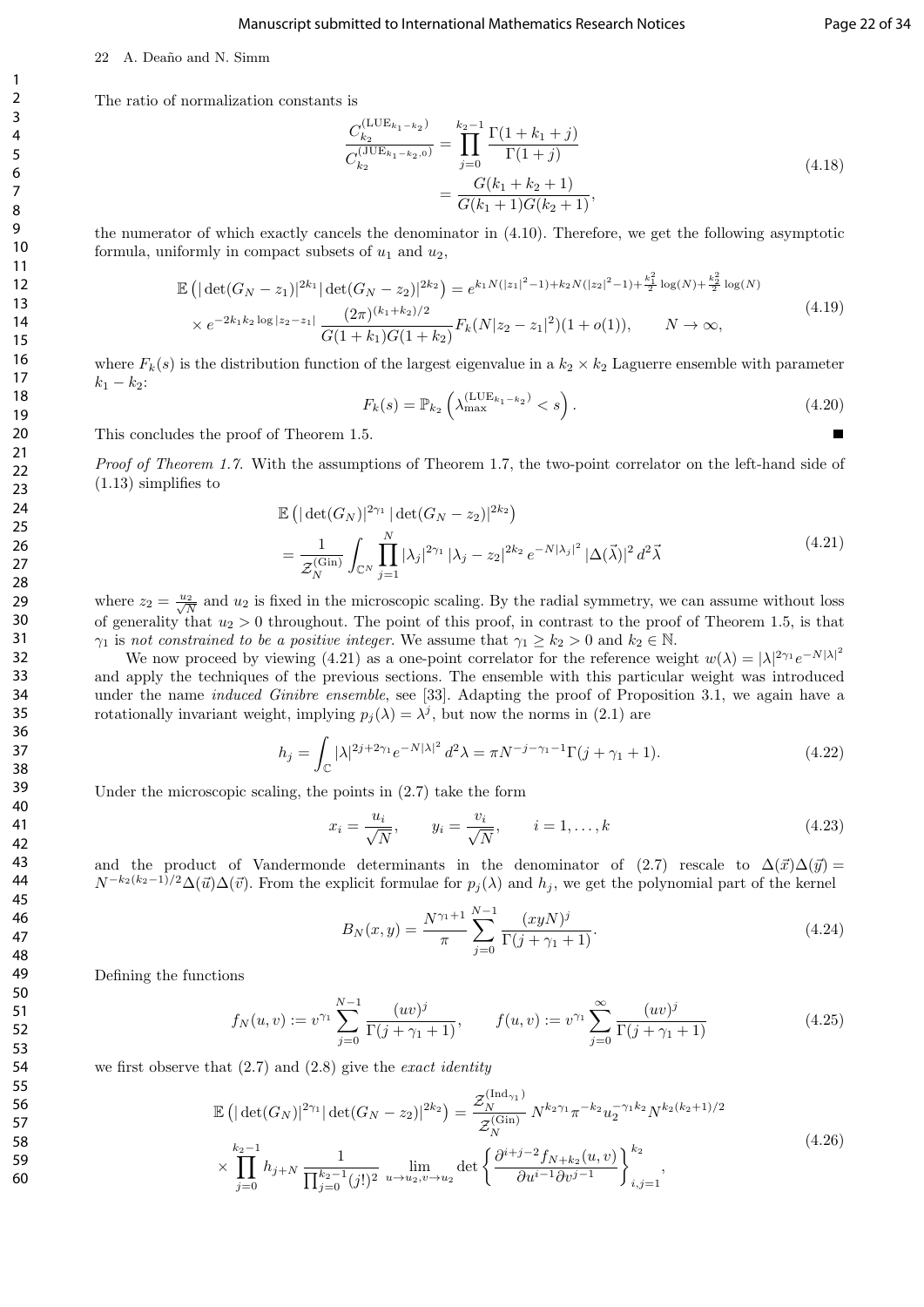#### Page 23 of 34 Manuscript submitted to International Mathematics Research Notices

#### Complex random matrices and Painlevé transcendents 23

where the partition function of the induced Ginibre ensemble is

$$
\mathcal{Z}_N^{(\text{Ind}_{\gamma_1})} := \int_{\mathbb{C}^N} \prod_{j=1}^N |\lambda_j|^{2\gamma_1} e^{-N|\lambda_j|^2} |\Delta(\vec{\lambda})|^2 d^2 \vec{\lambda} = \prod_{j=0}^{N-1} (\pi N^{-j-\gamma_1-1} \Gamma(j+\gamma_1+1)). \tag{4.27}
$$

Now the large-N asymptotics of (4.26) can be derived, exploiting the fact that the convergence  $f_N(u, v) \to f(u, v)$ as  $N \to \infty$  is uniform. Furthermore, all mixed partial derivatives of  $f_N(u, v)$  converge uniformly to those of  $f(u, v)$  and this allows the interchange of the various limiting operations. Consequently, it suffices to compute the determinant in (4.26) with  $f_N(u, v)$  replaced with the limiting kernel  $f(u, v)$ , for which we have the integral representation

$$
f(u,v) = \frac{1}{\Gamma(\gamma_1)} \int_0^v e^{ut} (v-t)^{\gamma_1 - 1} dt.
$$
 (4.28)

The needed partial derivatives of the kernel can be computed using the Leibniz formula for differentiating under the integral, using that the integrand vanishes at the upper end point. This gives

$$
\frac{\partial^{i+j-2} f(u,v)}{\partial u^{i-1} \partial v^{j-1}} = \frac{1}{\Gamma(\gamma_1 - (j-1))} \int_0^v t^{i-1} e^{ut} (v-t)^{\gamma_1 - 1 - (j-1)} dt
$$
\n
$$
= \frac{v^{\gamma_1 + i - j}(-1)^{i-1} e^{uv}}{\Gamma(\gamma_1 - (j-1))} \int_0^1 t^{\gamma_1 - 1} e^{-uvt} (t-t)^{i-1} t^{-(j-1)} dt.
$$
\n(4.29)

By Lemma 2.2,

$$
\det \left\{ \frac{\partial^{i+j-2} f(u,v)}{\partial u^{i-1} \partial v^{j-1}} \right\}_{i,j=1}^{k_2}
$$
\n
$$
= \frac{v^{\gamma_1 k_2} e^{uv k_2}}{k_2!} \prod_{j=0}^{k_2-1} \frac{(-1)^j}{\Gamma(\gamma_1 - j)} \int_{[0,1]^{k_2}} \prod_{j=1}^{k_2} t_j^{\gamma_1 - 1} e^{-uv t_j} \det \left\{ (t_i - 1)^{j-1} \right\}_{i,j=1}^{k_2} \det \left\{ t_i^{-(j-1)} \right\}_{i,j=1}^{k_2} d\vec{t} \qquad (4.30)
$$
\n
$$
= \frac{v^{\gamma_1 k_2} (uv)^{-\gamma_1 k_2} e^{uv k_2}}{k_2!} \prod_{j=0}^{k_2-1} \frac{1}{\Gamma(\gamma_1 - j)} \int_{[0,uv]^{k_2}} \prod_{j=1}^{k_2} t_j^{\gamma_1 - k_2} e^{-t_j} \Delta^2(\vec{t}) d\vec{t},
$$

where we now spot the joint distribution of eigenvalues of the Laguerre ensemble appearing in  $(4.30)$ . We have therefore arrived at the determinant identity

$$
\det \left\{ \frac{\partial^{i+j-2} f(u,v)}{\partial u^{i-1} \partial v^{j-1}} \right\}_{i,j=1}^k = \frac{v^{\gamma_1 k_2} (uv)^{-\gamma_1 k_2} G(1+k_2) e^{uvk_2}}{k_2!} \mathbb{P}(\lambda_{\text{max}} < uv) \tag{4.31}
$$

where  $\lambda_{\text{max}}$  is the largest eigenvalue in the  $k_2 \times k_2$  Laguerre ensemble with parameter  $\gamma_1 - k_2$ . It remains just to deal with the constants in (4.26). A standard computation using the asymptotic expansion of the Barnes G-function gives,

$$
\frac{\mathcal{Z}_N^{\text{(Ind}_{\gamma_1})}}{\mathcal{Z}_N^{\text{(Gin)}}} = \frac{1}{G(1+\gamma_1)} e^{-\gamma_1 N + \frac{\gamma_1^2}{2} \log(N)} (2\pi)^{\gamma_1/2} (1+o(1)), \qquad N \to \infty,
$$
\n(4.32)

while Stirling's formula gives

$$
\prod_{j=0}^{k_2-1} h_{j+N} \sim \pi^{k_2} (2\pi)^{k_2/2} e^{-Nk_2} N^{-k_2/2}, \qquad N \to \infty.
$$
 (4.33)

Now inserting  $(4.33)$ ,  $(4.32)$  and  $(4.31)$  into  $(4.26)$  gives the formula

$$
\mathbb{E}\left(|\det(G_N)|^{2\gamma_1}|\det(G_N - z_2)|^{2k_2}\right) = e^{u_2^2 k_2 - (\gamma_1 + k_2)N + \frac{\gamma_1^2}{2}\log(N) + \frac{k_2^2}{2}\log(N)}
$$
\n
$$
\times e^{2k_2 \gamma_1 \log(\sqrt{N}u_2)} \frac{(2\pi)^{\frac{\gamma_1 + k_2}{2}}}{G(1 + k_2)G(1 + \gamma_1)} \mathbb{P}(\lambda_{\max} < u_2^2) (1 + o(1)), \qquad N \to \infty
$$
\n
$$
(4.34)
$$

which is precisely of the form (1.13), with  $k_1 = \gamma_1$  and  $z = z_1 = 0$ .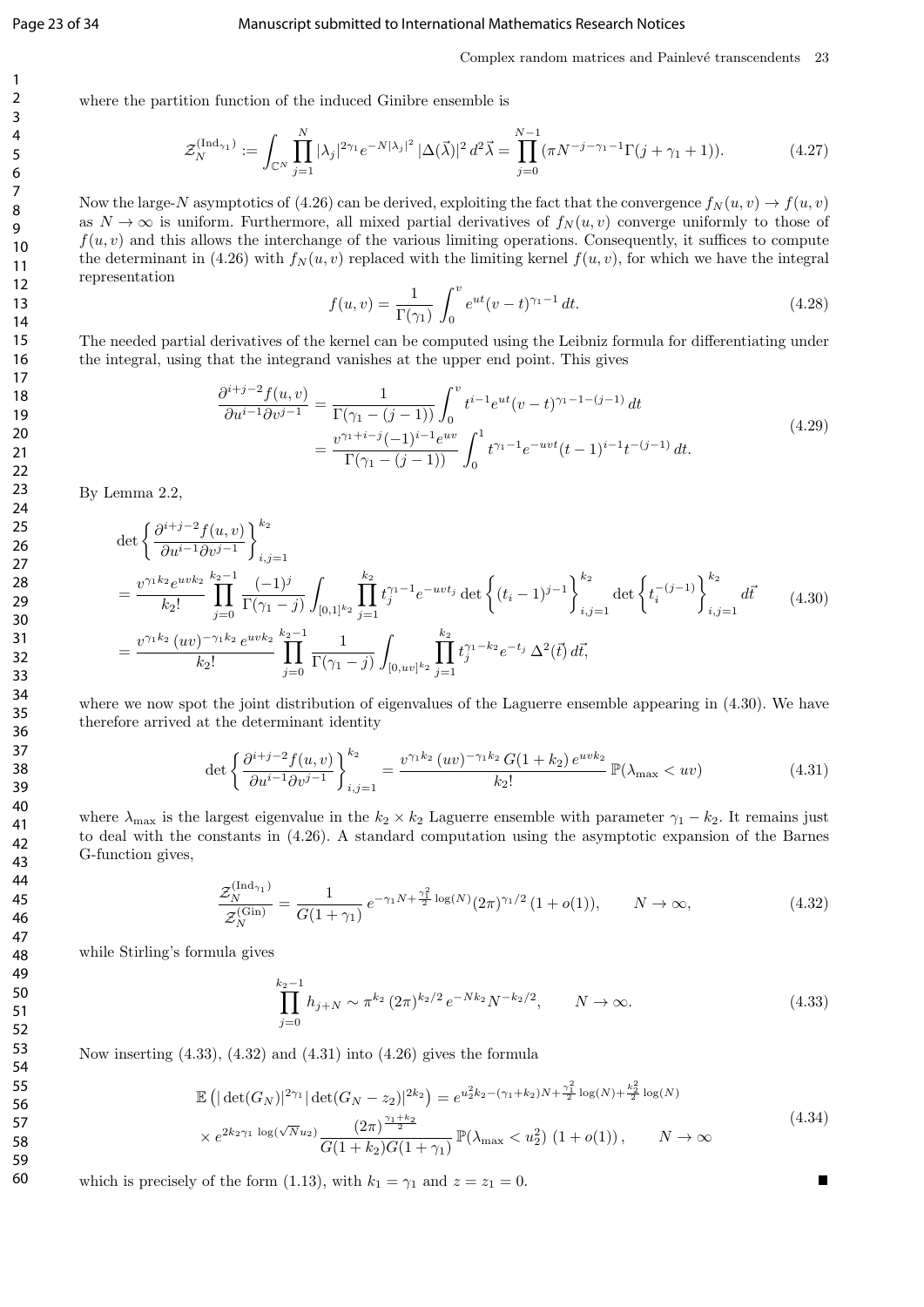24 A. Deaño and N. Simm

#### 5 Truncated CUE: finite- $N$  and boundary asymptotics

The purpose of this section is to prove analogous results for the one-point function as obtained in Section 1.2. Therefore, we consider the moments

$$
R_{2k}(z) = \mathbb{E}\left(|\det(T-z)|^{2k}\right) \tag{5.1}
$$

where T is an  $N \times N$  truncation of a Haar distributed unitary matrix of size  $M \times M$ . We begin by showing that (5.1) is expressible in terms of solutions of Painlev´e VI via a duality with the Jacobi Unitary Ensemble. Then we will study the boundary asymptotics and show that they are expressed in terms of Painlevé V. This will prove Theorems 1.10 and 1.8. As in Section 1.2, we also investigate the continuation of Theorem 1.10 off the integers, that is we will prove that setting  $k = \gamma/2$  in (1.25) gives the correct interpretation of (5.1). Along the way, we will study planar orthogonal polynomials associated to the weight

$$
w(\lambda) = |\lambda - z|^{\gamma} (1 - |\lambda|^2)^{M - N - 1}, \qquad |\lambda| \le 1.
$$
\n
$$
(5.2)
$$

#### 5.1 Duality and the Jacobi Unitary Ensemble

We begin by deriving the analogue of identity (3.3). Recall the construction of the Jacobi Unitary Ensemble: take two independent k-dimensional LUE matrices (Wishart matrices)  $W_1$  with parameter  $\alpha$  and  $W_2$  with parameter  $\beta$  and form the ratio  $J = W_1(W_1 + W_2)^{-1}$ . The eigenvalues  $t_1, \ldots, t_k$  are said to belong to the JUE and have the joint probability density function

$$
P(t_1, ..., t_k) \propto \prod_{j=1}^k t_j^{\alpha} (1 - t_j)^{\beta} \Delta^2(\vec{t}).
$$
\n(5.3)

**Proposition 5.1.** Let x and y be any complex numbers and let  $k \in \mathbb{N}$ . We have

$$
\mathbb{E}\left(\det(T-x)^k \det(T^{\dagger} - y)^k\right) \n= \frac{1}{C_{\alpha+N+2,1}^{(JUE_k)}} \int_{[0,1]^k} \prod_{j=1}^k t_j^{\alpha+1} (1 + (xy - 1)t_j)^N \Delta^2(\vec{t}) d\vec{t}
$$
\n(5.4)

where

$$
C_{\alpha+N+2,1}^{(\text{JUE}_k)} := \int_{[0,1]^k} \prod_{j=1}^k t_j^{\alpha+N+1} \Delta^2(\vec{t}) d\vec{t} = \prod_{j=0}^{k-1} \frac{\Gamma(\alpha+N+2+j)j!(j+1)!}{\Gamma(\alpha+N+2+k+j)}.
$$
 (5.5)

Proof of Proposition 5.1, Theorem 1.10 and Theorem 1.8. Compared with the Ginibre case in Proposition 3.1, the main difference here is that we now work with the weight  $w(\lambda) = (1 - |\lambda|^2)^\alpha$  supported on the disc  $\lambda \in \mathbb{D}$ (we will abbreviate  $\alpha := M - N - 1$  in what follows). As before the corresponding orthogonal polynomials are  $p_j(\lambda) = \lambda^j$  but now the normalizations are

$$
h_j := \int_{\mathbb{D}} |\lambda|^{2j} (1 - |\lambda|^2)^{\alpha} d^2 \lambda = \pi \frac{j! \Gamma(\alpha + 1)}{\Gamma(j + \alpha + 2)}
$$
(5.6)

and the polynomial part of the kernel follows as (see [55]),

$$
B_{N+k}(x,y) = \frac{1}{\Gamma(\alpha+1)} \sum_{j=0}^{N+k-1} \frac{\Gamma(j+\alpha+2)(xy)^j}{\pi j! \Gamma(\alpha+1)}
$$
  
=  $x^{N+k} \frac{\Gamma(\alpha+N+k+2)}{\pi \Gamma(\alpha+1)(N+k-1)!} \int_0^\infty (tx+1)^{-(N+k)-\alpha-2} (t+y)^{N+k-1} dt$  (5.7)

where, for now (and without loss of generality) we will assume that  $x$  and  $y$  are positive reals. The integral representation (5.7) follows e.g. from Euler's integral representation for the hypergeometric function [31, 15.6.1]. Its advantage here is that we have separated the x and y variables in the integrand. Indeed, considering the function

$$
A_{N+k}^{(\alpha)}(x,y) := \int_0^\infty (tx+1)^{-N-k-\alpha-2}(t+y)^{N+k-1} dt
$$
\n(5.8)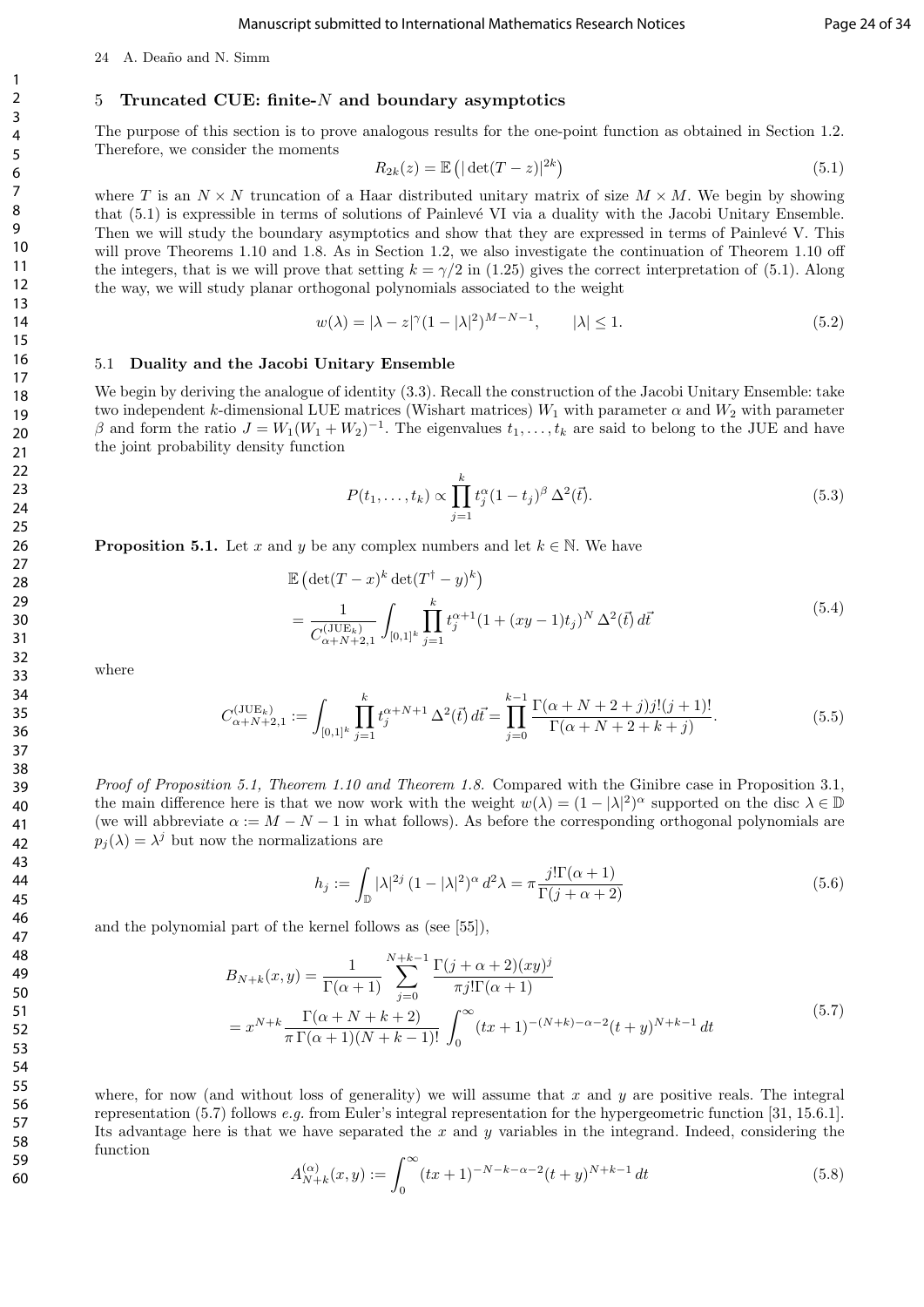#### Page 25 of 34 Manuscript submitted to International Mathematics Research Notices

#### Complex random matrices and Painlevé transcendents 25

we can directly calculate the derivatives required on the right-hand side of (2.8),

$$
\frac{\partial^{i+j-2}A(x,y)}{\partial x^{i-1}\partial y^{j-1}} = d_{i,j,N,k,\alpha} \int_0^\infty t^{i-1} (tx+1)^{-N-k-\alpha-2-(i-1)} (t+y)^{N+k-1-(j-1)} dt \tag{5.9}
$$

where

$$
d_{i,j,N,k,\alpha} := \frac{\Gamma(N+k+\alpha+i+1)\Gamma(N+k)(-1)^{i-1}}{\Gamma(N+k+\alpha+2)\Gamma(N+k-(j-1))}
$$
(5.10)

By Lemma 2.2 we get

$$
\det \left\{ \frac{\partial^{i+j-2} A_{N+k}^{(\alpha)}(x,y)}{\partial x^{i-1} \partial y^{j-1}} \right\}_{i,j=1}^k
$$
\n
$$
= e_{N,k,\alpha} \int_{[0,\infty)^k} \det \left\{ t_i^{j-1} (t_i x + 1)^{-N-k-j-\alpha-1} \right\}_{i,j=1}^k \det \left\{ (t_i + y)^{N+k-j} \right\}_{i,j=1}^k d\vec{t}
$$
\n
$$
= (-1)^{\frac{k(k-1)}{2}} e_{N,k,\alpha} \int_{[0,\infty)^k} \prod_{j=1}^k (t_j x + 1)^{-N-\alpha-1-2k} (t_j + y)^N \Delta^2(\vec{t}) d\vec{t}
$$
\n
$$
(5.11)
$$

where

$$
e_{N,k,\alpha} := \frac{(-1)^{\frac{k(k-1)}{2}}}{k!} \left( \frac{\Gamma(N+k)}{\Gamma(N+k+\alpha+2)} \right)^k \prod_{j=1}^k \left( \frac{\Gamma(N+k+\alpha+j+1)}{\Gamma(N+j)} \right). \tag{5.12}
$$

To obtain the second line in (5.11) we made use of the determinant identities

$$
\det \left\{ (t_i + y)^{k-j} \right\}_{i,j=1}^k = (-1)^{\frac{k(k-1)}{2}} \Delta(\vec{t}),
$$
  

$$
\det \left\{ (t_i^{j-1}(t_i x + 1)^{-k-j} \right\}_{i,j=1}^k = \prod_{j=1}^k (t_j x + 1)^{-2k} \Delta(\vec{t}).
$$
 (5.13)

After sending  $t_j \to t_j/x$  for each  $j = 1, ..., k$  in (5.11) and some further standard manipulations, we arrive at the identity

$$
\det \left\{ \frac{\partial^{i+j-2} A_{N+k}^{(\alpha)}(x,y)}{\partial x^{i-1} \partial y^{j-1}} \right\}_{i,j=1}^k
$$
\n
$$
= (-1)^{\frac{k(k-1)}{2}} e_{N,k,\alpha} x^{-Nk-k^2} \int_{[0,1]^k} \prod_{j=1}^k t_j^{\alpha+1} (1+(xy-1)t_j)^N \Delta^2(\vec{t}) d\vec{t}
$$
\n
$$
(5.14)
$$

Putting everything together, we have

$$
\mathbb{E}\left(\det(T-x)^{k}\det(T^{\dagger}-\overline{y})^{k}\right)
$$
\n
$$
=\frac{\prod_{j=0}^{k-1}h_{j+N}}{\prod_{j=0}^{k-1}(j!)^{2}}x^{k(N+k)}\left(\frac{\Gamma(\alpha+N+2)}{\pi\Gamma(\alpha+1)(N-1)!}\right)^{k}\det\left\{\frac{\partial^{i+j-2}A_{N+k}^{(\alpha)}(x,y)}{\partial x^{i-1}\partial y^{j-1}}\right\}_{i,j=1}^{k}
$$
\n
$$
=\frac{1}{C_{\alpha+N+2,1}^{(\text{JUE})}}\int_{[0,1]^{k}}\prod_{j=1}^{k}t_{j}^{\alpha+1}(1+(xy-1)t_{j})^{N}\Delta^{2}(\vec{t})\,d\vec{t},\tag{5.15}
$$

To obtain the last line above we inserted (5.14) and identified the pre-factors as

$$
\frac{\prod_{j=0}^{k-1} h_{j+N}}{\prod_{j=0}^{k-1} (j!)^2} \left( \frac{\Gamma(\alpha+N+2)}{\pi \Gamma(\alpha+1)(N-1)!} \right)^k (-1)^{\frac{k(k-1)}{2}} e_{N,k,\alpha} = \frac{1}{C_{\alpha+N+2,1}^{(\text{JUE}_k)}}.
$$
\n(5.16)

Initially we assumed  $x > 0$  and  $y > 0$ , but since (5.15) is an identity between polynomials in x and y, it holds on the whole complex plane. This proves Proposition 5.1. Now Theorem 1.10 follows by setting  $x = \overline{y} = z$  and the change of variables  $t_j \to t_j/(1-|z|^2)$  which expresses the right-hand side of (5.4) as a gap probability in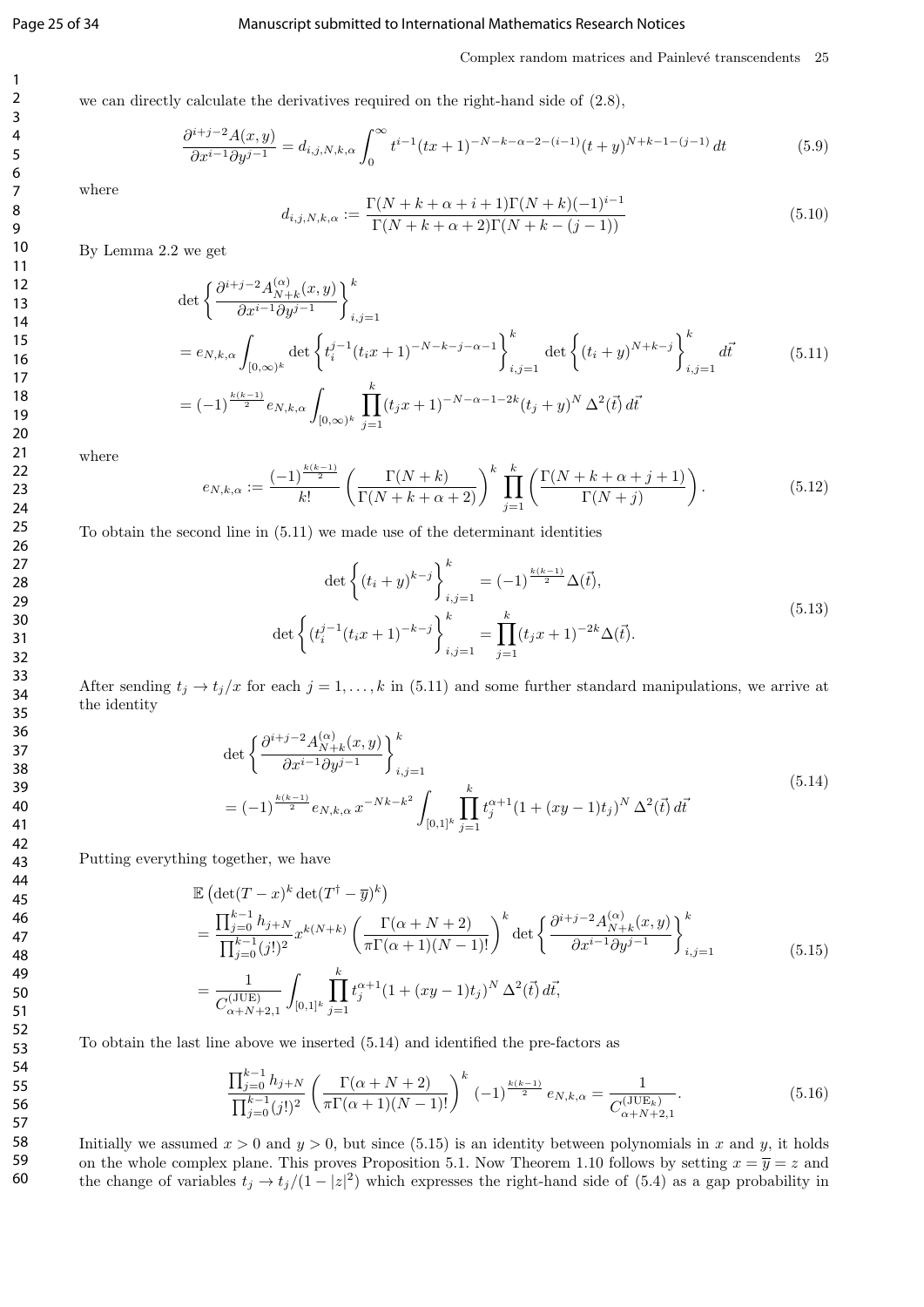### 26 A. Deaño and N. Simm

the Jacobi Unitary Ensemble. The explicit form of the constant in (1.24) follows by setting  $x = y = 0$  in (5.4). For the boundary limit, note that if  $|z| = 1 - \frac{u}{N}$  and  $\kappa = M - N = \alpha + 1$  is fixed, we have the limit

$$
\lim_{N \to \infty} \int_{[0,1]^k} \prod_{j=1}^k t_j^{\kappa} \left( 1 + \left( -\frac{2u}{N} + \frac{u^2}{N^2} \right) t_j \right)^N \Delta^2(\vec{t}) d\vec{t}
$$
\n
$$
= \int_{[0,1]^k} \prod_{j=1}^k t_j^{\kappa} e^{-2ut_j} \Delta^2(\vec{t}) d\vec{t}
$$
\n
$$
= \frac{G(2+k)G(\kappa + k + 1)}{G(\kappa + 1)} (2u)^{-k^2 - k\kappa} F_k^{(\kappa)}(2u)
$$
\n(5.17)

identified as a gap probability in the Laguerre Unitary Ensemble. To complete the proof of Theorem 1.8 it is enough to note that the constant in Proposition 5.1 has the asymptotics

$$
C_{\alpha+N+2,1}^{(\text{JUE})} = G(1+k)G(2+k)N^{-k^2} (1+o(1)), \qquad N \to \infty.
$$
 (5.18)

**Remark 5.2.** In the limiting case  $\kappa \to 0$  and  $x = y = 1$ , the right-hand side of (5.4) becomes completely explicit and re-derives the exact formula for moments of the characteristic polynomial of a Haar distributed unitary matrix due to Keating and Snaith [55].

#### 5.2 Planar orthogonal polynomials and reduction to integrals over  $U(N)$

We now consider the quantity (5.1) with  $k = \gamma/2$  and  $\gamma$  a general real parameter up to the integrability constraint  $\gamma > -2$ . As with the Ginibre case, this average over non-Hermitian matrices can be reduced to an integral over the unitary group.

**Theorem 5.3.** Let  $\gamma > -2$  and let  $d\mu(U)$  denote the normalized Haar measure on the group of  $N \times N$  unitary matrices. Then we have the identity

$$
R_{\gamma}(z) = a_{N,\gamma,\kappa}^{(\text{tCUE})} \int_{U(N)} \det(U)^{-\frac{\gamma}{4}} |\det(I+U)|^{\frac{\gamma}{2}} \det(I+|z|^{2}U)^{\kappa+\frac{\gamma}{2}} d\mu(U)
$$
  
= 
$$
\frac{a_{N,\gamma,\kappa}^{(\text{tCUE})}}{N!(2\pi)^{N}} \int_{[-\pi,\pi]^{N}} \prod_{j=1}^{N} e^{-\frac{i\gamma\theta_{j}}{4}} |1+e^{i\theta_{j}}|^{\frac{\gamma}{2}} (1+|z|^{2}e^{i\theta_{j}})^{\kappa+\frac{\gamma}{2}} |\Delta(e^{i\theta})|^{2} d\vec{\theta}
$$
(5.19)

where the constant is

$$
a_{N,\gamma,\kappa}^{(\text{tCUE})} := \prod_{j=0}^{N-1} \frac{\Gamma(\frac{\gamma}{2} + j + 1)\Gamma(j + \kappa + 1)}{\Gamma(j + 1)\Gamma(\frac{\gamma}{2} + j + \kappa + 1)}.
$$
\n(5.20)

Furthermore, we have the exact representation in terms of the Jimbo-Miwa-Okamoto  $\sigma$ -form of Painlevé VI:

$$
R_{\gamma}(z) = R_{\gamma}(1) \exp\left(\int_{|z|^2}^{1} \frac{h(t) - e_2' t + \frac{1}{2} e_2}{t(1-t)} dt\right).
$$
 (5.21)

where  $h$  satisfies the equation

$$
h'(t(1-t)h'')^{2} + (h'(2h - (2t - 1)) + \tilde{b}_{1}\tilde{b}_{2}\tilde{b}_{3}\tilde{b}_{4})^{2} = \prod_{j=1}^{4} (h' + \tilde{b}_{j}^{2})
$$
\n(5.22)

with parameters

$$
\tilde{b}_1 = \frac{\kappa + N}{2}, \qquad \tilde{b}_2 = \frac{\kappa + \gamma + N}{2}
$$
\n
$$
\tilde{b}_3 = \frac{-\kappa + N}{2}, \qquad \tilde{b}_4 = -\frac{N + \gamma + \kappa}{2}.
$$
\n(5.23)

and  $e_2$  (respectively  $e'_2$ ) is the elementary symmetric polynomial of degree 2 in  $(\tilde{b}_1, \tilde{b}_2, \tilde{b}_3, \tilde{b}_4)$  (respectively in  $(\tilde{b}_1, \tilde{b}_3, \tilde{b}_4)).$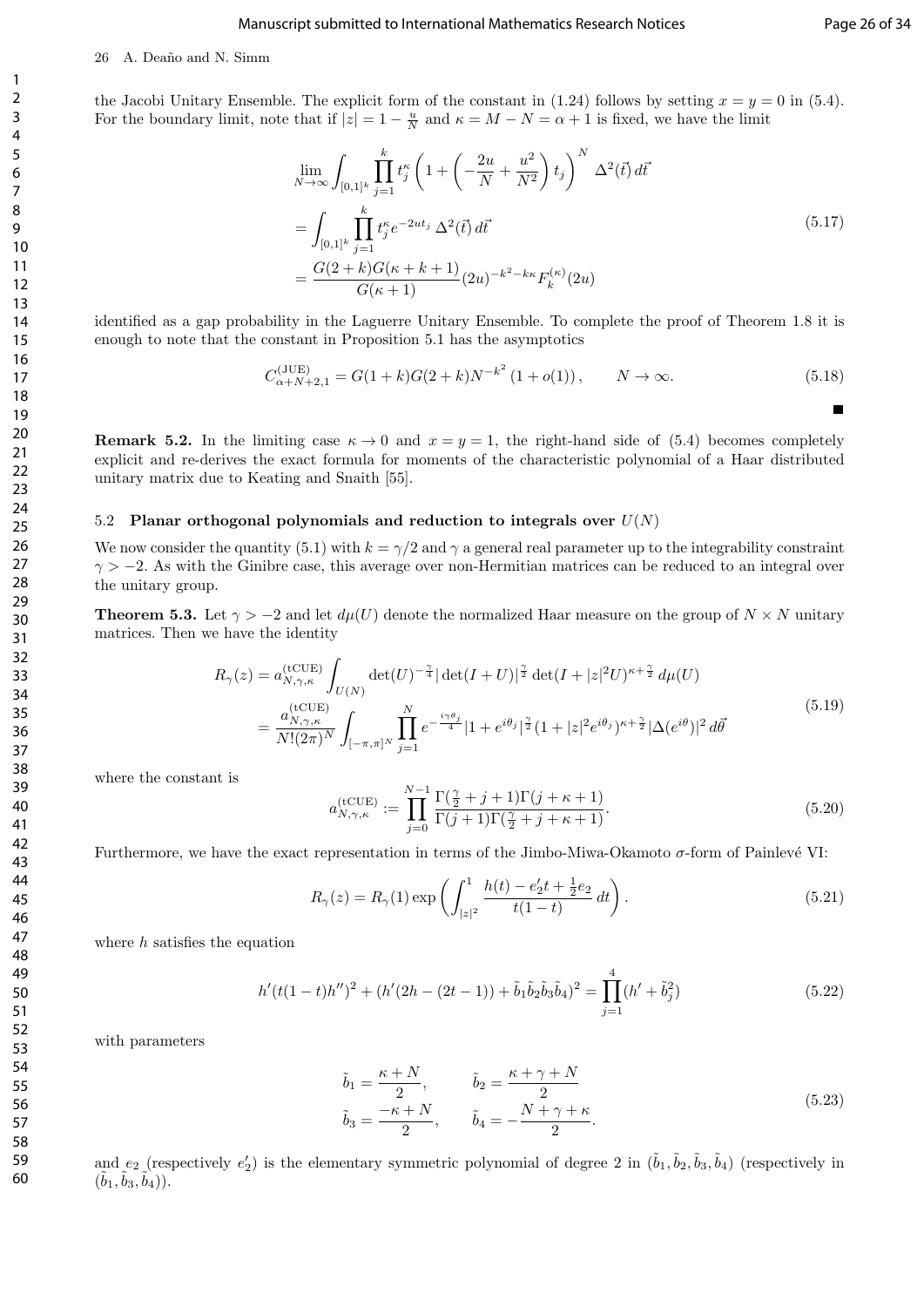#### Page 27 of 34 Manuscript submitted to International Mathematics Research Notices

Complex random matrices and Painlevé transcendents 27

*Proof.* By rotational symmetry the function  $R_{\gamma}(z)$  only depends on |z|, so we set  $z = x > 0$  without loss of generality. We will again start from orthogonal polynomials in the complex plane and apply the Green's theorem trick to reduce the planar orthogonality to contour orthogonality over the boundary of the unit disc. We proceed in a similar vein to the proof of Theorem 3.3. Let  $p_j(\lambda)$  denote the monic degree j polynomials satisfying the planar orthogonality  $(k \leq j)$ 

$$
h_j \delta_{j,k} = \int_{\mathbb{D}} p_j(\lambda) \overline{\lambda}^k |\lambda - x|^\gamma (1 - |\lambda|^2)^{\kappa - 1} d^2 \lambda. \tag{5.24}
$$

The goal is to obtain an analogue of the Ginibre identity (3.25). First, using the orthogonality to replace  $\bar{\lambda}^k$ with  $(\overline{\lambda} - x)^k$ , the orthogonality (5.24) is easily written in the differential form

$$
h_j \delta_{k,j} = \int_{\mathbb{D}} p_j(\lambda) (\lambda - x)^{\frac{\gamma}{2}} \frac{\partial}{\partial \overline{\lambda}} h(\lambda, \overline{\lambda}, x) d^2 \lambda \tag{5.25}
$$

where

$$
h(\lambda, \overline{\lambda}, x) := \int_x^{\overline{\lambda}} (s - x)^{\frac{\gamma}{2} + k} (1 - \lambda s)^{\kappa - 1} ds.
$$
  
=  $(\overline{\lambda} - x)^{\frac{\gamma}{2} + k + 1} (1 - \lambda x)^{\kappa - 1} \int_0^1 s^{\frac{\gamma}{2} + k} (1 - s)^{\kappa - 1} ds$  (5.26)

where in the following we denote the above integral (a particular case of the Euler beta integral) by

$$
c_{\gamma,k,\kappa} := \int_0^1 s^{\frac{\gamma}{2} + k} (1 - s)^{\kappa - 1} ds = \frac{\Gamma(\frac{\gamma}{2} + k + 1)\Gamma(\kappa)}{\Gamma(\frac{\gamma}{2} + k + \kappa + 1)}.
$$
 (5.27)

Now we apply Green's theorem to (5.25) resulting in the boundary integral

$$
h_j \delta_{k,j} = \frac{1}{2i} \oint_{S^1} p_j(\lambda) (\lambda - x)^{\frac{\gamma}{2}} h(\lambda, \overline{\lambda}, x) d\lambda.
$$
 (5.28)

To simplify this orthogonality further, we recall that we can form linear combinations on both sides of (5.28) without altering the orthogonality. Indeed, defining

$$
c_{p,k}(x) := \binom{p}{k} x^{p-k} \frac{c_{\gamma,p,\kappa}}{c_{\gamma,k,\kappa}} \tag{5.29}
$$

we multiply both sides of (5.28) by  $c_{p,k}(x)$  and sum from  $k = 0$  to  $k = p$  for some  $p \leq j$ . On the right-hand side this leads to the sum

$$
\sum_{k=0}^{p} c_{p,k}(x) (\overline{\lambda} - x)^k c_{\gamma,k,\kappa} = \overline{\lambda}^p c_{\gamma,p,\kappa}
$$
\n(5.30)

and the analogue of identity (3.25) follows,

$$
h_j \delta_{k,j} := \int_{\mathbb{D}} p_j(\lambda) \overline{\lambda}^k |\lambda - x|^\gamma (1 - |\lambda|^2)^{\kappa - 1} d^2 \lambda
$$
  
= 
$$
\pi \frac{\Gamma(\frac{\gamma}{2} + j + 1)\Gamma(\kappa)}{\Gamma(\frac{\gamma}{2} + j + \kappa + 1)} \oint_{S^1} p_j(\lambda) \lambda^{-k} |\lambda - x|^\gamma (1 - x\lambda)^\kappa \frac{d\lambda}{2\pi i \lambda}.
$$
 (5.31)

The same reasoning that led to (3.28) gives, in this context, the Toeplitz determinant expression

$$
R_{\gamma}(x) = \frac{N!}{\mathcal{Z}_{N}^{(\text{tCUE})}} \prod_{j=0}^{N-1} h_{j} = \frac{N!}{\mathcal{Z}_{N}^{(\text{tCUE})}} \prod_{j=0}^{N-1} \left( \pi \frac{\Gamma(\frac{\gamma}{2} + j + 1)\Gamma(\kappa)}{\Gamma(\frac{\gamma}{2} + j + \kappa + 1)} \right)
$$
  
 
$$
\times \det \left\{ \oint_{S^{1}} \lambda^{j-i} |\lambda - x|^{\gamma} (1 - x\lambda)^{\kappa} \frac{d\lambda}{2\pi i\lambda} \right\}_{i,j=0}^{N-1}
$$
(5.32)

and the explicit form of  $\mathcal{Z}^{(\text{tCUE})}$  yields the form of the constant pre-factor

$$
\frac{1}{\mathcal{Z}_N^{\text{(tCUE)}}} \prod_{j=0}^{N-1} \left( \frac{\Gamma(\frac{\gamma}{2} + j + 1)\Gamma(\kappa)}{\Gamma(\frac{\gamma}{2} + j + \kappa + 1)} \right) = a_{N,\gamma,\kappa}^{\text{(tCUE)}} \tag{5.33}
$$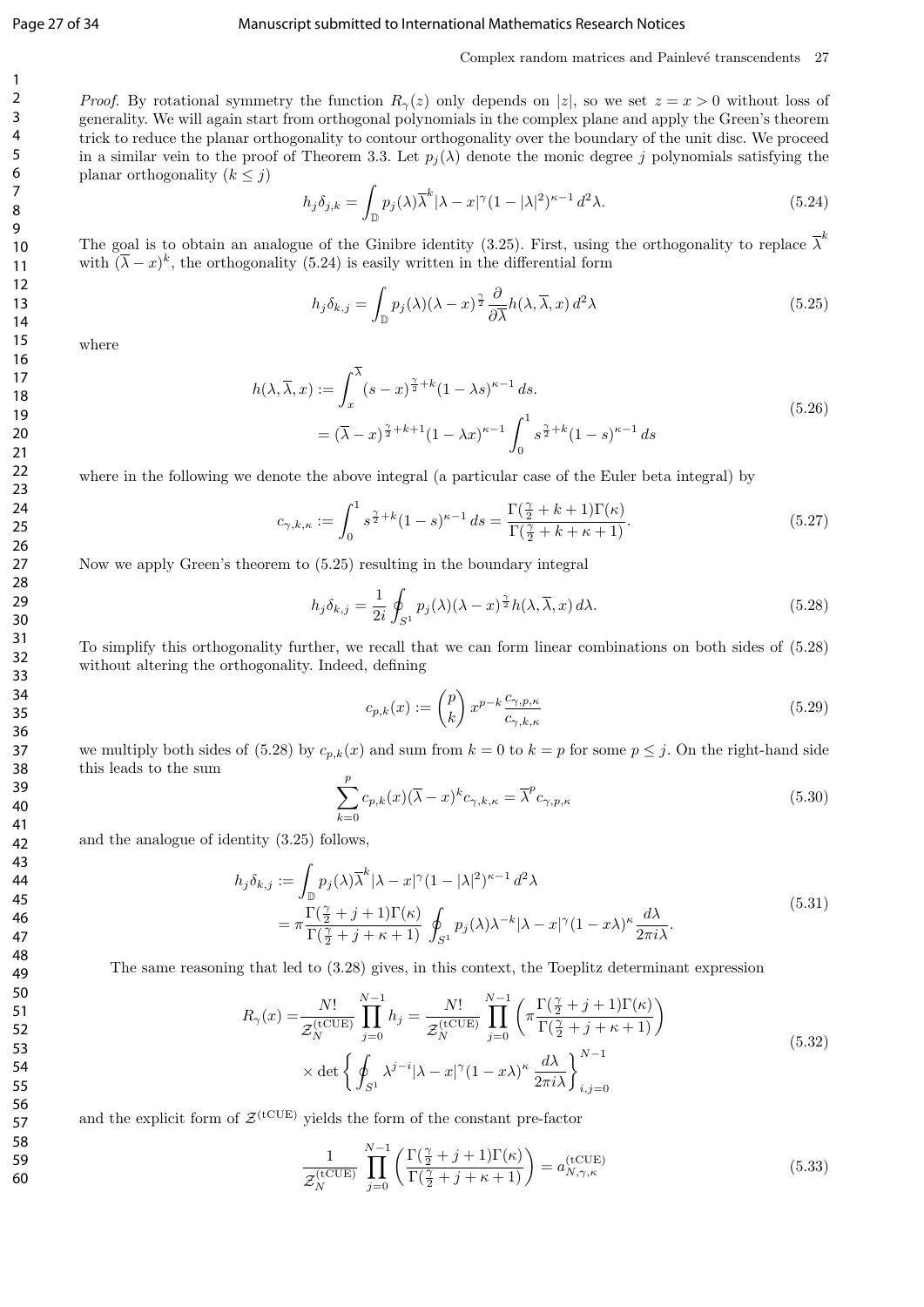#### 28 A. Deaño and N. Simm

where  $a_{N,\gamma,\kappa}^{(\text{tCUE})}$  is given by (5.20).

Making appropriate changes of variables and deformations of the contour, the integrals inside the determinant can be written in the equivalent form

$$
\oint_{S^1} \lambda^{j-i} |\lambda - x|^\gamma (1 - x\lambda)^\kappa \frac{d\lambda}{2\pi i\lambda} = (-x)^{j-i} \oint_{S^1} \lambda^{j-i} \lambda^{-\frac{\gamma}{4}} |1 + \lambda|^{\frac{\gamma}{2}} (1 + x^2\lambda)^{\kappa + \frac{\gamma}{2}} \frac{d\lambda}{2\pi i\lambda}
$$
(5.34)

where we used identity  $(3.27)$ . Now  $(5.19)$  follows from the same considerations given in the proof of Theorem 3.3. The association of the group integrals in (5.19) with Painlevé VI has been studied by Forrester and Witte, for example see Equations  $(1.6)$ ,  $(1.21)$ ,  $(1.34)$  and Proposition 13 in [41], from which identity  $(5.21)$  follows.

**Corollary 5.4.** The identity (1.23) can be extended to any real  $k = \frac{\gamma}{2} > -1$  by continuing the integral parameters in the equation  $(1.23)$ . Equivalently, the Painlevé characterization  $(5.21)$  reduces to the one in  $(1.23)$  when  $\gamma = 2k$ .

Proof. First notice that identity  $(1.23)$  can easily be written

$$
R_{2k}(z) = R_{2k}(0) \exp\left(-\int_{1-|z|^2}^{1} \frac{\sigma(t) - (b_1b_2 - k\kappa - k^2)t + \frac{b_1b_2 + b_3b_4}{2} - k\kappa - k^2}{t(1-t)} dt\right)
$$
(5.35)

Regarding identity (5.21), some simple changes of variables casts it in the form

$$
R_{\gamma}(z) = R_{\gamma}(0) \exp\left(-\int_{1-|z|^2}^{1} \frac{h(1-t) + e_2' t - e_2' + \frac{1}{2} e_2}{t(1-t)} dt\right).
$$
 (5.36)

Now it is straightforward to show that  $h(t)$  solves equation (5.22) if and only if  $h(1-t)$  solves (1.26) replacing everywhere k with  $\frac{\gamma}{2}$ . It remains to observe the simple identities

$$
(b_1b_2 - k\gamma - k^2)|_{k=\frac{\gamma}{2}} = -e'_2
$$
  

$$
\left(\frac{b_1b_2 + b_3b_4}{2} - k\kappa - k^2\right)_{k=\frac{\gamma}{2}} = \frac{1}{2}e_2 - e'_2
$$
 (5.37)

and so the characterization (1.23) remains true for any real values  $k = \frac{\gamma}{2}$  with  $k > -1$ .

Remark 5.5. As with the Ginibre case, the identity (5.31) implies that the planar orthogonal polynomials are expressible in terms of certain polynomials orthogonal on the unit circle. These polynomials have been characterized in terms of fundamental objects associated with the Painlevé VI system, see [42]. Discrete  $N$ recurrences for the group integrals in (5.21) were derived in [40]. As before, identities (5.19) and (5.4) (with  $x = y = |z|$ ) imply a duality between averages over the CUE and the JUE. This has been discussed in the context of generalized hypergeometric functions in Section 3.3 of [41]. Its appearance here is a new manifestation of the duality arising from computing an average of truncated unitary matrices in two different ways. Interestingly, averages of this type have been shown to arise in last passage percolation and the Ising model, see Section 5.3 of [41].

**Remark 5.6.** The constant  $R_{\gamma}(1)$  in (5.21) can be computed explicitly from (5.19) using the identity (3.27) to reinstate the absolute value. This leads to the Morris integral evaluation,

$$
R_{\gamma}(1) = \frac{a_{N,\gamma,\kappa}^{(\text{tCUE})}}{N!(2\pi)^{N}} \int_{[-\pi,\pi]^{N}} \prod_{j=1}^{N} e^{\frac{i\kappa\theta_{j}}{2}} |1+e^{i\theta}|^{\gamma+\kappa} |\Delta(e^{i\theta})|^{2} d\vec{\theta}
$$
  
\n
$$
= a_{N,\gamma,\kappa}^{(\text{tCUE})} \prod_{j=0}^{N-1} \frac{\Gamma(1+\kappa+\gamma+j)\Gamma(1+j)}{\Gamma(1+\kappa+\frac{\gamma}{2}+j)\Gamma(1+\frac{\gamma}{2}+j)}
$$
  
\n
$$
= \prod_{j=0}^{N-1} \frac{\Gamma(\kappa+j+1)\Gamma(\kappa+\gamma+j+1)}{\Gamma(\kappa+\frac{\gamma}{2}+j+1)^{2}}.
$$
 (5.38)

Writing this in terms of Barnes-G functions and inserting their asymptotic expansion gives

$$
R_{\gamma}(1) = N^{\frac{\gamma^2}{4}} \frac{G(\kappa + \frac{\gamma}{2} + 1)^2}{G(\kappa + 1)G(\kappa + \gamma + 1)} (1 + o(1)), \qquad N \to \infty
$$
 (5.39)

which is consistent with the limit  $u \to 0$  of (1.19) with  $k = \frac{\gamma}{2}$ .

60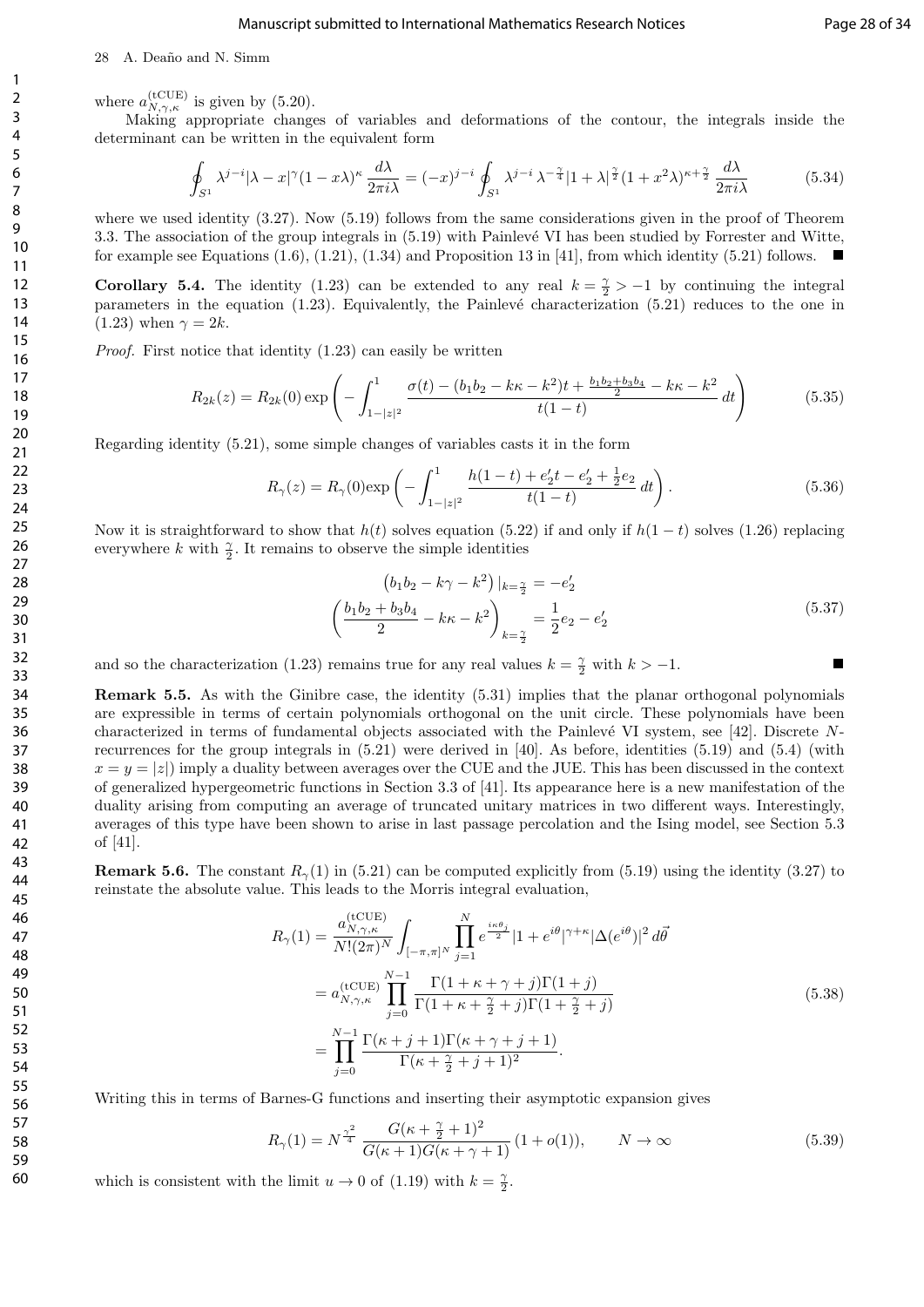#### Page 29 of 34 Manuscript submitted to International Mathematics Research Notices

### 5.3 Painlevé VI to Painlevé V scaling heuristics

Considering the boundary scaling  $|z|^2 = 1 - \frac{2u}{N}$ , we consider scaling the identity (1.23) in the weak non-unitarity limit, so that  $M - N = \kappa$  is fixed. A change of variable  $t \to t/N$  in (1.25) gives the characterization

$$
\mathbb{P}\left(\lambda_{\max}^{\text{JUE}_k^{(\kappa,N)}} < \frac{2u}{N}\right) = \exp\left(-\int_{2u}^N \frac{\sigma_{\kappa,N}^{(\text{VI})}\left(\frac{t}{N}\right) - b_1 b_2 \frac{t}{N} + \frac{b_1 b_2 + b_3 b_4}{2}}{t(1 - \frac{t}{N})} \, dt\right) \tag{5.40}
$$

Defining the centered and scaled function

$$
v(t) = \sigma_{\kappa,N}^{(\text{VI})} \left(\frac{t}{N}\right) - b_1 b_2 \frac{t}{N} + \frac{b_1 b_2 + b_3 b_4}{2} \tag{5.41}
$$

it is easily shown that  $v$  satisfies the equation

$$
N^{3} \left(v' + \frac{b_{1}b_{2}}{N}\right) t^{2} \left(1 - \frac{t}{N}\right)^{2} (v'')^{2} +
$$
  
 
$$
- \left(N(N - 2t)(v')^{2} + (2vN + (b_{1}b_{2} - b_{3}b_{4})N - 2b_{1}b_{2}t)v' + 2vb_{1}b_{2}\right)^{2}
$$
  
 
$$
+ N^{4} \prod_{i=1}^{4} \left(v' + \frac{b_{1}b_{2} - b_{i}^{2}}{N}\right) = 0.
$$
 (5.42)

Now dividing both sides of (5.42) by  $N^4$  and computing the limit  $N \to \infty$ , we arrive at the limiting equation

$$
(tv'')^{2} - (2(v')^{2} - tv' + (2k + \kappa)v' + 2v)^{2} + 4(v')^{2}(v' + k)(v' + \kappa + k) = 0,
$$
\n(5.43)

which is precisely the  $\sigma$ -form of Painlevé V of (1.16) with parameter  $\alpha = \kappa$ . Thus

$$
\lim_{N \to \infty} \mathbb{P}\left(\lambda_{\max}^{\text{JUE}_k^{(\kappa, N)}} < \frac{2u}{N}\right) = \exp\left(-\int_{2u}^{\infty} \frac{v(t)}{t} \, dt\right) \tag{5.44}
$$

Clearly these scaling heuristics are consistent with Theorem 1.8.

#### A Relation to central limit theorems and Gaussian free field

In this appendix we will discuss the asymptotic expansion in Theorem 1.3 when  $z$  is in the exterior region  $|z| > 1 + \delta$  where  $\delta$  is fixed. As with the proof of Theorem 1.3, we take the duality 3.1 as our starting point. In particular, rescaling equation (3.3) via  $t_j \to t_j \sqrt{N}$  for each  $j = 1, ..., k$  gives the identity

$$
\mathbb{E}\left(|\det(G_N - z)|^{2k}\right) = \frac{N^{k^2}}{\prod_{j=0}^{k-1} (j!(j+1)!)} I_N^{(2k)}(z)
$$
\n(A.1)

where

$$
I_N^{(2k)}(z) := \int_{[0,\infty)^k} \prod_{j=1}^k e^{-N\phi(t_j)} \Delta^2(\vec{t}) d\vec{t}
$$
 (A.2)

and

$$
\phi(t) = t - \log(|z|^2 + t) \tag{A.3}
$$

For  $|z| > 1$  fixed, the function  $\phi(t)$  achieves its minimum at  $t = 0$ , the endpoint of integration. We have,

$$
\phi(t) = -2\log|z| + t(1 - |z|^{-2}) + O(t^2), \qquad t \to 0.
$$
\n(A.4)

Therefore by classical saddle point arguments we get the approximation

$$
I_N^{(2k)}(z) \sim |z|^{2Nk} \int_{[0,\infty)^k} \prod_{j=1}^k e^{-Nt_j(1-|z|^{-2})} \Delta^2(\vec{t}) d\vec{t}
$$
  
=  $|z|^{2Nk} N^{-k^2} (1-|z|^{-2})^{-k^2} \prod_{j=0}^{k-1} j!(j+1)!$  (A.5)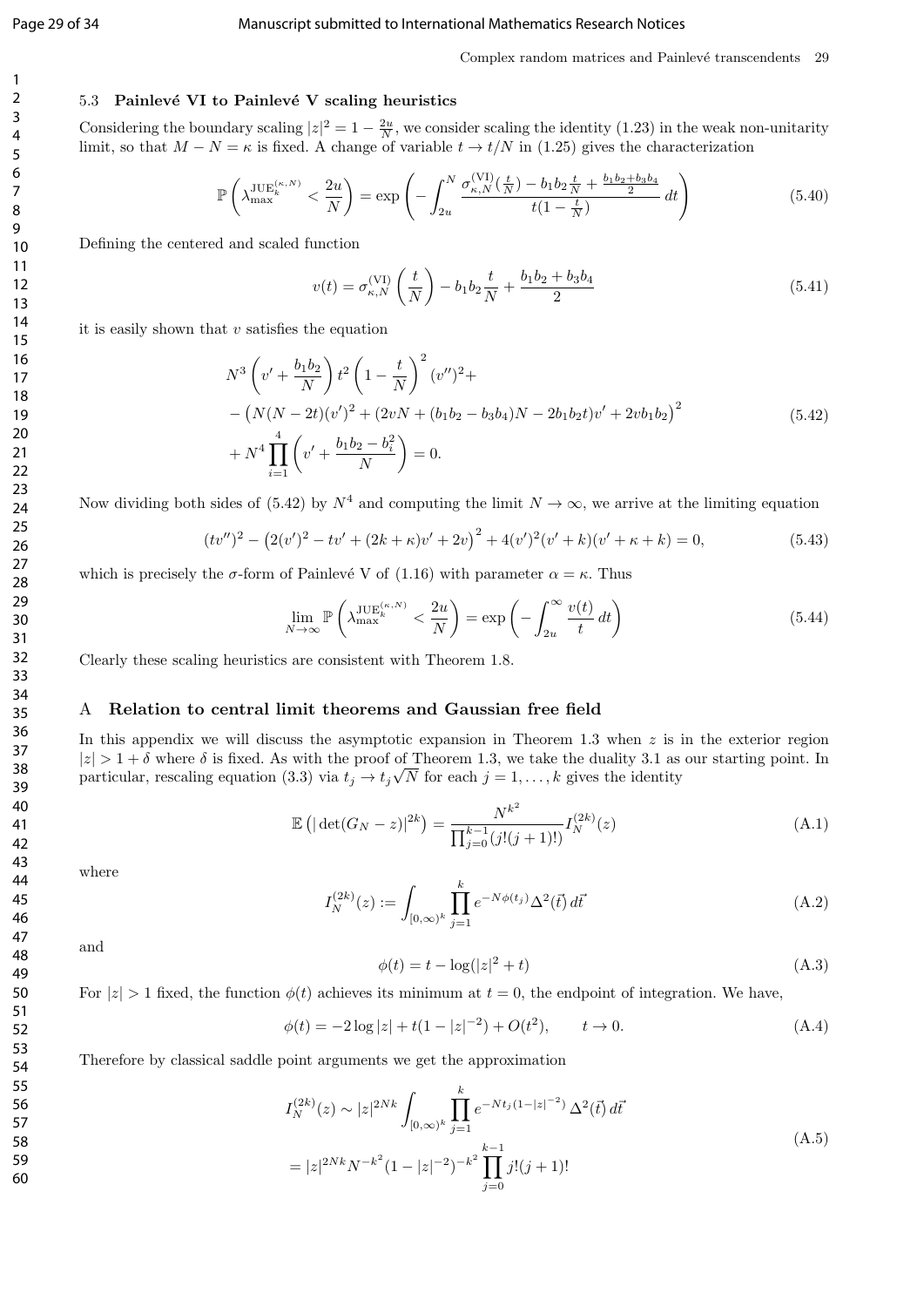#### Manuscript submitted to International Mathematics Research Notices Page 30 of 34

where we used the Selberg integral type formula (see  $e.g.$  [36])

30 A. Deaño and N. Simm

$$
\int_{[0,\infty)^k} \prod_{j=1}^k e^{-t_j} \Delta^2(\vec{t}) d\vec{t} = \prod_{j=0}^{k-1} j!(j+1)!.
$$
\n(A.6)

Now inserting (A.5) into (A.1) we obtain the asymptotic expansion

$$
\mathbb{E}\left(|\det(G_N - z)|^{2k}\right) = e^{2Nk\log|z| - k^2\log(1 - |z|^{-2})} \left(1 + o(1)\right), \qquad N \to \infty.
$$
 (A.7)

The expansion (A.7) could also be arrived at from the global fluctuation of smooth linear statistics studied in [62, 6]. In this sense, we have the interpretation

$$
\mathbb{E}\left(|\det(G_N - z)|^{\gamma}\right) = \mathbb{E}(e^{\gamma L_N[f_z]})\tag{A.8}
$$

where

$$
L_N[f_z] := \log |\det(G_N - z)| = \sum_{j=1}^N f_z(\lambda_j), \qquad f_z(\lambda) := \log |\lambda - z|,
$$
\n(A.9)

and if  $|z| > 1$ ,  $f_z(\lambda)$  is a smooth function of  $\lambda$  on the eigenvalue support. In fact consider a general linear statistic

$$
L_N[f] := \sum_{j=1}^N f(\lambda_j) \tag{A.10}
$$

where  $\lambda_j$  are the N eigenvalues of the complex Ginibre random matrix  $G_N$ . Then for sufficiently smooth f, it holds that

$$
\mathbb{E}(e^{\gamma L_N[f]}) = e^{N\gamma m_1(f) + \frac{\gamma^2}{2}m_2(f)} \left(1 + o(1)\right), \qquad N \to \infty.
$$
 (A.11)

where the asymptotic mean is

$$
m_1 = \frac{1}{\pi} \int_{\mathbb{D}} f(\lambda) d^2 \lambda \tag{A.12}
$$

and the asymptotic variance is given by

$$
m_2 = \frac{1}{4\pi} \int_{\mathbb{D}} |\nabla f(\lambda)|^2 d^2\lambda.
$$
 (A.13)

The gradient squared term in (A.13) is associated with Gaussian free field fluctuations. In the particular case of  $f_z(\lambda) = \log |\lambda - z|$ ,  $|z| > 1$ , the mean and variance can be computed explicitly from these formulae as  $m_1 = \log |z|$  and  $m_2 = -\frac{1}{2} \log(1 - |z|^{-2})$ . Setting  $k = \gamma/2$  then shows the agreement between (A.7) and (A.11). This immediately gives the supercritical asymptotic expansion of the partition function given in (3.47). On the other hand when  $|z| \leq 1$  or z is too close to the boundary,  $f(\lambda)$  lacks smoothness on the support of the eigenvalues and the asymptotic expansion (A.11) takes a more complicated form, as Theorems 1.2 and 1.3 demonstrate.

#### Acknowledgements

The authors would like to thank Gernot Akemann, Yan V. Fyodorov, Arno B. J. Kuijlaars and Seung-Yeop Lee for helpful discussions on the results of this work. We thank Peter J. Forrester for comments and for pointing out reference [48] to us. We are very grateful to the anonymous referees for their careful reading and comments on the paper. A. D. gratefully acknowledges financial support from EPSRC, First Grant project "Painlevé equations: analytical properties and numerical computation", reference EP/P026532/1. N. S. gratefully acknowledges support of the Royal Society University Research Fellowship "Random matrix theory and log-correlated Gaussian fields".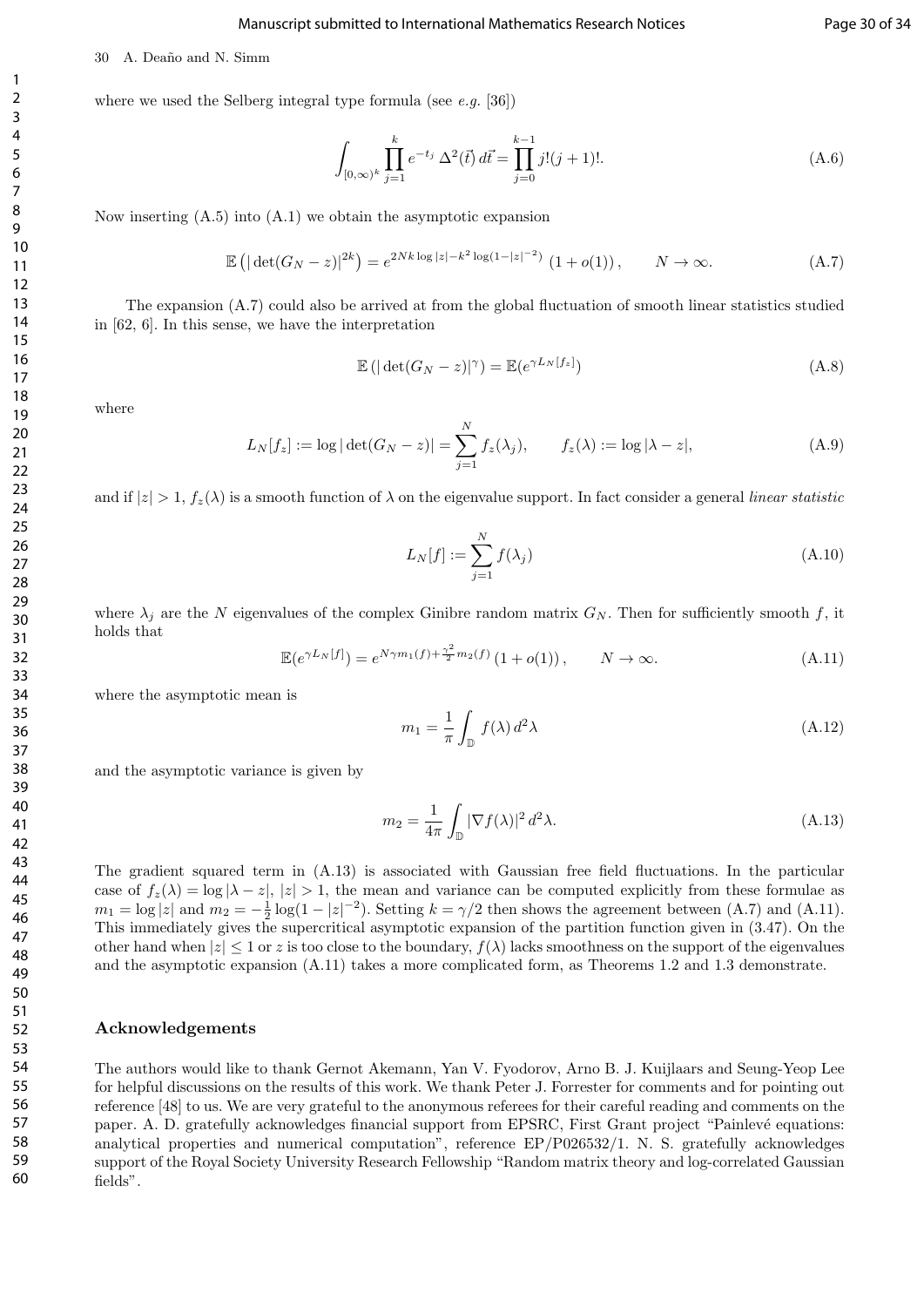#### References

- [1] M. Adler and P. van Moerbeke. Hermitian, symmetric and symplectic random ensembles: PDEs for the distribution of the spectrum. Ann. of Math.  $(2)$ , 153(1):149–189, 2001.
- [2] M. Adler and P. van Moerbeke. Integrals over classical groups, random permutations, Toda and Toeplitz lattices. Comm. Pure Appl. Math., 54(2):153–205, 2001.
- [3] M. Adler, P. van Moerbeke, and P. Vanhaecke. Moment matrices and multi-component KP, with applications to random matrix theory. Comm. Math. Phys., 286(1):1–38, 2009.
- [4] Ie. Afanasiev. On the Correlation Functions of the Characteristic Polynomials of Non-Hermitian Random Matrices with Independent Entries. J. Stat. Phys., 2019.
- [5] G. Akemann and G. Vernizzi. Characteristic polynomials of complex random matrix models. Nuclear Phys. B, 660(3):532–556, 2003.
- [6] Y. Ameur, H. Hedenmalm, and N. Makarov. Fluctuations of eigenvalues of random normal matrices. Duke Math. J., 159(1):31–81, 2011.
- [7] Y. Ameur, N-G. Kang, N. Makarov, and A. Wennman. Scaling limits of random normal matrix processes at singular points. eprint  $=$   $arXiv:1510.08723$ , 2015.
- [8] Y. Ameur, N-G. Kang, and S-M. Seo. The random normal matrix model: insertion of a point charge. eprint  $=$  arXiv:1804.08587, 2018.
- [9] Y. Ameur, N-G. Kang, and N. Makarov. Rescaling Ward Identities in the Random Normal Matrix Model. Constr. Approx., 50(1):63–127, 2019.
- [10] T. Assiotis and J. P. Keating. Moments of moments of characteristic polynomials of random unitary matrices and lattice point counts. eprint  $=$   $arXiv:1905.06072, 2019$ .
- [11] E. C. Bailey and J. P. Keating. On the Moments of the Moments of the Characteristic Polynomials of Random Unitary Matrices. Comm. Math. Phys., 2019.
- [12] E. C. Bailey, S. Bettin, G. Blower, B. Conrey, A. Prokhorov, M. O. Rubinstein, and N. C. Snaith. Mixed moments of characteristic polynomials of random unitary matrices. eprint  $=$   $arXiv:1901.07479, 2019.$
- [13] F. Balogh and D. Merzi. Equilibrium measures for a class of potentials with discrete rotational symmetries. Constr. Approx., 42(3):399–424, 2015.
- [14] F. Balogh, M. Bertola, S-Y. Lee, and K. D. McLaughlin. Strong asymptotics of the orthogonal polynomials with respect to a measure supported on the plane. *Comm. Pure Appl. Math.*,  $68(1):112-172$ , 2015.
- [15] F. Balogh, T. Grava, and D. Merzi. Orthogonal polynomials for a class of measures with discrete rotational symmetries in the complex plane. Constr. Approx., 46(1):109–169, 2017.
- [16] R. Bauerschmidt, P. Bourgade, M. Nikula, A., and H-T. Yau. The two-dimensional Coulomb plasma: quasi-free approximation and central limit theorem.  $\text{eprint} = \text{arXiv:1609.08582}, 2016.$
- [17] N. Berestycki, C. Webb, and M. D. Wong. Random Hermitian matrices and Gaussian multiplicative chaos. Probab. Theory Related Fields, 172(1-2):103–189, 2018. ISSN 0178-8051. doi: 10.1007/s00440-017-0806-9. URL https://doi.org/10.1007/s00440-017-0806-9.
- [18] M. Bertola, J. G. Elias Rebelo, and T. Grava. Painlevé IV critical asymptotics for orthogonal polynomials in the complex plane. SIGMA Symmetry Integrability Geom. Methods Appl., 14:Paper No. 091, 34, 2018.
- [19] A. Bogatskiy, T. Claeys, and A. Its. Hankel determinant and orthogonal polynomials for a Gaussian weight with a discontinuity at the edge. Comm. Math. Phys.,  $347(1):127-162$ ,  $2016$ .
- [20] A. Borodin and P. Deift. Fredholm determinants, Jimbo-Miwa-Ueno τ -functions, and representation theory. Comm. Pure Appl. Math., 55(9):1160–1230, 2002.
- [21] A. Borodin and C. D. Sinclair. The Ginibre ensemble of real random matrices and its scaling limits. Comm. Math. Phys., 291(1):177–224, 2009.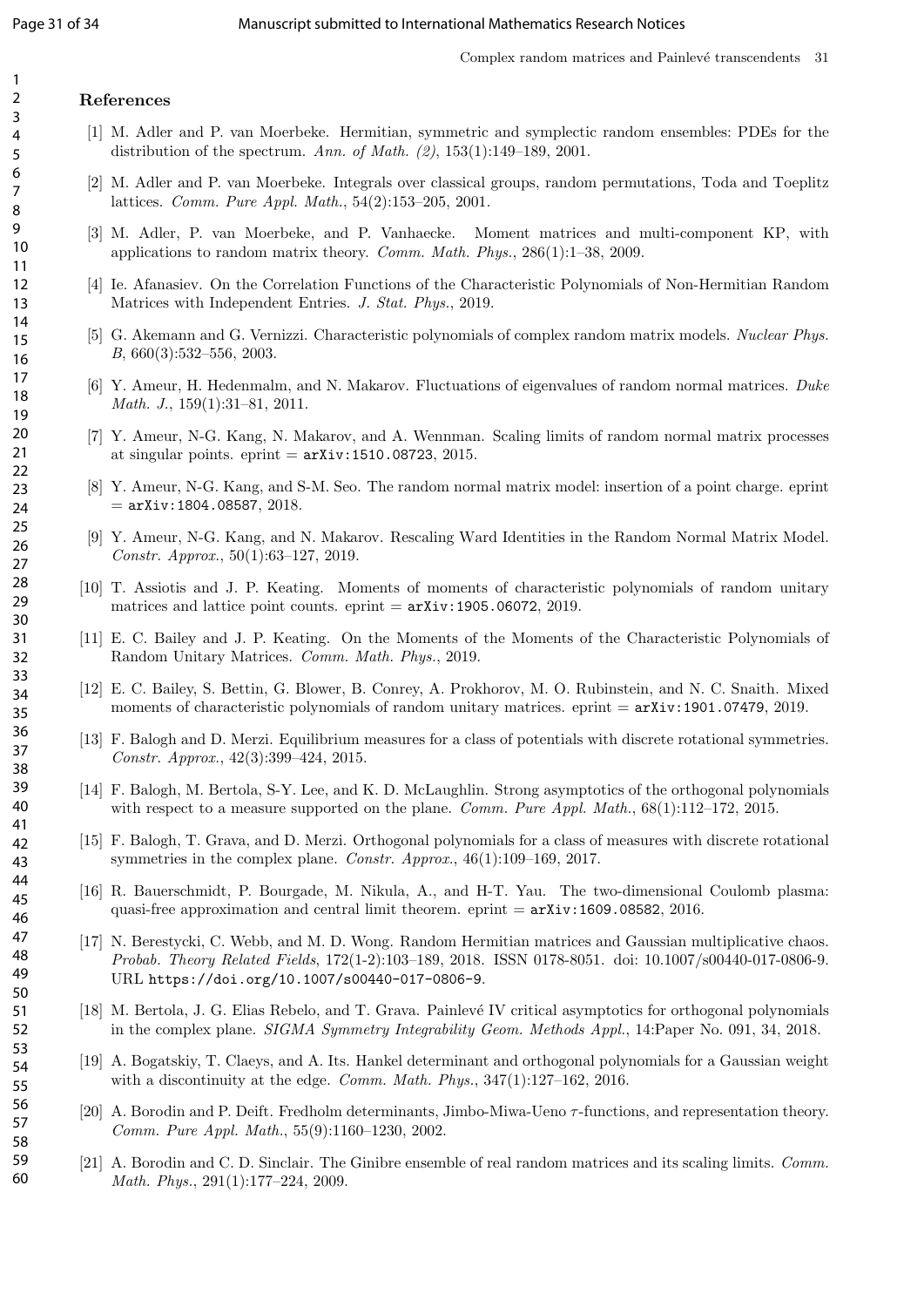- [22] R. Boyer and W. M. Y. Goh. On the zero attractor of the Euler polynomials. Adv. in Appl. Math., 38(1): 97–132, 2007.
- [23] E. Brézin and S. Hikami. Characteristic polynomials of random matrices. *Comm. Math. Phys.*, 214(1): 111–135, 2000.
- [24] E. Brézin and S. Hikami. Characteristic polynomials of random matrices at edge singularities. Phys. Rev.  $E(3)$ , 62(3, part A):3558-3567, 2000.
- [25] T. Claeys and B. Fahs. Random matrices with merging singularities and the Painlevé V equation. SIGMA Symmetry Integrability Geom. Methods Appl., 12:Paper No. 031, 44, 2016.
- [26] T. Claeys and I. Krasovsky. Toeplitz determinants with merging singularities. Duke Math. J., 164(15): 2897–2987, 2015.
- [27] Benoît Collins. Product of random projections, Jacobi ensembles and universality problems arising from free probability. Probab. Theory Related Fields, 133(3):315–344, 2005.
- [28] E. Daems and A. B. J. Kuijlaars. A Christoffel-Darboux formula for multiple orthogonal polynomials. J. Approx. Theory, 130(2):190–202, 2004.
- [29] E. Daems and A. B. J. Kuijlaars. Multiple orthogonal polynomials of mixed type and non-intersecting Brownian motions. J. Approx. Theory, 146(1):91–114, 2007.
- [30] D. Dai and A. B. J. Kuijlaars. Painlevé IV asymptotics for orthogonal polynomials with respect to a modified Laguerre weight. Stud. Appl. Math., 122(1):29–83, 2009.
- [31] DLMF. NIST Digital Library of Mathematical Functions. http://dlmf.nist.gov/, Release 1.0.20 of 2018-09- 15. F. W. J. Olver, A. B. Olde Daalhuis, D. W. Lozier, B. I. Schneider, R. F. Boisvert, C. W. Clark, B. R. Miller and B. V. Saunders, eds.
- [32] B. Fahs. Uniform asymptotics of Toeplitz determinants with Fisher-Hartwig singularities. eprint = arXiv:1909.07362, 2019.
- [33] J. Fischmann, W. Bruzda, B. A. Khoruzhenko, H-J. Sommers, and K. Życzkowski. Induced Ginibre ensemble of random matrices and quantum operations. J. Phys. A, 45(7):075203, 31, 2012.
- [34] A. S. Fokas, A. R. Its, A. A. Kapaev, and V. Y. Novokshenov. *Painlevé transcendents. The Riemann*-Hilbert approach, volume 128 of Mathematical Surveys and Monographs. American Mathematical Society, Providence, RI, 2006. ISBN 0-8218-3651-X.
- [35] P. J. Forrester. Quantum conductance problems and the Jacobi ensemble. J. Phys. A, 39(22):6861–6870, 2006.
- [36] P. J. Forrester. Log-gases and random matrices, volume 34 of London Mathematical Society Monographs Series. Princeton University Press, Princeton, NJ, 2010. ISBN 978-0-691-12829-0.
- [37] P. J. Forrester and E. M. Rains. Matrix averages relating to Ginibre ensembles. J. Phys. A, 42(38):385205, 13, 2009.
- [38] P. J. Forrester and N. S. Witte. Application of the  $\tau$ -function theory of Painlevé equations to random matrices: PIV, PII and the GUE. Comm. Math. Phys., 219(2):357–398, 2001.
- [39] P. J. Forrester and N. S. Witte. Application of the  $\tau$ -function theory of Painlevé equations to random matrices:  $P_V$ ,  $P_{III}$ , the LUE, JUE, and CUE. *Comm. Pure Appl. Math.*, 55(6):679–727, 2002.
- [40] P. J. Forrester and N. S. Witte. Discrete Painlevé equations, orthogonal polynomials on the unit circle, and N-recurrences for averages over  $U(N)$ — $P_{III'}$  and  $P_V$   $\tau$ -functions. Int. Math. Res. Not., (4):160–183, 2004.
- [41] P. J. Forrester and N. S. Witte. Application of the  $\tau$ -function theory of Painlevé equations to random matrices:  $P_{VI}$ , the JUE, CyUE, cJUE and scaled limits. Nagoya Math. J., 174:29–114, 2004.
- [42] P. J. Forrester and N. S. Witte. Bi-orthogonal polynomials on the unit circle, regular semi-classical weights and integrable systems. Constr. Approx., 24(2):201–237, 2006.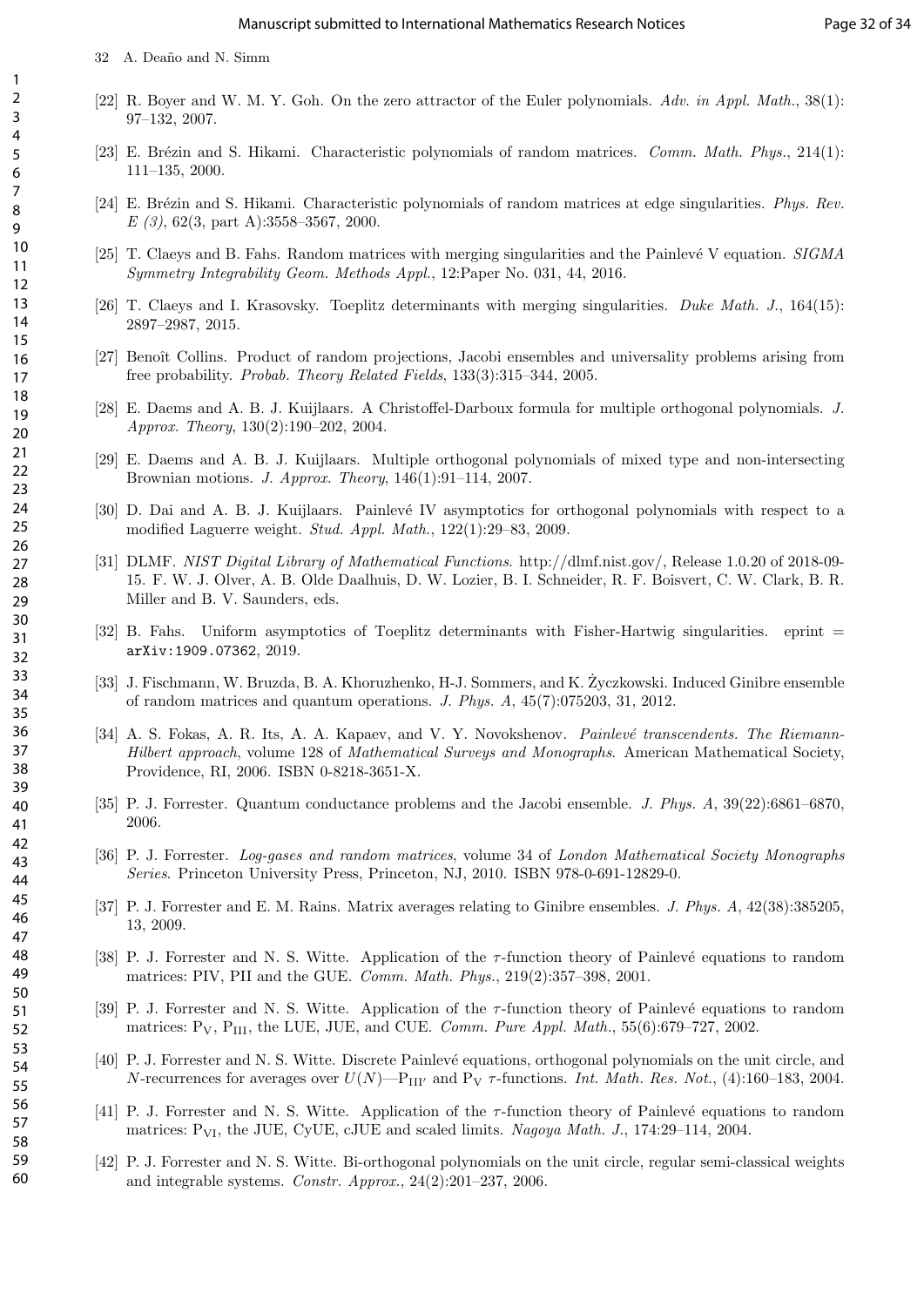- [43] Y. V. Fyodorov and J. P. Keating. Freezing transitions and extreme values: random matrix theory, and disordered landscapes. Philos. Trans. R. Soc. Lond. Ser. A Math. Phys. Eng. Sci., 372(2007):20120503, 32, 2014.
	- [44] Y. V. Fyodorov and B. A. Khoruzhenko. On absolute moments of characteristic polynomials of a certain class of complex random matrices. Comm. Math. Phys., 273(3):561–599, 2007.
	- [45] Y. V. Fyodorov and H.-J. Sommers. Random matrices close to Hermitian or unitary: overview of methods and results. J. Phys. A: Math. Gen., 36(12):3303–3347, 2003.
	- [46] Y. V. Fyodorov, B. A. Khoruzhenko, and N. J. Simm. Fractional Brownian motion with Hurst index  $H = 0$ and the Gaussian unitary ensemble. Ann. Probab., 44(4):2980–3031, 2016.
	- [47] Y. V. Fyodorov, J. Grela, and E. Strahov. On characteristic polynomials for a generalized chiral random matrix ensemble with a source. J. Phys. A, 51(13):134003, 30, 2018.
	- [48] L. Haine and J-P. Semengue. The Jacobi polynomial ensemble and the Painlevé VI equation. J. Math. Phys., 40(4):2117–2134, 1999.
	- [49] H. Hedenmalm and A. Wennman. Planar orthogonal polynomials and boundary universality in the random normal matrix model.  $eprint = arXiv:1710.06493, 2017.$
	- [50] C. P. Hughes, J. P. Keating, and N. O'Connell. On the characteristic polynomial of a random unitary matrix. Comm. Math. Phys., 220(2):429–451, 2001.
- [51] C. Itzykson and J. B. Zuber. The planar approximation. II. J. Math. Phys., 21(3):411–421, 1980.
- [52] M. Jimbo, T. Miwa, Y. Môri, and M. Sato. Density matrix of an impenetrable Bose gas and the fifth Painlevé transcendent. Phys. D,  $1(1):80-158$ , 1980.
- [53] E. Kanzieper. Exact replica treament of non-Hermitean complex random matrices. Frontiers in Field Theory, pages 23–51, 2005.
- [54] S. Karlin and J. McGregor. Coincidence probabilities. Pacific J. Math., 9:1141–1164, 1959.
- [55] J. P. Keating and N. C. Snaith. Random matrix theory and  $\zeta(1/2 + it)$ . Comm. Math. Phys., 214(1):57–89, 2000.
- [56] B. A. Khoruzhenko and H-J. Sommers. Non-Hermitian ensembles. In The Oxford handbook of random matrix theory, pages 376–397. Oxford Univ. Press, Oxford, 2011.
- [57] I. V. Krasovsky. Correlations of the characteristic polynomials in the Gaussian unitary ensemble or a singular Hankel determinant. Duke Math. J., 139(3):581–619, 2007.
- [58] T. Leblé and S. Serfaty. Large deviation principle for empirical fields of log and Riesz gases. *Invent. Math.*, 210(3):645–757, 2017.
- [59] S-Y. Lee and M Yang. Discontinuity in the asymptotic behavior of planar orthogonal polynomials under a perturbation of the Gaussian weight. Comm. Math. Phys., 355(1):303–338, 2017.
- [60] S-Y. Lee and M. Yang. Planar orthogonal polynomials as Type II multiple orthogonal polynomials. J. Phys. A: Math. Gen., 52(27), 2019.
- [61] S. M. Nishigaki and A. Kamenev. Replica treatment of non-Hermitian disordered Hamiltonians. J. Phys. A: Math. Gen., 35(21), 2002.
- [62] B. Rider and B. Virág. The noise in the circular law and the Gaussian free field. Int. Math. Res. Not. IMRN, (2):Art. ID rnm006, 33, 2007.
- [63] C. A. Tracy and H. Widom. Fredholm determinants, differential equations and matrix models. Comm. Math. Phys., 163(1):33–72, 1994.
- [64] C. A. Tracy and H. Widom. On the distributions of the lengths of the longest monotone subsequences in random words. Probab. Theory Related Fields, 119(3):350–380, 2001.
- [65] W. Van Assche. Orthogonal and multiple orthogonal polynomials, random matrices, and Painlevé equations.  $eprint = arXiv:1904.07518, 2019.$